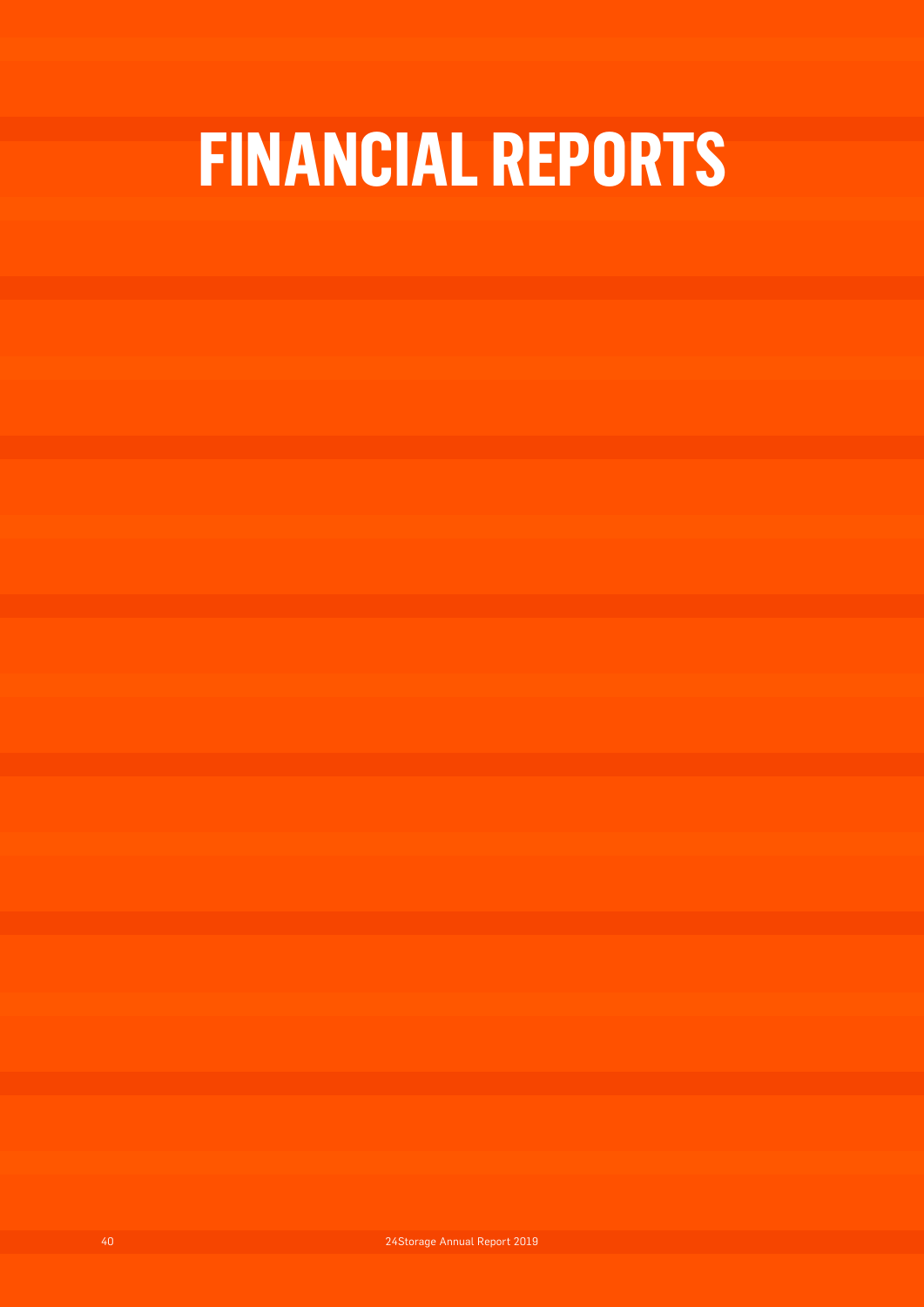### **ADMINISTRATION REPORT**

The Board of Directors and the Chief Executive Officer of 24Storage AB (publ), Corporate ID 556996-8141, Domicile in Stockholm, present the Annual Report and Consolidated Accounts for the financial year 2019.

#### **24STORAGE IN BRIEF**

24Storage AB is a self storage company that offers customers convenient and easy-to-access storage space outside the home. The Company was founded in 2015 with the vision of digitalising the self storage industry and has successfully established itself as one of the biggest players in Sweden. 24Storage operates and is developing 23 self storage facilities, which are spread among over 10,000 units comprising just over 53,000 lettable square metres and approximately 6,000 customers. The 24Storage shares are listed on Nasdaq First North Growth Market. The Company's Certified Adviser is Arctic Securities.

| Five-year overview - Group, MSEK           | 2019    | 2018    | 2017    | 2016    | 2015   |
|--------------------------------------------|---------|---------|---------|---------|--------|
| Income statement                           |         |         |         |         |        |
| Net sales                                  | 71.7    | 57.3    | 35.0    | 27.0    | 3.4    |
| Operating expenses                         | $-55.3$ | $-47.9$ | $-29.7$ | $-14.5$ | $-5.2$ |
| Gross profit/loss                          | 16.4    | 9.4     | 5.3     | 12.5    | $-1.8$ |
| Profit/loss for the year                   | $-37.6$ | $-14.1$ | 39.5    | 22.0    | 17.5   |
| <b>Balance sheet</b>                       |         |         |         |         |        |
| Investment properties                      | 1,141.5 | 989.2   | 762.8   | 427.6   | 241.8  |
| Equity                                     | 509.7   | 322.2   | 243.0   | 127.8   | 54.5   |
| Total assets                               | 1,393.7 | 1,110.0 | 862.9   | 503.3   | 253.8  |
| Equity ratio, per cent                     | 37      | 29      | 28      | 25      | 22     |
| Other key ratios                           |         |         |         |         |        |
| Rental income per let square metre, SEK    | 1,910   | 1,784   | 1,590   | 1,538   | 434    |
| Lettable space self storage, square metres | 53,397  | 45,088  | 32,939  | 20,927  | 15,676 |
| Occupancy (area), per cent                 | 67      | 68      | 72      | 74      | 77     |
| Average no. of employees                   | 30      | 35      | 27      | 15      | 4      |

#### **SIGNIFICANT EVENTS DURING 2019**

During the year the business has been characterised by the continued expansion and consolidation of the organisation. Fredrik Sandelin was appointed CEO on 1 January and the Company was listed on Nasdaq First North Growth Market on 10 December.

During the autumn a more intensive period of marketing was begun and a number of activities were implemented to increase customer knowledge and the number of signed leases. These included the launch of a free trailer loan service in collaboration with Freetrailer. In IT a number of clearly defined projects have been initiated to further develop the business system, many of which will be delivered during the fourth quarter.

During the year letting has increased by 946 storage units and 5,155 square metres. Prices for new customers have been raised slightly during the year while discounts have been reduced. This led to an increase in rental income from SEK 1,784 per square metre let in 2018 to SEK 1,910 in 2019.

During the year stores were opened in Borås, Malmö (phase 1, while phase 2 is due to open during 2020) and Vallentuna. Together these added almost 7,000 square metres of lettable floor space. Further space has been made available at a number of other stores with a total of 8,300 square metres of lettable floor space added during 2019.

In December there was a fire at the store in Eskilstuna. The facility is in the process of being restored, with the greatest respect for the inconvenience this has caused for the Company's customers. The damage to the store and the loss of income is covered by insurance.

During the year land was acquired in Uppsala, and work has started to build a store which is due to open in autumn 2020. A property in Mölndal has also been acquired. An acquisition agreement was also signed for a property in Vällingby, Stockholm, which was taken into possession in February 2020. A further agreement was signed for the acquisition of a property in Farsta with access planned during 2021. Access depends on land division and other construction projects in the area.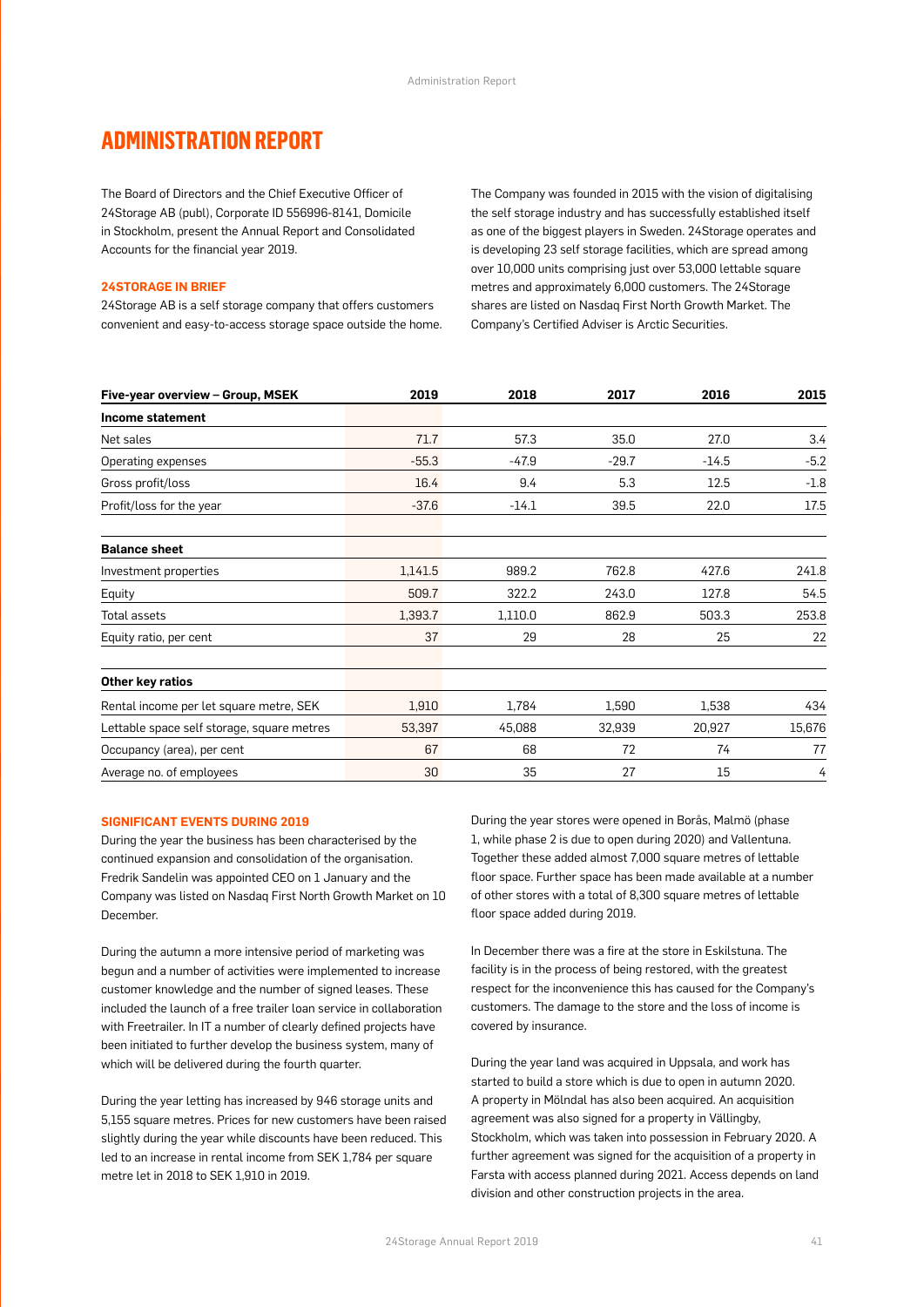#### **EVENTS AFTER THE END OF THE FINANCIAL YEAR**

Lena Nelson was appointed CFO and took up her position on 24 February 2020.

In February the Company took possession of a property in Vällingby, Stockholm. The existing building will be converted into a modern highly automated self storage facility. The new store is due to open in the autumn of 2020 and will contain over 400 units.

24Storage has introduced measures to protect operations and stem the spread of Covid-19. To date neither the activities nor ongoing construction projects have been noticeably affected by Covid-19. The Company is, however, following developments closely and has taken measures to reduce costs and strengthen liquidity in the face of an uncertain future. See also the section "Expectations for future growth" on page 44.

#### **PROFIT/LOSS FOR THE YEAR**

#### **Net sales and gross profit/loss**

Net sales increased by 25 per cent to 71.7 MSEK (57.3). At the same time, the direct operating expenses increased by only 15 per cent thanks to the scalability of the Company's business model.

The gross profit amounted to 16.4 MSEK (9.4). The increase in the gross profit (see the table below) is primarily an effect of increased occupancy and higher prices in comparable stores. Newly opened stores initially imply a certain charge to profit/loss.

In line with IFRS 16 Leases, rental expenses and site leasehold fees amounting to 3.6 MSEK have been reported as a depreciation of 2.7 MSEK, and a financial expense of 0.9 MSEK (see Note 12). Equivalent adjustments have not been made for the previous year.

| Change                  |             | Change 2019,<br>comparable | <b>2019 result,</b><br>comparable | New    |       |             | 2019    |
|-------------------------|-------------|----------------------------|-----------------------------------|--------|-------|-------------|---------|
| gross profit/loss, MSEK | 2018 result | stores                     | stores                            | stores | Other | <b>IFRS</b> | result  |
| Net sales               | 57.3        | 9.6                        | 66.9                              | 4.8    | 0.0   |             | 71.7    |
| Operating expenses      | $-47.9$     | $-2.7$                     | $-50.6$                           | $-7.3$ | 1.7   | 0.9         | $-55.3$ |
| Gross profit/loss       | 9.4         | 6.9                        | 16.3                              | $-2.5$ | 1.7   | 0.9         | 16.4    |
| Gross margin, per cent  | 16          |                            | 24                                |        |       |             | 23      |

#### **Operating profit/loss**

Administrative expenses amounted to -47.4 MSEK (-42.7). The result was charged with non-recurring expenses in connection with the listing of -4.6 MSEK (-), in addition to new share issue (see below under "Total assets"). Administration expenses also include depreciations to the amount of -7.6 MSEK (-6.9) and capitalised expenses resulting in improved operating profit of 8.9 MSEK (14.6), which refer primarily to internal expenditures for project leadership in connection with acquisitions and the construction, rebuilding and extension of self storage facilities.

The operating profit/loss before changes in value of investment properties amounted to -30.9 MSEK (-33.3).

All properties with stores in operation as well as ongoing construction projects have been valued by external independent evaluation institutions. Unrealised changes in the value of investment properties had a positive effect on the result of 40.6 MSEK (38.3).

The operating profit/loss after changes in the value of investment properties amounted to 9.7 MSEK (4.9).

#### **Financial income and expenses**

Net financial income/expenses amounted to -45.8 MSEK (-28.6). Rental expenses and site leasehold fees of 0.9 MSEK have been reported as a financial expense in line with IFRS 16 Leases. In conjunction with the redemption of subordinated loans the net financial income/expense has been charged with a total of -10.7 MSEK. These expenses refer to the writing off of capitalised

financing expenditures in connection with previous extension of subordinated loans as well as interest in relation to the early redemption.

#### **Taxation and profit/loss for the year**

The Group reports a net taxation effect of -1.5 MSEK (9.6). The net amount comprises temporary differences in respect of deficit, real estate tax depreciations and unrealised changes in value (see Note 9). Due to the new interest deduction regulations the Group has not capitalised a deferred tax asset of approx. 6 MSEK in respect of interest expenses of approx. 30 MSEK. The profit/loss after tax amounted to -37.6 MSEK (-14.1) or -3.93 SEK (-2.27) per share.

#### **CASH FLOW**

Total cash flow for the Group amounted to 126.8 MSEK (14.9), of which cash flow from the operating activities was -53.1 MSEK (-95.3). The negative cash flow from operating activities is a result of the business being in an establishment phase.

The cash flow from the investing activities amounted to -115.0 MSEK (-130.1), primarily due to real estate acquisition and ongoing construction projects.

Financing activities contributed with 294.9 MSEK (240.3), of which bank loans increased by 151.5 MSEK (180.3) net. During the third quarter new shares were issued to a net value of 128.3 MSEK (82.5), in part through off-setting subordinated loans of 79.0 MSEK. During the fourth quarter there was a new share issue for 95.5 MSEK net in conjunction with the listing on Nasdaq First North Growth Market (see below under Equity and equity ratio).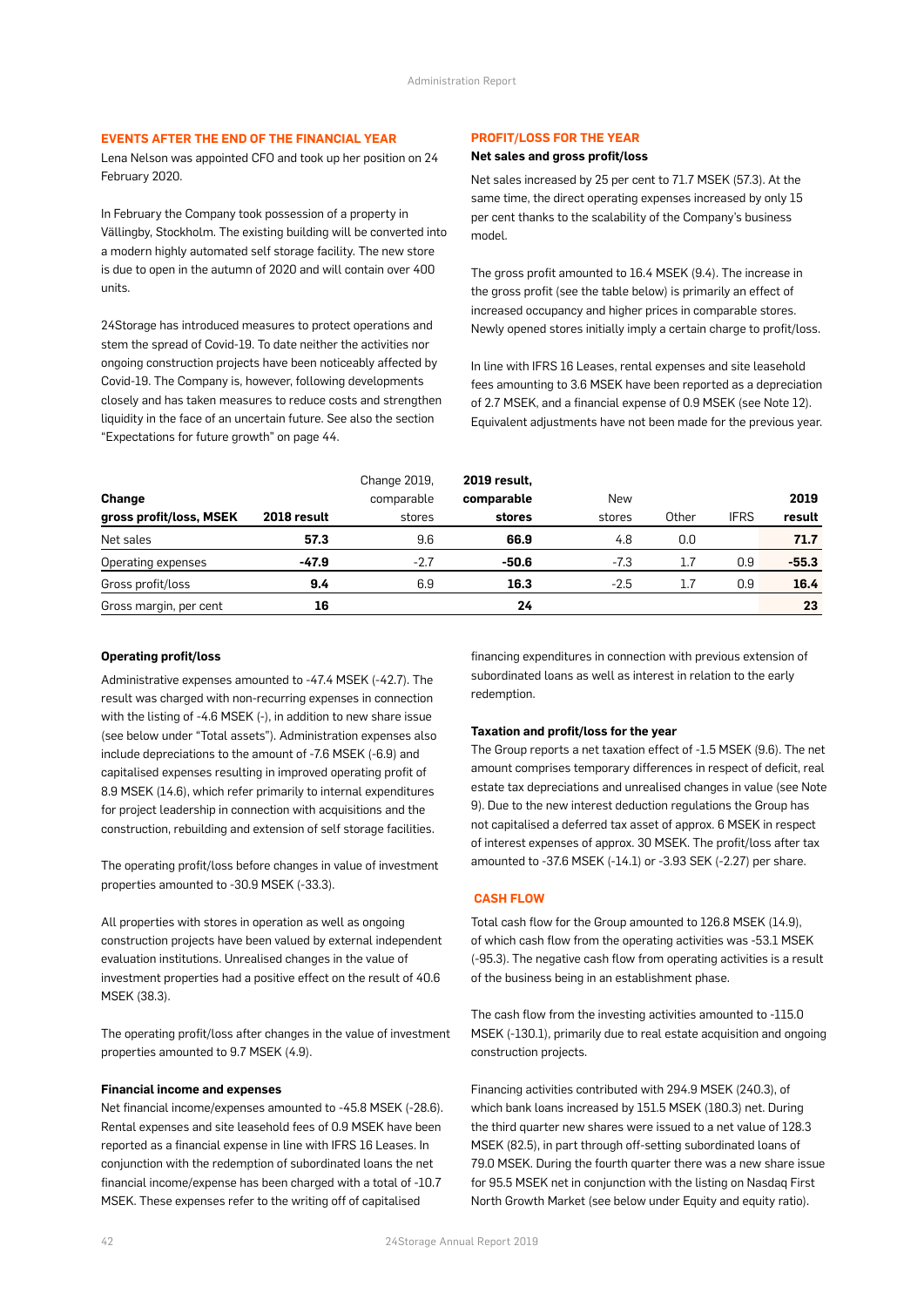#### **FINANCIAL POSITION**

The Company's total assets at the end of the financial year amounted to 1,393.7 MSEK (1,110.0).

#### **Fixed assets**

The Company's fixed assets amounted to 1,183.1 MSEK (1,030.6) of which investment properties represent 96 per cent.

Intangible assets amount to 21.3 MSEK (29.3), and consist primarily of capitalised expenditures to develop the Group business system. Right of use assets, over and above investment properties, amounted to 6.1 MSEK (-) and refer to leases for the

Group Head Office as well as leased cars and office equipment (see Note 12).

#### **Investment properties**

At the end of the period the Group held a real estate portfolio with a reported fair value of 1,141.5 MSEK (989.2), including leased investment properties for 41.3 MSEK (60.9). The portfolio comprised 23 storage facilities in operation (see the list in Note 14) as well as a number of ongoing projects, that is to say stores in the planning stage or currently being built, restored or extended.

| Change in book value<br>investment properties, MSEK | 2019    | 2018   |
|-----------------------------------------------------|---------|--------|
| At start of period                                  | 989.2   | 762.8  |
| Acquisitions during the period                      | 31.5    | 88.2   |
| Sales during the period                             |         | $-2.3$ |
| Investments in construction projects etc.           | 80.5    | 79.6   |
| Leased investment properties:                       |         |        |
| New and revalued leases                             | 2.9     | 22.5   |
| Depreciation                                        | $-2.7$  |        |
| Unrealised changes in value                         | 40.6    | 38.3   |
| Reclassification                                    | $-0.4$  |        |
| At end of period                                    | 1,141.5 | 989.2  |
| Of which leased investment properties               | 41.3    | 60.9   |

#### **Liabilities to credit institutions and liquid assets**

At the end of the financial year, Group liabilities to credit institutions amounted to 768.3 MSEK (616.8). The Group's lease liabilities amounted to 27.4 MSEK (22.5). Subordinated loans were redeemed in conjunction with the new share issue in September, at the same time as capitalised financing expenditures pertaining to these were redeemed against the financial net profit/loss. At the end of the previous year these amounted to 79.0 MSEK and 10.4 MSEK respectively, or 68.6 MSEK net. Total interest-bearing liabilities (see Note 22) thereby amounted to 795.7 MSEK (707.9).

The Group's liquid assets amounted to 189.3 MSEK (62.5). Net borrowings thereby amounted to 606.4 MSEK (645.4) and the loan-to-value to 53 per cent (65).

#### **Equity and equity ratio**

At the end of the financial year Group equity amounted to 509.7 MSEK (322.2), implying an equity ratio of 37 per cent (29).

There were two new share issues during the third quarter. The first, for 128.3 MSEK, was made in part by offsetting subordinated loans for 79.0 MSEK and interest of 7.6 MSEK, making a total of 86.6 MSEK, and in part by 41.7 MSEK in cash. During the quarter outstanding warrants for a total value of 42.8 MSEK were repurchased. The resulting liability was offset in the second new issue of 42.8 MSEK.

In September a further decision was taken for a share split 1:10. All key ratios in this Annual Report have been recalculated to take this split into account.

During the fourth quarter there was a new share issue of 100.0 MSEK in conjunction with the listing of the Company's shares on Nasdaq First North Growth Market. The total costs for this listing amounted to -9.1 MSEK, of which -4.5 MSEK was reported directly against the issue settlement and -4.6 MSEK as an administration expense.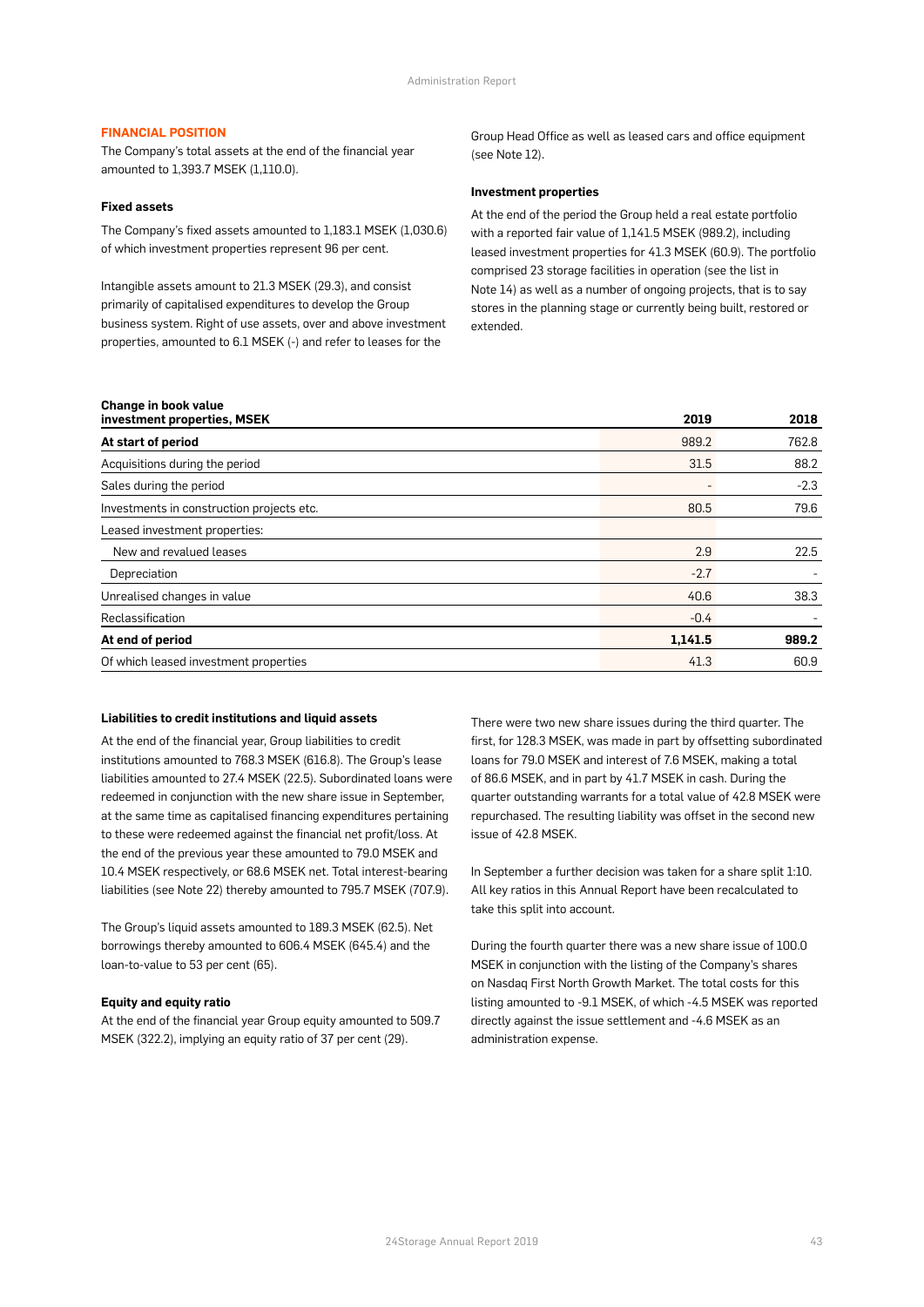| Change in number of shares and equity                   | No. of shares <sup>1)</sup> | Group equity | <b>Parent company</b> |  |
|---------------------------------------------------------|-----------------------------|--------------|-----------------------|--|
| At start of year                                        | 7,907,470                   | 322.2        | 176.7                 |  |
| Premiums paid for warrants                              |                             | 1.3          | 1.3                   |  |
| Offset issue (subordinated loans, interests)            | 2,474,170                   | 86.6         | 86.6                  |  |
| Cash issue                                              | 1,191,550                   | 41.7         | 41.7                  |  |
| Withdrawn warrants                                      |                             | $-42.8$      | $-42.8$               |  |
| Offset issue (liability share options repurchase)       | 1,222,830                   | 42.8         | 42.8                  |  |
| New share issue in conjunction with listing             | 2,128,000                   | 100.0        | 100.0                 |  |
| Issue expenses, reported direct against share liquidity |                             | $-4.5$       | $-4.5$                |  |
| Total profit/loss for the year                          |                             | $-37.6$      | $-34.9$               |  |
| <b>Total at 31 December 2019</b>                        | 14,924,020                  | 509.7        | 366.9                 |  |

*1) The number of shares has been recalculated to take into account the share split 1:10 which was performed in September 2019.*

#### **Personnel**

The average number of employees amounted to 30 full-time employees (35), of which 10 (13) in the Parent Company. The number of employees decreased compared with the previous year despite the increase in the number of stores, as an effect of increased digitalisation and efficiency.

#### **Expectations for future growth**

24Storage will continue to acquire and develop properties in order to conduct self storage operations. The goal is to open three to five new stores per year – a target which 24Storage has met since the start in 2015 – which means that the Group is adding capacity of on average approx. 10,000 square metres of lettable space each year. The investment in digitalisation is continuing.

24Storage is following developments with regard to Covid-19 and continuously evaluating both the long-term and short-term impact this may have on the business. While the Company has not been noticeably affected so far, it is not possible today to assess the extent to which operations may be affected. Compared to the industry's traditional model of local staffing, however, our business model of central staffing means the Company is less vulnerable. The long-term strategy remains unchanged.

24Storage does not make a financial forecast.

#### **The 24Storage share**

24Storage AB (publ) was listed on Nasdaq First North Growth Market on 10 December 2019 and trades under the short name "24STOR". The share capital amounts to 1.5 MSEK and 14,924,020 shares. All shares are of the same class and carry one vote. On 31 December 2019 the Company, according to Euroclear, had 1,021 shareholders. The largest shareholders were Ernström Kapital AB with 19.6 per cent and Staffan Persson via company holdings with 15.1 per cent of capital and voting

rights. No other single shareholder owns more than 10 per cent of voting rights. The ten largest shareholders together accounted for 80.5 per cent of the capital and voting rights.

At the end of the year the closing price was 46.50 SEK and the total market value amounted to 694 MSEK.

At 31 December 2019 the Company has outstanding warrants with the right to subscribe for 759,993 new shares, see Note 4 for further information.

#### **Environmental impact**

None of the Group's companies conducts any operations requiring a permit under the Environmental Code. Nonetheless, 24Storage has a stated ambition to minimise the negative influence of our operations on the environment and has adopted a number of guidelines with regard to this.

#### **Sustainability issues**

24Storage strives to take a major social responsibility by engaging in the local community and making active environmental choices.

As of the financial year 2017, the Annual Accounts Act requires large companies to publish a sustainability report. According to the criteria, 24Storage is not obliged to prepare a sustainability report for the financial year 2019.

A healthy and safe working environment is an important strategic question for 24Storage. Our efforts with regard to the working environment aim to create a workplace which is physically, mentally and socially sound with opportunities for all our co-workers to develop their skills, and prevents any risk of occupational injuries and related health problems. 24Storage continuously evaluates the Company's work with the working environment in order to improve the everyday work with the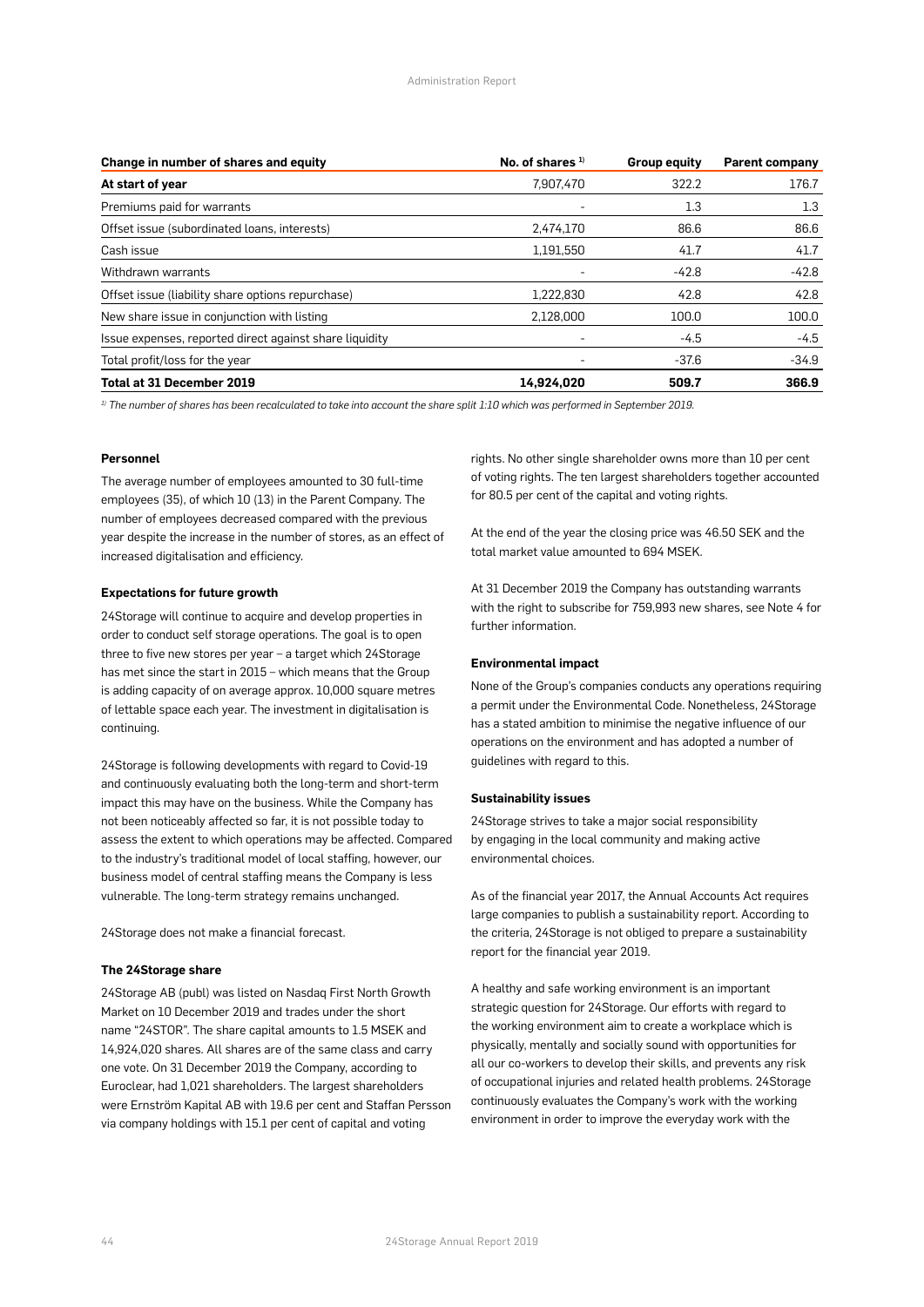working environment. Another element of the sustainability work we believe is important is equality of opportunity. 24Storage's work with equality shall follow up and improve equality of opportunity among co-workers. Equality of opportunity is to be taken into account and included in the Company's operations. The Company conducts an annual salary mapping to discover, remedy and prevent unjustifiable differences in salary between women and men. In addition, we are continuing our work to counter discrimination and promote equal rights and opportunities in the work life based on all seven grounds for discrimination.

For a more detailed description of the Company's engagement and completed projects see the section on sustainability on pages 22-25.

#### **The Board of Directors, Chief Executive Officer and Executive Management**

The Board of Directors has remained unchanged during the year and consisted of Jan-Olof Backman (Chair of the Board), Kenneth Eriksson, Patrick Metdepenninghen, Staffan Persson, Henrik Forsberg Schoultz, Fredrik Tilander and Maria Åkrans.

Fredrik Sandelin was appointed Chief Executive Officer on 1 January 2019. The Executive Management comprises seven members including the CEO. The Executive Management normally meets at least twice a month.

#### **Remuneration to Directors and Senior Executives**

Remuneration to Directors and Senior Executives is shown in the section on corporate governance on pages 31-35. Expenses for remuneration to Directors and Senior Executives during 2019 are shown in Note 4.

#### **The Parent Company**

The Parent Company 24Storage AB (publ) is concerned primarily with management, coordination and expansion of the Group and its real estate portfolio. Revenue during the year amounted to 15.4 MSEK (21.8) and referred primarily to internal services. Profit/loss after tax amounted to -34.9 MSEK (-36.0).

At the end of the year liquid assets amounted to 113.8 MSEK (10.0). During the year the Company has received 223.8 MSEK (82.5) through new share issues, see above under the heading "Equity and equity ratio".

The book value of shares in Group companies amounted to 193.2 MSEK (182.1). During the year owner contributions have been paid to the subsidiary 24Storage Systems and Brands AB. Group contributions have been received from subsidiaries 24Storage Service AB and 24Storage Systems and Brands AB, and also paid to 24Storage AB. The net profit/loss from subsidiaries amounts to 3.3 MSEK (0.2).

#### **Recommendation for the appropriation of non-restricted reserves**

The Board of Directors proposes that non-restricted reserves for appropriation by the Annual General Meeting, comprising share premium reserves of 400,288,250 kronor and the loss for the year of 34,876,904 kronor, in total 365, 411,346 kronor, be appropriated so that the loss for the year is offset against the share premium reserve.

The Board of Directors proposes that no dividend be paid out for the financial year 2019.

#### **Annual General Meeting**

The Annual General Meeting of 24 Storage will be held at the Company's Head Office, Luntmakargatan 46, 8th floor, in Stockholm on 28 May 2020 at 18.00. Information about the Annual General Meeting and the Board of Directors' proposals for decisions to be taken at the Annual General Meeting can be found on the Company's website, 24Storage.se.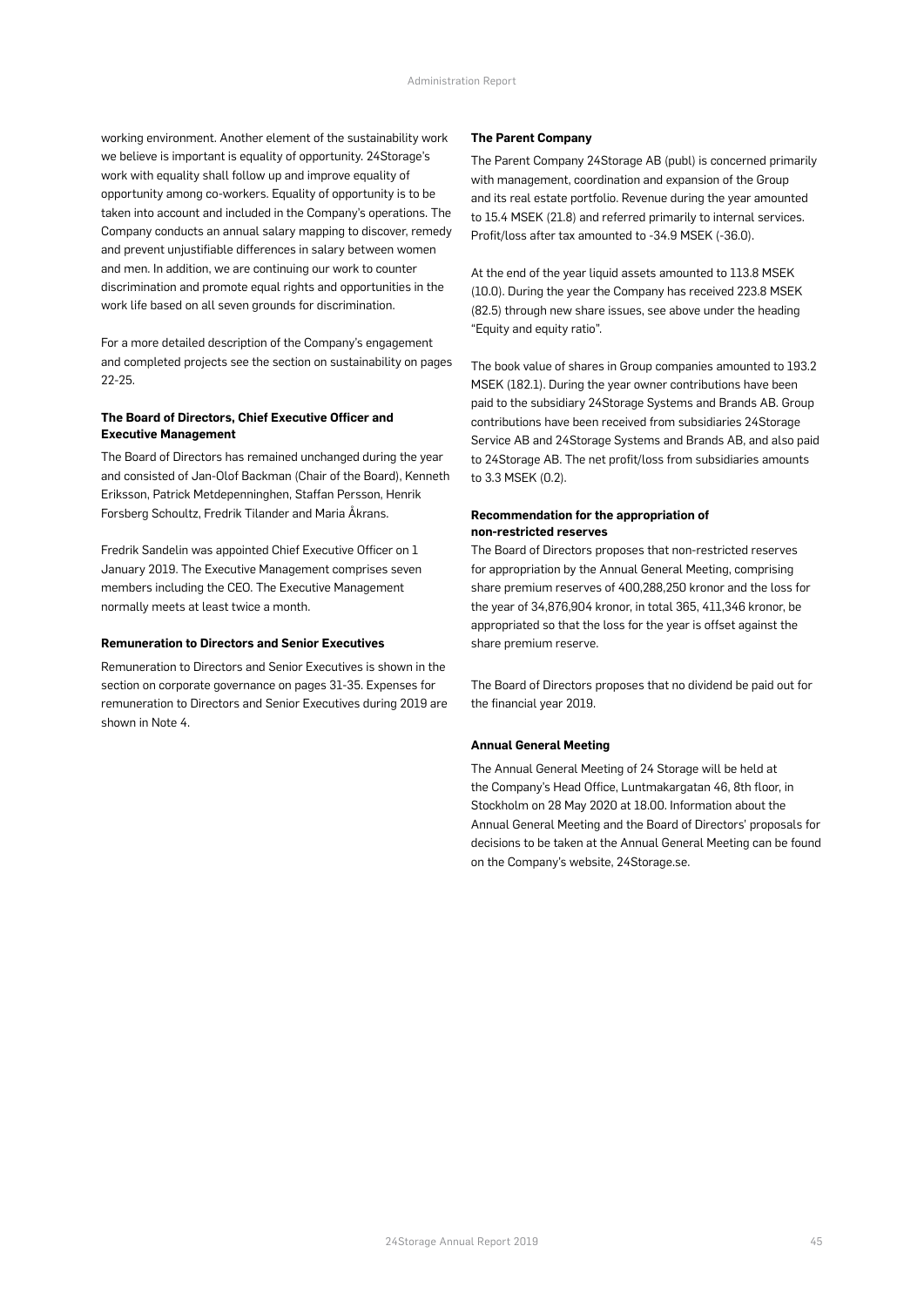### **RISKS AND RISK MANAGEMENT**

As with any other business, 24Storage's operations carry elements of risk. All risks are managed proactively as an integrated part of the operations and taken into account in the strategic work. Broadly speaking, the risks can be divided into external and operational risks, property-related risks, legal and regulatory risks and financial risks. Risks and uncertainty factors affecting the Group and Parent Company are presented below. Financial risks are shown in Note 24.

24Storage is following developments with regard to Covid-19

and continually evaluating both the long-term and short-term impact this may have on the business. The Company has taken measures to protect its operations and stem the spread of the virus. At the time of writing it is not possible to assess the extent to which operations may be affected. Compared to the industry's traditional model of local staffing our business model of central staffing means the Company is less vulnerable. Risks which may increase as a consequence of Covid-19 include delays in construction projects, changed valuations of properties and a change in access to capital.

| <b>Risk area</b>                                                                                                                                                                                                                                                                                                                                                                                                                                                                                                                                                                                                                                                                                                                                          | <b>Risk management and exposure</b>                                                                                                                                                                                                                                                                                                                                                                                                                                                                                                                                                                                                                                                                                                                                                                                                                                                                                                                       |
|-----------------------------------------------------------------------------------------------------------------------------------------------------------------------------------------------------------------------------------------------------------------------------------------------------------------------------------------------------------------------------------------------------------------------------------------------------------------------------------------------------------------------------------------------------------------------------------------------------------------------------------------------------------------------------------------------------------------------------------------------------------|-----------------------------------------------------------------------------------------------------------------------------------------------------------------------------------------------------------------------------------------------------------------------------------------------------------------------------------------------------------------------------------------------------------------------------------------------------------------------------------------------------------------------------------------------------------------------------------------------------------------------------------------------------------------------------------------------------------------------------------------------------------------------------------------------------------------------------------------------------------------------------------------------------------------------------------------------------------|
| <b>EXTERNAL AND BUSINESS RISKS</b>                                                                                                                                                                                                                                                                                                                                                                                                                                                                                                                                                                                                                                                                                                                        |                                                                                                                                                                                                                                                                                                                                                                                                                                                                                                                                                                                                                                                                                                                                                                                                                                                                                                                                                           |
| <b>Competition in the Group's market</b><br>The rate of occupancy may be affected by offerings from competitors.<br>The market for letting storage units is exposed to competition from a<br>number of large, established companies offering similar services, as<br>well as smaller players with a local base. In addition, there is a risk<br>of competition from players with new service offerings and logistics<br>solutions.<br>Failure to reach, or delay in reaching, a sufficiently high rate of<br>occupancy and/or price level, reduces profitability. If a store is not<br>profitable during a longer period of time the Group may sell the store,<br>with the risk of making a loss, which may affect the financial position of<br>the Group | 24Storage has a modern offering where the customer is offered a high<br>level of service and accessibility. For a description of the Company's situa-<br>tion regarding the market and competition, see pages 10-13.<br>The Company's long-term goal for each storage facility is to achieve an<br>occupancy rate of approx. 90 per cent. 24Storage estimates that achieving<br>the long-term goal takes around six years from the opening of a new store.<br>At year-end the Group had an occupancy rate (area) of 67 per cent (68). In<br>the short term, the rate of occupancy is affected by newly opened stores.                                                                                                                                                                                                                                                                                                                                     |
| Risks related to the destruction or damage of stores and/or<br>inadequate insurance protection<br>24Storage's operations are reliant on the buildings the Company<br>manages having a high degree of protection and security. There is a risk<br>that the Group's stores will be exposed to fire or damage, or affected by<br>some other factor.                                                                                                                                                                                                                                                                                                                                                                                                          | All stores have security alarms, connected directly to emergency call cen-<br>tres and/or the emergency services.<br>Insurance is purchased with the help of independent external insurance<br>brokers, to secure effective insurance protection. All properties/stores<br>have full-value insurance and the operations have interruption insurance<br>for 36 months. 24Storage requires its customers to have insurance protec-<br>tion for everything stored in the units. 24Storage can offer a supplementa-<br>ry service which is tailor-made for self storage in units outside the home<br>which around 75 per cent of customers have chosen to purchase. 24Stora-<br>ge has also taken out Directors and Officers Liability insurance. 24Storage<br>assesses that the insurance protection is sufficient. There are, however,<br>the usual limits with regard to what is covered by the insurance protection<br>and possible compensation amounts. |
| Risks related to the macroeconomic trends, including demand<br>for storage units in metropolitan regions or for certain customer<br>groups<br>The real estate industry can be affected by macroeconomic factors.<br>There is a risk of a fall in demand for storage units in metropolitan<br>regions or within certain customer groups as a result of a slowdown<br>in the rate of urbanisation, less movement on the housing market or a<br>significant change in living conditions for private individuals, or a change<br>in the economic cycle.                                                                                                                                                                                                       | Because the Group has a large number of customers and is not dependent<br>on one single customer, the risk is well spread. 24Storage has just over<br>6,000 customers, of whom 85 per cent are private customers. The 10 lar-<br>gest customers represent 1.3 per cent of the total revenues.<br>The American self storage market, which is the oldest market globally,<br>has historically stood strong in times of recessions compared to other seg-<br>ments in the real estate industry.                                                                                                                                                                                                                                                                                                                                                                                                                                                              |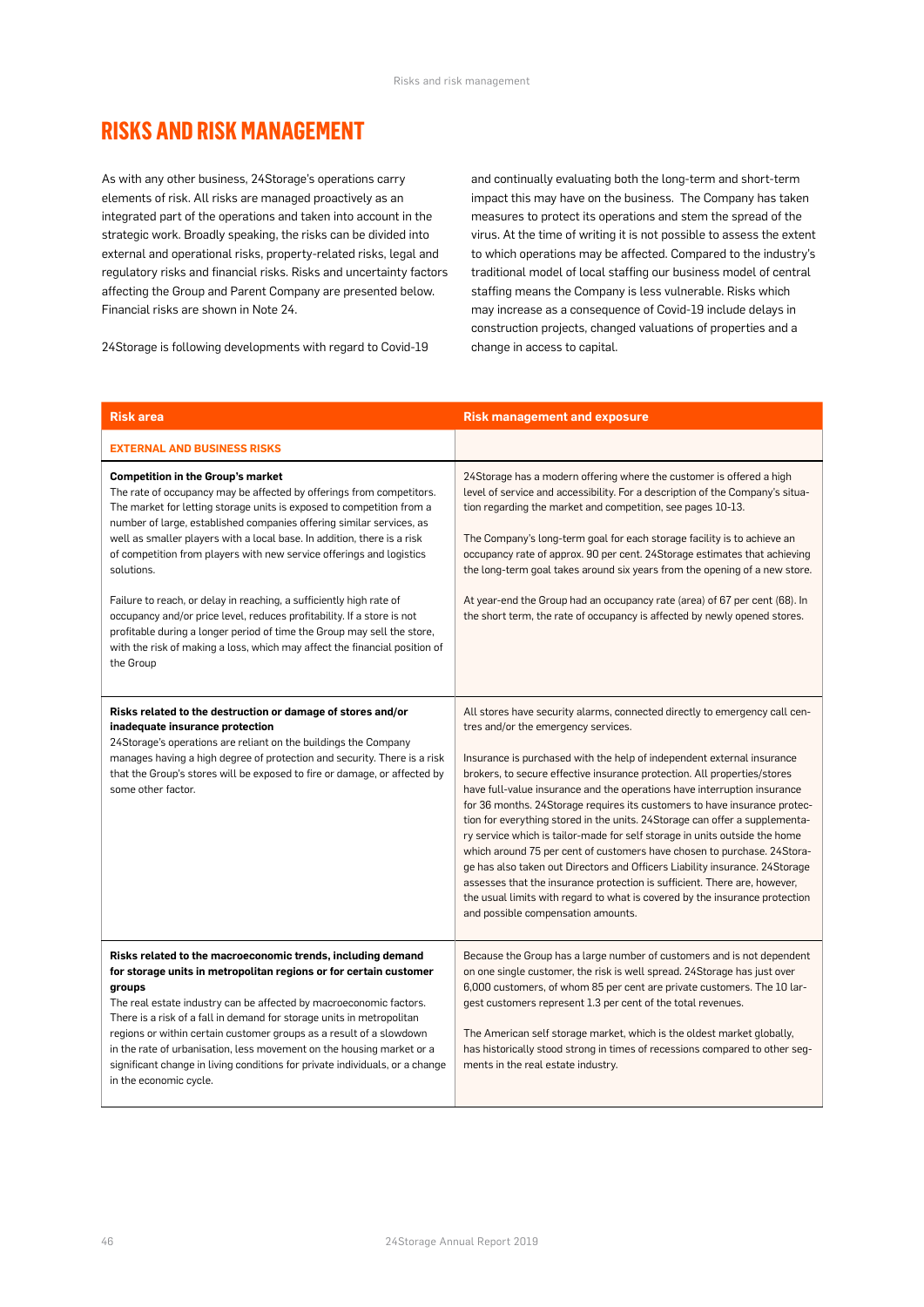| Reliance on external partners and sub-contractors<br>There is a risk that costs for sub-contracting and consulting<br>assignments will increase as a result of unforeseen events in<br>conjunction with construction, development, renovation or operations<br>and infrastructure in the storage facilities. 24Storage is dependent on<br>suppliers, such as consultants and sub-contracting firms, both for the<br>construction, development and renovation of the storage facilities, and<br>because some aspects of operations and infrastructure are operated by<br>external parties.                                                    | 24Storage has a structured procurement process which includes, among<br>other things, a thorough evaluation of possible suppliers. The Group strives<br>to have long-term collaboration with serious suppliers. Further, the Group<br>aims, where possible, to collaborate with several suppliers within the<br>same field in order to uphold both healthy competition and redundancy.                                                                                                                       |
|----------------------------------------------------------------------------------------------------------------------------------------------------------------------------------------------------------------------------------------------------------------------------------------------------------------------------------------------------------------------------------------------------------------------------------------------------------------------------------------------------------------------------------------------------------------------------------------------------------------------------------------------|--------------------------------------------------------------------------------------------------------------------------------------------------------------------------------------------------------------------------------------------------------------------------------------------------------------------------------------------------------------------------------------------------------------------------------------------------------------------------------------------------------------|
| Customers' storage of illegal or harmful objects<br>24 Storage has no direct control over the items customers store in their<br>units. There is thus a risk that customers who rent 24Storage units may<br>store illegal items, such as stolen goods, weapons or drugs.                                                                                                                                                                                                                                                                                                                                                                      | All customers undertake not to store illegal items when they sign the<br>contract. All customers must identify themselves using a Bank ID before<br>the rental period can begin and the 24Storage proptech solution provides<br>real-time video surveillance of the entire facility and immediate area with<br>round the clock recording.                                                                                                                                                                    |
|                                                                                                                                                                                                                                                                                                                                                                                                                                                                                                                                                                                                                                              | 24Storage cooperates with the judicial system and offers the authorities<br>video material and access to the stores if the need arises.                                                                                                                                                                                                                                                                                                                                                                      |
| <b>Technical developments</b><br>Technology and digitalisation influence people's behaviour, which can<br>lead to quickly changing customer demands.                                                                                                                                                                                                                                                                                                                                                                                                                                                                                         | A high degree of digitalisation and automation underpin the 24Storage<br>business model and is one of the Company's competitive advantages.<br>24Storage is a data-driven company, and has smart properties that are on-<br>line for central management. Technology is constantly developing and will<br>drive further changes in the Company's operations.                                                                                                                                                  |
| <b>Organisation and growing pains</b><br>We must be an attractive employer if we want to recruit and retain<br>competent employees.                                                                                                                                                                                                                                                                                                                                                                                                                                                                                                          | The customer service and telemarketing industries generally have a high<br>turnover of employees. Centralising sales and customer service has<br>strengthened the 24Storage company culture and Group spirit. The Group<br>also works actively with process documentation and competence transfer<br>in order to reduce dependency on individuals.                                                                                                                                                           |
| <b>PROPERTY-RELATED RISKS</b>                                                                                                                                                                                                                                                                                                                                                                                                                                                                                                                                                                                                                |                                                                                                                                                                                                                                                                                                                                                                                                                                                                                                              |
| <b>Property valuation</b><br>24Storage reports the properties at fair value in accordance with IFRS.<br>The value of the Group's properties is affected both by factors specific<br>to the actual property, such as operating costs, rate of occupancy and<br>levels of rent, as well as the permitted use of the properties, and by<br>factors specific to the market, such as the required return and capital<br>costs. Unrealised changes in value affect both the income statement<br>and the balance sheet and also affect the financial commitments<br>that are in some cases connected to the Group's loan agreements<br>(covenants). | During 2019 24Storage performed external valuations of the real estate<br>portfolio at six-monthly intervals. When valuing real estate, consideration<br>should be given to an uncertainty interval in order to reflect the inherent<br>uncertainty in commitments and calculations made. In a well-functioning<br>market this normally amounts to +/-5 to 10 per cent.<br>If the direct required return increases/decreases by 0.5 per cent, the value<br>is affected by -78 MSEK or +92 MSEK respectively. |
| <b>Competition for attractive project properties</b><br>The demand from other players, whether within the storage industry,<br>other segments of the real estate industry or other industries, can drive<br>up price levels for suitable objects for acquisition.                                                                                                                                                                                                                                                                                                                                                                            | 24Storage follows the real estate market continuously and works with a<br>broad pipeline of potential acquisitions. It is difficult to estimate the conse-<br>quences of increased competition for attractive properties, but it could<br>potentially lead to more comprehensive efforts to find suitable objects to<br>enable continued expansion.                                                                                                                                                          |
| <b>Environmental risks</b><br>There is a risk that Group properties which have previously been used<br>for industrial activities will have suffered environmental damage and<br>that this will not have been discovered at the time of the acquisition,<br>which could lead to 24Storage having to pay for the property to be deep<br>cleaned.                                                                                                                                                                                                                                                                                               | In conjunction with acquisitions 24Storage always performs an environme-<br>ntal review (environmental due diligence) for the purpose of mapping the<br>occurrence of toxins and other environmental risks.                                                                                                                                                                                                                                                                                                  |
| <b>LEGAL AND REGULATORY RISKS</b>                                                                                                                                                                                                                                                                                                                                                                                                                                                                                                                                                                                                            |                                                                                                                                                                                                                                                                                                                                                                                                                                                                                                              |
| Risks related to information leaks and the handling of personal<br>details<br>Cyber attacks or employees can cause the leaking of sensitive<br>information, e.g. personal details (with the risk of breaching GDPR), the<br>financial result (with the risk of breaching the Market Abuse Penalties<br>Act, MAPR), or of planned business deals.                                                                                                                                                                                                                                                                                             | With regard to the risk of breaching GDPR, the Group already has sound<br>routines in place. With regard to the risk of breaching the MAPR, the Com-<br>pany established routines and policies for publishing information prior to<br>the listing. Further, the Company's Senior Executives have undertaken the<br>customary stock exchange training.<br>24Storage assesses the likelihood of a leaking of sensitive information and<br>sanction fees to be low.                                             |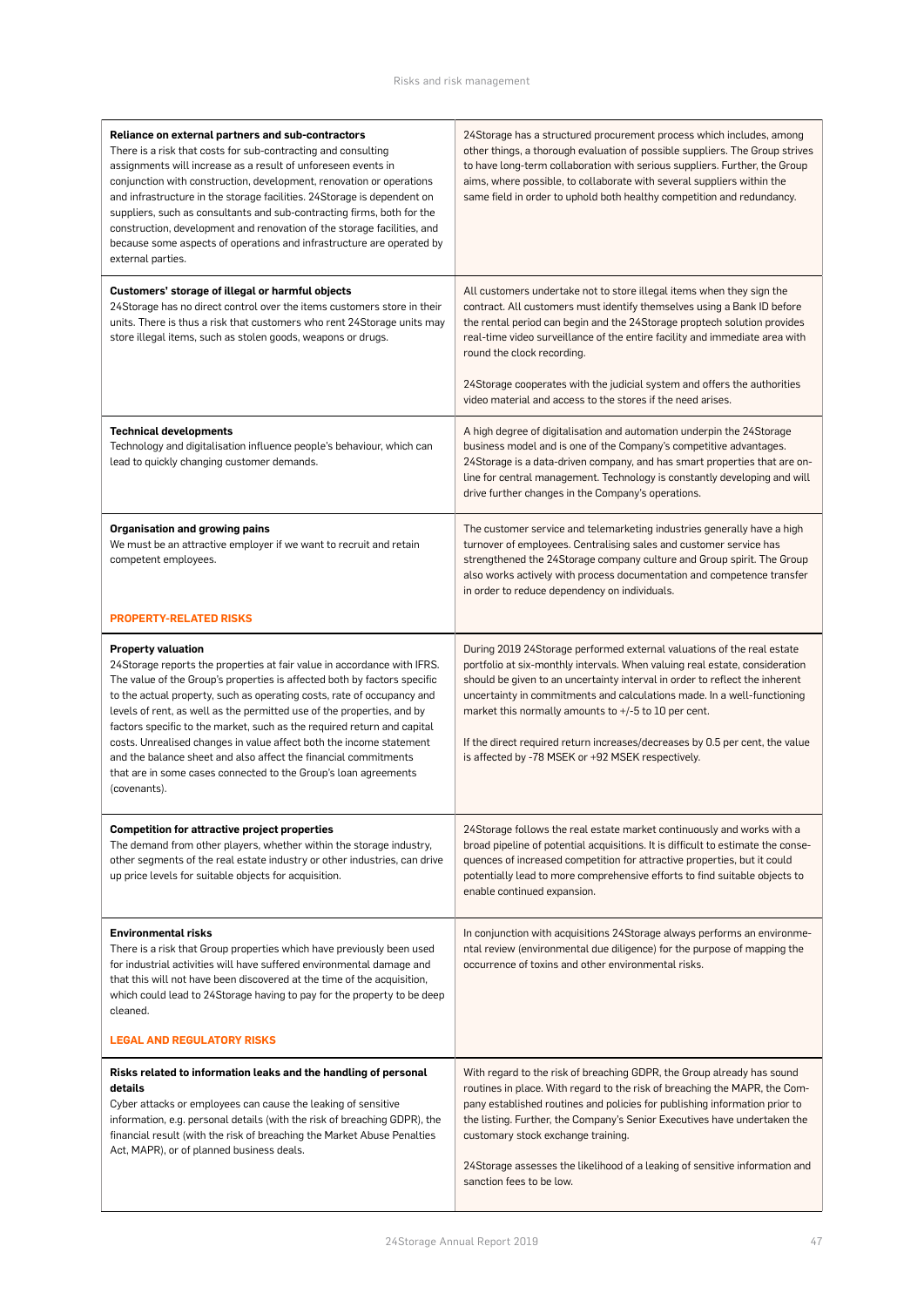# **CONSOLIDATED INCOME STATEMENT**

| <b>MSEK</b>                                          | <b>Note</b> | 2019    | 2018    |
|------------------------------------------------------|-------------|---------|---------|
|                                                      |             |         |         |
| Net sales                                            | 1, 2, 12    | 71.7    | 57.3    |
| Operating expenses                                   | 6           | $-55.3$ | $-47.9$ |
| Gross profit/loss                                    |             | 16.4    | 9.4     |
| Administrative expenses                              | 4, 5, 6, 12 | $-47.4$ | $-42.7$ |
| Operating profit/loss before change in value         |             | $-30.9$ | $-33.3$ |
| Change in value of investment properties             | 14          | 40.6    | 38.3    |
| <b>Operating profit/loss</b>                         |             | 9.7     | 4.9     |
| Interest income and similar income statement items   |             | 0.0     | 0.0     |
| Interest expenses and similar income statement items |             | $-45.8$ | $-28.6$ |
| Net financial income/expense                         | 8           | $-45.8$ | $-28.6$ |
| Profit/loss before tax                               |             | $-36.1$ | $-23.7$ |
| Tax                                                  | 9           | $-1.5$  | 9.6     |
| Profit/loss for the year                             |             | $-37.6$ | $-14.1$ |
| Other comprehensive income                           |             |         |         |
| Total comprehensive income for the year              |             | $-37.6$ | $-14.1$ |
| Earnings per share before and after dilution, SEK    | 21          | $-3.93$ | $-2.27$ |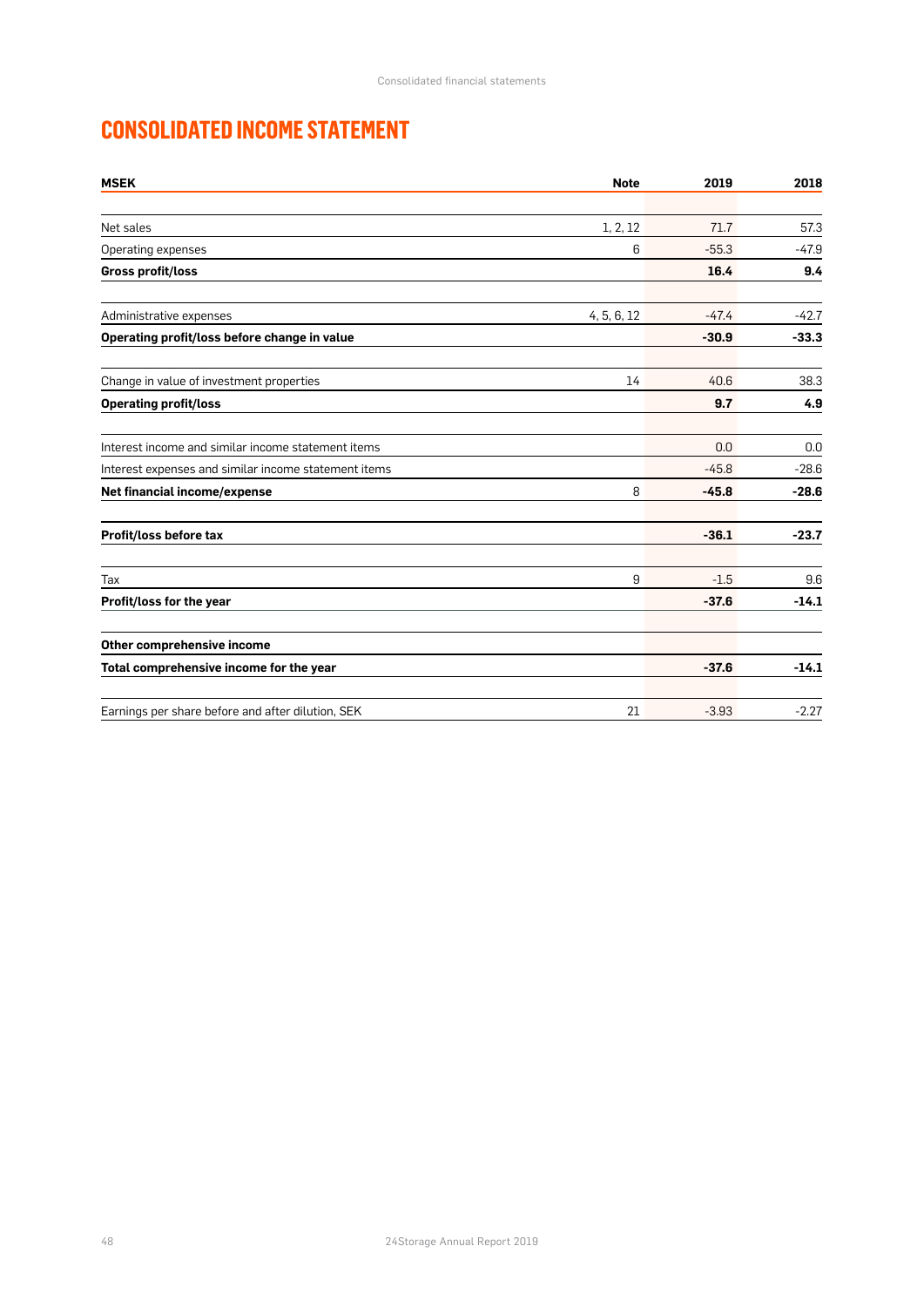# **CONSOLIDATED BALANCE SHEET**

| <b>MSEK</b><br><b>Note</b>                                | 31 Dec 2019 | 31 Dec 2018 |
|-----------------------------------------------------------|-------------|-------------|
| Assets                                                    |             |             |
| <b>Fixed assets</b>                                       |             |             |
| Intangible assets<br>11                                   | 21.3        | 29.3        |
| Right of use assets<br>12                                 | 6.1         |             |
| 13<br>Tangible assets                                     | 11.3        | 10.7        |
| Investment properties<br>14                               | 1,141.5     | 989.2       |
| Long-term receivables<br>16, 28                           | 2.8         | 1.4         |
| <b>Total fixed assets</b>                                 | 1,183.1     | 1,030.6     |
| <b>Current assets</b>                                     |             |             |
| Inventories                                               | 0.4         | 0.5         |
| Accounts receivable<br>28                                 | 3.9         | 3.3         |
| 18<br>Prepaid expenses and accrued income                 | 10.3        | 4.1         |
| 16, 28<br>Other current receivables                       | 6.7         | 8.9         |
| Cash and cash equivalents<br>19, 28                       | 189.3       | 62.5        |
| <b>Total current assets</b>                               | 210.6       | 79.4        |
| <b>Total assets</b>                                       | 1,393.7     | 1,110.0     |
|                                                           |             |             |
| <b>Equity and liabilities</b>                             |             |             |
| Share capital<br>20                                       | 1.5         | 0.8         |
| Other capital contributions                               | 480.9       | 256.5       |
| Profit brought forward including profit/loss for the year | 27.4        | 65.0        |
| <b>Total equity</b>                                       | 509.7       | 322.2       |
| <b>Long-term liabilities</b>                              |             |             |
| Interest-bearing liabilities<br>22, 24, 28                | 538.6       | 604.7       |
| Leasing liabilities<br>1, 12                              | 22.3        | 20.9        |
| Deferred tax liabilities<br>10                            | 43.1        | 41.5        |
| <b>Total long-term liabilities</b>                        | 604.0       | 667.0       |
| <b>Current liabilities</b>                                |             |             |
| Interest-bearing liabilities<br>22, 24, 28                | 229.6       | 80.7        |
| Lease liabilities<br>1, 12                                | 5.1         | 1.6         |
| Accounts payable<br>28                                    | 24.1        | 13.5        |
| <b>Tax liabilities</b>                                    | 0.0         | 0.6         |
| Other current liabilities<br>28                           | 1.7         | 2.6         |
| Accrued expenses and deferred income<br>23                | 19.5        | 21.6        |
| <b>Total current liabilities</b>                          | 280.0       | 120.7       |
| <b>Total liabilities</b>                                  | 884.0       | 787.7       |
| <b>Total equity and liabilities</b>                       | 1,393.7     | 1,110.0     |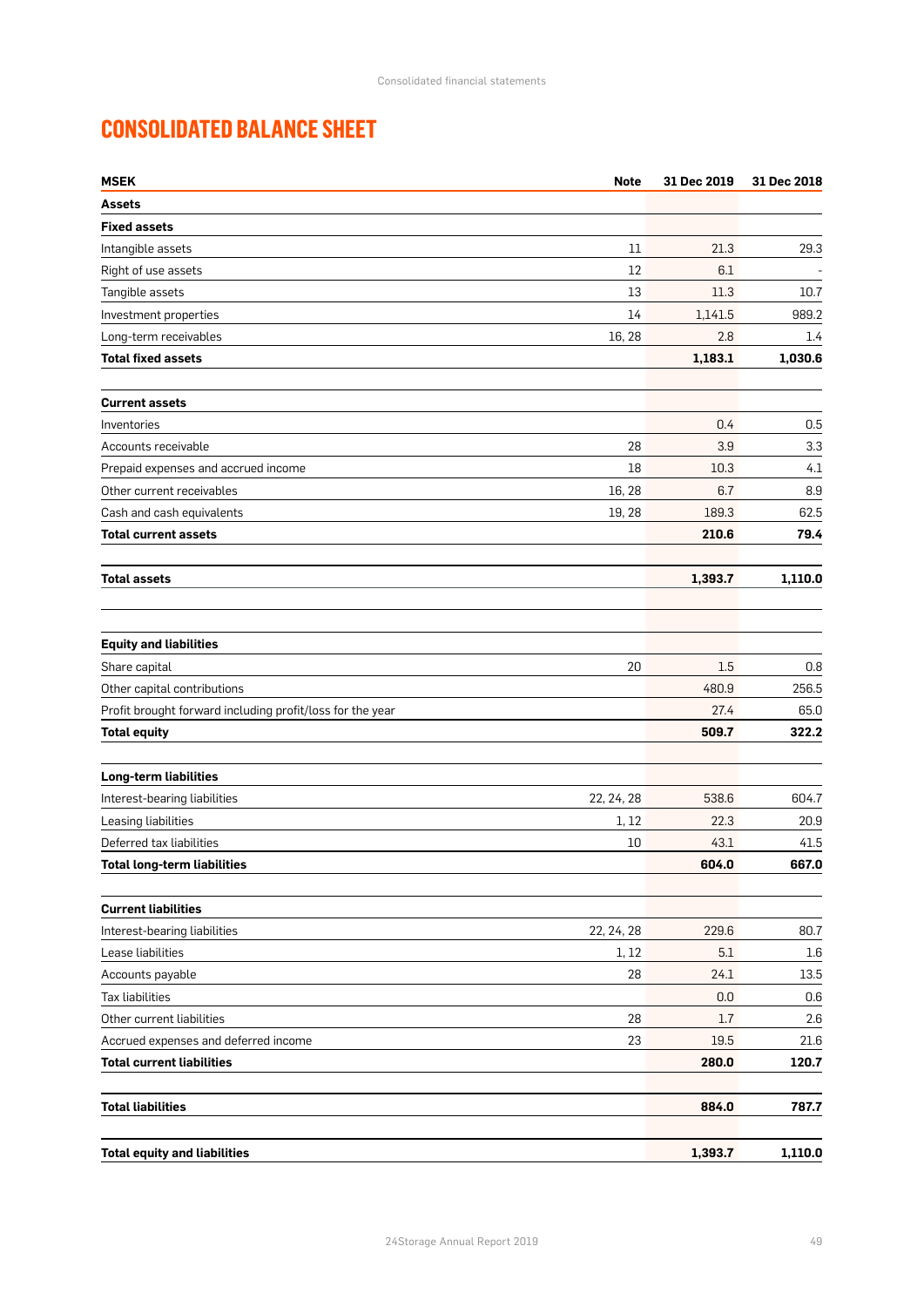# **CONSOLIDATED STATEMENT OF CHANGES IN EQUITY**

| <b>MSEK</b>                                 | <b>Share</b><br>capital | Other<br>capital<br>contributions | <b>Profit brought</b><br>forward | <b>Total</b> |
|---------------------------------------------|-------------------------|-----------------------------------|----------------------------------|--------------|
| <b>Opening equity 1 January 2018</b>        | 0.5                     | 163.4                             | 79.1                             | 242.9        |
| Profit/loss for the year 1)                 |                         |                                   | $-14.1$                          | $-14.1$      |
| <b>Total comprehensive income</b>           |                         |                                   | $-14.1$                          | $-14.1$      |
| <b>Transactions with owners:</b>            |                         |                                   | ٠                                |              |
| New share issue                             | 0.3                     | 82.2                              | $\overline{\phantom{a}}$         | 82.5         |
| Portion of equity for options issued        |                         | 10.9                              |                                  | 10.9         |
| <b>Total transactions with shareholders</b> | 0.3                     | 93.1                              | 0.0                              | 93.4         |
| <b>Closing equity 31 December 2018</b>      | 0.8                     | 256.5                             | 65.0                             | 322.2        |
| <b>Opening equity 1 January 2019</b>        | 0.8                     | 256.5                             | 65.0                             | 322.2        |
| Profit/loss for the year <sup>1)</sup>      |                         |                                   | $-37.6$                          | $-37.6$      |
| <b>Total comprehensive income</b>           |                         |                                   | $-37.6$                          | $-37.6$      |
| <b>Transactions with owners:</b>            |                         |                                   |                                  |              |
| New share issue                             | 0.7                     | 270.4                             | $\frac{1}{2}$                    | 271.1        |
| Issue expenses                              |                         | $-4.5$                            | L,                               | $-4.5$       |
| Warrants withdrawn                          |                         | $-42.8$                           | -                                | $-42.8$      |
| Premiums paid in for warrants               |                         | 1.3                               | $\overline{a}$                   | 1.3          |
| <b>Total transactions with shareholders</b> | 0.7                     | 224.4                             | 0.0                              | 225.1        |
| <b>Closing equity 31 December 2019</b>      | 1.5                     | 480.9                             | 27.4                             | 509.7        |

*1) Profit/loss for the year corresponds to the total comprehensive income for the year.*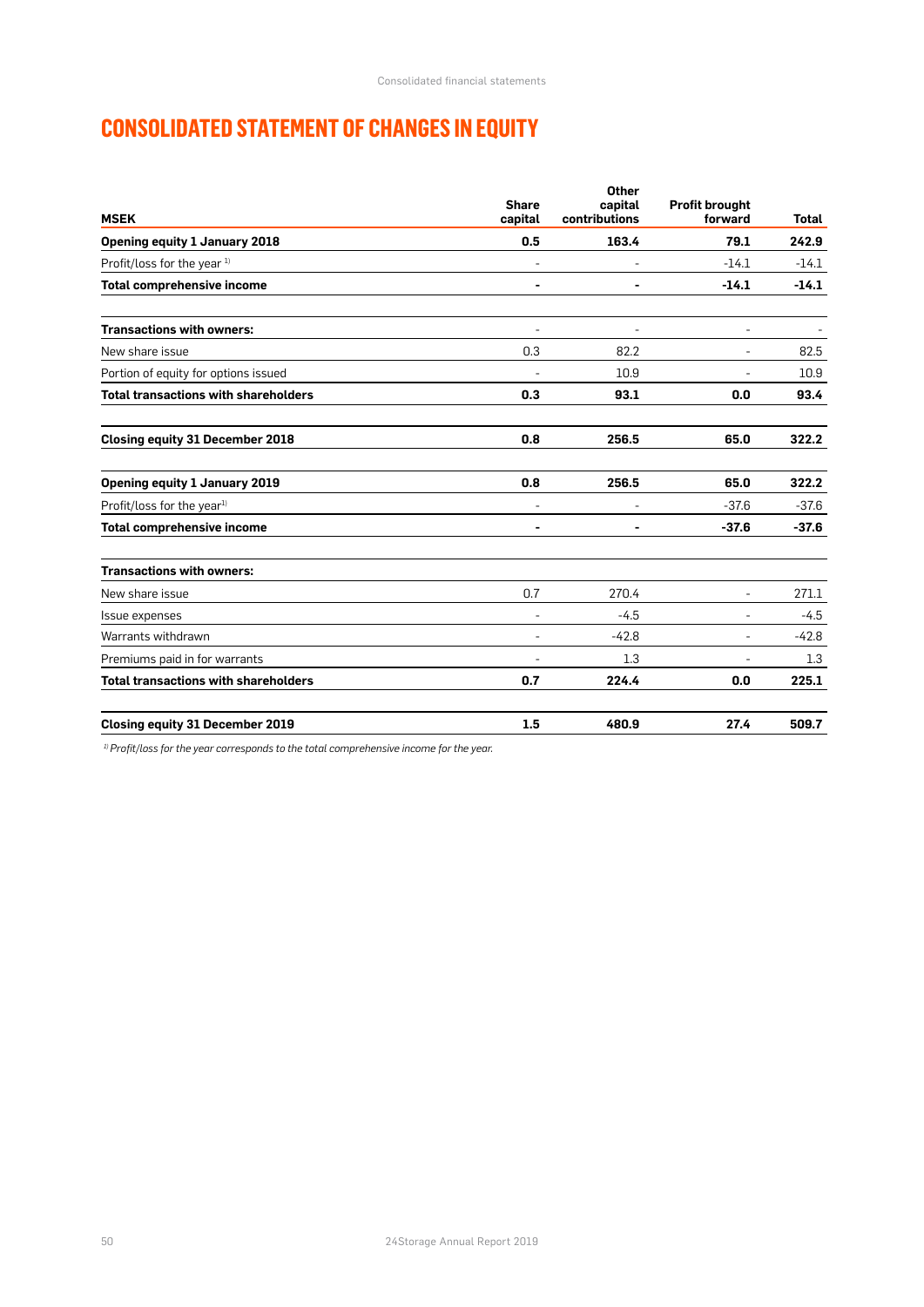# **CONSOLIDATED CASH FLOW STATEMENT**

| <b>MSEK</b>                                                              | <b>Note</b> | 2019     | 2018     |
|--------------------------------------------------------------------------|-------------|----------|----------|
| <b>Operating activities</b>                                              |             |          |          |
| Profit/loss before tax                                                   |             | $-36.1$  | $-23.7$  |
| Adjustment for depreciations                                             | 3           | 12.8     | 8.5      |
| Adjustment for change in value of properties                             | 14          | $-40.6$  | $-38.3$  |
| Adjustments for other non-cash items                                     | 3           | 4.6      | $-8.2$   |
| Income tax paid                                                          |             | 0.0      | $-0.3$   |
| Cash flow from the operating activities before change in working capital |             | $-59.3$  | -62.0    |
| Change in inventories                                                    |             | 0.1      | $-0.2$   |
| Change in operating receivables                                          |             | $-5.9$   | $-3.2$   |
| Change in operating liabilities                                          |             | 12.0     | $-30.0$  |
| Total changes in working capital                                         |             | 6.2      | $-33.4$  |
| Cash flow from the operating activities                                  |             | $-53.1$  | $-95.3$  |
| <b>Investing activities</b>                                              |             |          |          |
| Acquisition of properties/real estate companies                          | 3           | $-30.8$  | $-41.8$  |
| Investment in properties                                                 | 14          | $-80.5$  | $-79.6$  |
| Purchase of property, plant and equipment                                | 13          | $-1.9$   | $-5.3$   |
| Purchase of intangible assets                                            | 11          | $-0.4$   | $-5.4$   |
| Disposal of properties                                                   |             |          | 2.3      |
| Change in financial fixed assets                                         | 16          | $-1.4$   | $-0.1$   |
| Cash flow from investing activities                                      |             | $-115.0$ | $-130.1$ |
| <b>Financing activities</b>                                              |             |          |          |
| New share issue                                                          |             | 223.8    | 82.5     |
| Paid premiums for warrants                                               |             | $1.3\,$  |          |
| Loans raised                                                             | 22          | 242.3    | 228.8    |
| Repayment of loans                                                       | 22          | $-90.8$  | $-48.5$  |
| Repayment of lease liabilities                                           | 1, 22       | $-2.7$   |          |
| Repayment of convertible loans                                           | 22          |          | $-25.0$  |
| Change in subordinated loans                                             | 22          | $-79.0$  | 2.5      |
| <b>Cash flow from financing activities</b>                               |             | 294.9    | 240.3    |
| Cash flow for the year                                                   |             | 126.8    | 14.9     |
| Cash and cash equivalents at start of period                             |             | 62.5     | 47.6     |
| Cash and cash equivalents at end of period                               | 19          | 189.3    | 62.5     |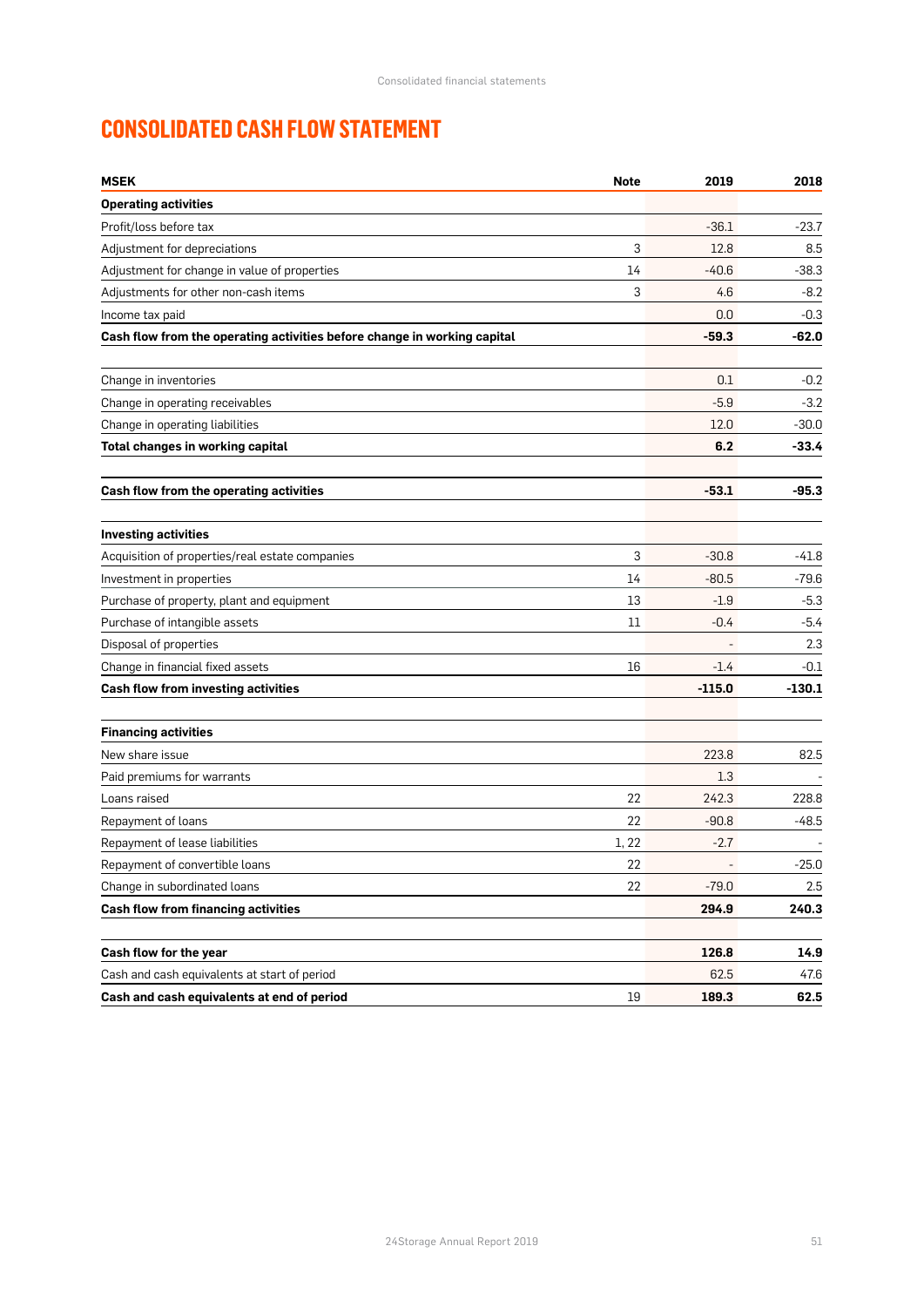# **INCOME STATEMENT FOR THE PARENT COMPANY**

| <b>MSEK</b>                                                                                        | <b>Note</b>    | 2019    | 2018    |
|----------------------------------------------------------------------------------------------------|----------------|---------|---------|
| Net sales                                                                                          | 1, 2           | 15.4    | 21.8    |
| Operating expenses                                                                                 | 4, 5, 6, 12    | $-46.0$ | $-49.6$ |
| <b>Operating profit/loss</b>                                                                       |                | $-30.6$ | $-27.8$ |
| Profit/loss from participations in Group companies                                                 | $\overline{7}$ | 3.3     | 0.2     |
| Interest income and similar profit/loss items                                                      | 8              | 0.0     | 0.0     |
| Interest expenses and similar profit/loss items                                                    | 8              | $-7.6$  | $-8.4$  |
| Net financial income/expense                                                                       |                | $-4.3$  | $-8.2$  |
| Profit/loss before tax                                                                             |                | $-34.9$ | $-36.0$ |
| Tax                                                                                                | 9              |         |         |
| Profit/loss for the year 1)                                                                        |                | $-34.9$ | $-36.0$ |
| <sup>1)</sup> Profit/loss for the year corresponds to the total comprehensive income for the year. |                |         |         |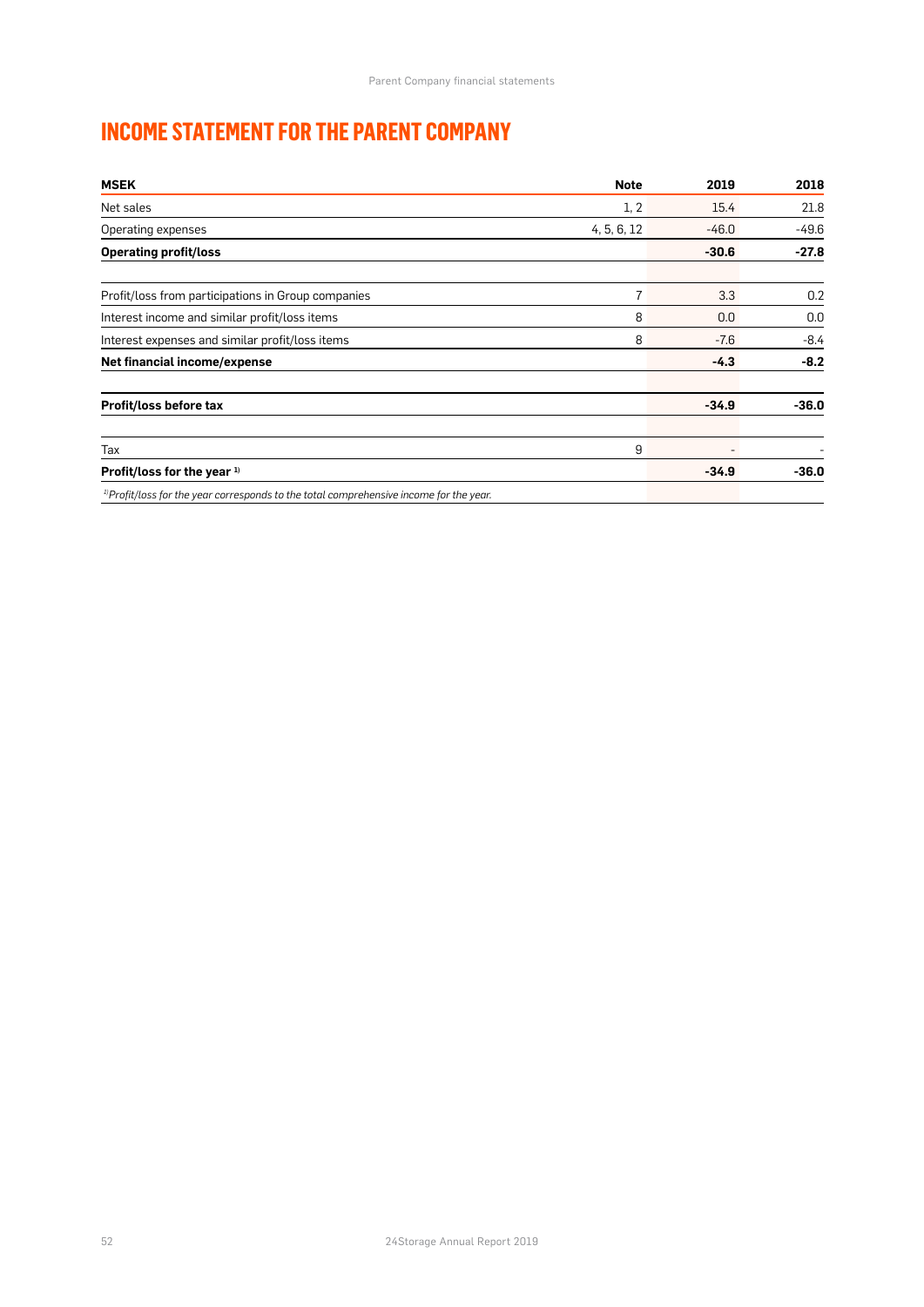# **BALANCE SHEET FOR THE PARENT COMPANY**

| <b>MSEK</b>                          | <b>Note</b> | 31 Dec 2019 | 31 Dec 2018 |
|--------------------------------------|-------------|-------------|-------------|
| Assets                               |             |             |             |
| <b>Fixed assets</b>                  |             |             |             |
| Intangible assets                    | 11          | 0.0         | 0.6         |
| Tangible assets                      | 13          | 0.1         | 0.2         |
| Ongoing construction and projects    | 15          | 16.8        | 23.4        |
| Participations in Group companies    | 27          | 193.2       | 182.1       |
| Long-term receivables                | 16          | 0.4         | 0.4         |
| <b>Total fixed assets</b>            |             | 210.5       | 206.7       |
| <b>Current assets</b>                |             |             |             |
| Receivables from Group companies     | 17          | 165.2       | 170.9       |
| Prepaid expenses and accrued income  | 18          | 1.3         | 1.3         |
| Other receivables                    | 16          | 0.0         | 1.2         |
| Cash and cash equivalents            | 19          | 113.8       | 10.0        |
| <b>Total current assets</b>          |             | 280.3       | 183.4       |
| <b>Total assets</b>                  |             | 490.8       | 390.1       |
| <b>Equity and liabilities</b>        |             |             |             |
| Share capital                        | 20          | 1.5         | 0.8         |
| <b>Total restricted equity</b>       |             | 1.5         | 0.8         |
| Share premium reserve                |             | 400.3       | 211.9       |
| Profit/loss for the year             |             | $-34.9$     | $-36.0$     |
| <b>Total unrestricted equity</b>     |             | 365.4       | 175.9       |
| <b>Total equity</b>                  |             | 366.9       | 176.7       |
|                                      |             |             |             |
| <b>Long-term liabilities</b>         |             |             |             |
| Interest-bearing liabilities         | 22          |             | 79.0        |
| Liabilities to Group companies       | 17, 22      | 68.3        | 68.3        |
| <b>Total long-term liabilities</b>   |             | 68.3        | 147.3       |
| <b>Current liabilities</b>           |             |             |             |
| Accounts payable                     |             | 14.5        | 9.5         |
| Liabilities to Group companies       | 17          | 32.9        | 39.0        |
| Other current liabilities            |             | 2.9         | 8.7         |
| Accrued expenses and deferred income | 23          | 5.3         | 8.9         |
| <b>Total current liabilities</b>     |             | 55.6        | 66.1        |
| <b>Total liabilities</b>             |             | 123.9       | 213.4       |
| <b>Total equity and liabilities</b>  |             | 490.8       | 390.1       |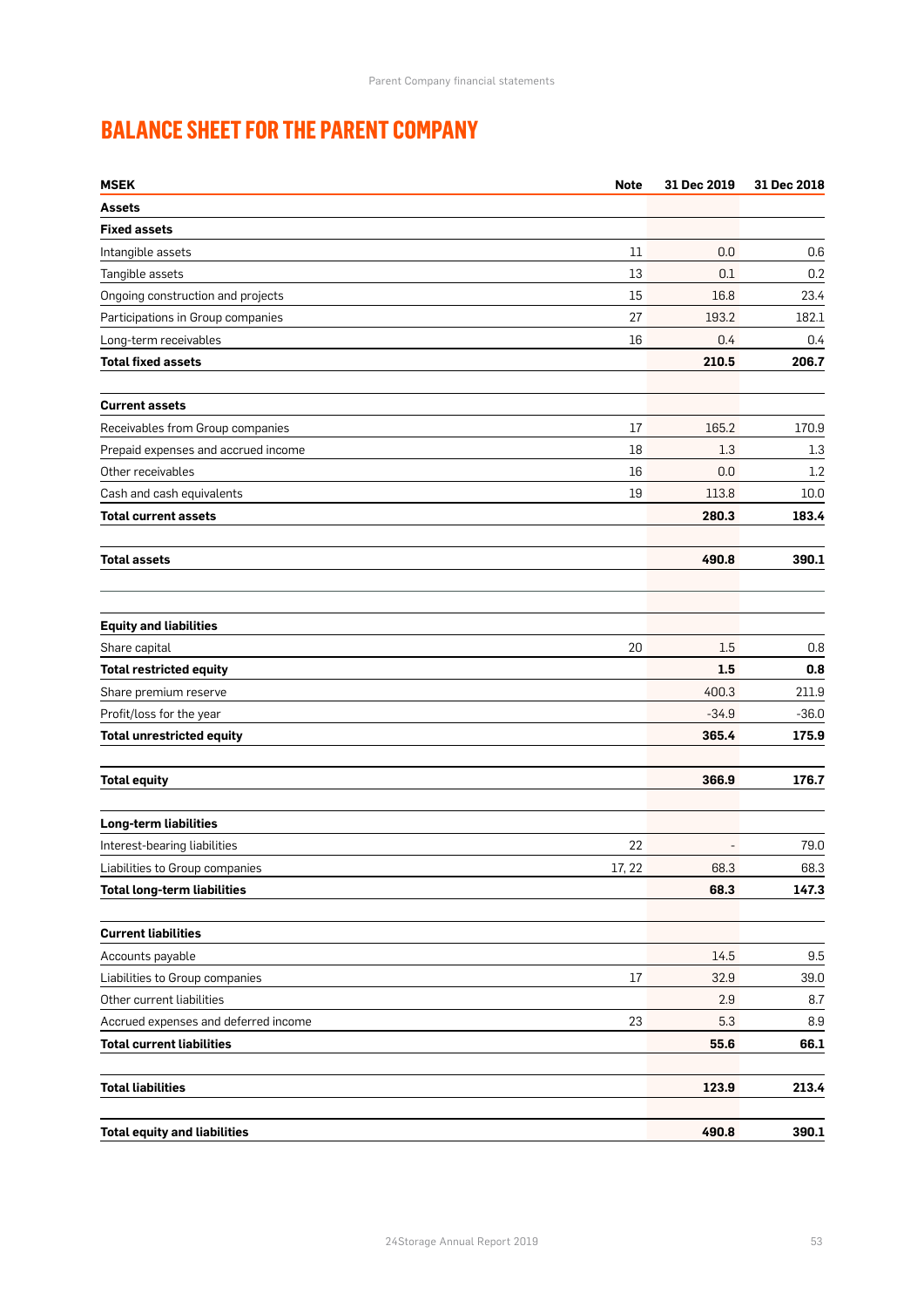# **STATEMENT OF CHANGES IN EQUITY FOR THE PARENT COMPANY**

| <b>MSEK</b>                                 | <b>Share capital</b><br>reserve | Share premium<br>brought forward | <b>Profit/loss</b> | <b>Total</b> |
|---------------------------------------------|---------------------------------|----------------------------------|--------------------|--------------|
| <b>Opening equity 1 January 2018</b>        | 0.5                             | 137.6                            | $-7.9$             | 130.2        |
| Allocation of profit/loss                   |                                 | $-7.9$                           | 7.9                | 0.0          |
| Profit/loss for the year <sup>1)</sup>      |                                 |                                  | $-36.0$            | $-36.0$      |
| <b>Total comprehensive income</b>           |                                 | $-7.9$                           | $-28.1$            | $-36.0$      |
| <b>Transactions with owners:</b>            |                                 |                                  |                    |              |
| New share issue                             | 0.3                             | 82.2                             |                    | 82.5         |
| <b>Total transactions with shareholders</b> | 0.3                             | 82.2                             |                    | 82.5         |
| <b>Closing equity 31 December 2018</b>      | 0.8                             | 211.9                            | $-36.0$            | 176.7        |
| <b>Opening equity 1 January 2019</b>        | 0.8                             | 211.9                            | $-36.0$            | 176.7        |
| Allocation of profit/loss                   | $\overline{\phantom{a}}$        | $-36.0$                          | 36.0               | 0.0          |
| Profit/loss for the year 1)                 | $\overline{\phantom{a}}$        |                                  | $-34.9$            | $-34.9$      |
| <b>Total comprehensive income</b>           | ۰                               | $-36.0$                          | 1.1                | $-34.9$      |
| <b>Transactions with owners:</b>            |                                 |                                  |                    |              |
| New share issues                            | 0.7                             | 270.4                            |                    | 271.1        |
| Issue expenses                              | $\overline{\phantom{a}}$        | $-4.5$                           |                    | $-4.5$       |
| Repurchase of warrants                      | $\sim$                          | $-42.8$                          |                    | $-42.8$      |
| Premiums paid in for warrants               |                                 | 1.3                              |                    | 1.3          |
| <b>Total transactions with shareholders</b> | 0.7                             | 224.4                            |                    | 225.1        |
| <b>Closing equity 31 December 2019</b>      | 1.5                             | 400.3                            | $-34.9$            | 366.9        |

*1) Profit/loss for the year corresponds to the total comprehensive income for the year.*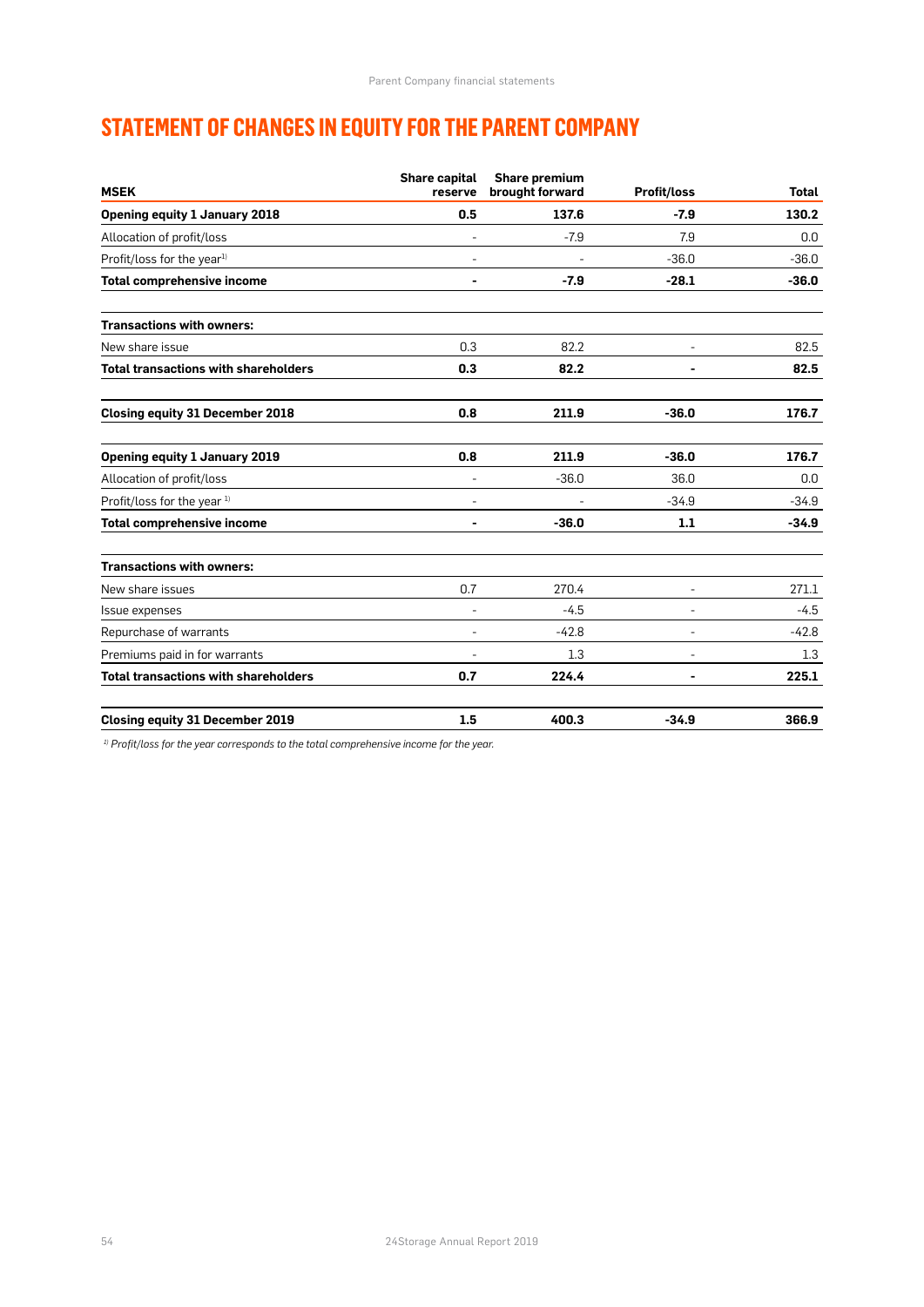# **CASH FLOW STATEMENT FOR THE PARENT COMPANY**

| <b>MSEK</b>                                                          | <b>Note</b> | 2019    | 2018     |
|----------------------------------------------------------------------|-------------|---------|----------|
| <b>Operating activities</b>                                          |             |         |          |
| Profit/loss before tax                                               |             | $-34.9$ | $-36.0$  |
| Adjustments for non-cash items                                       | 3           | $-3.0$  | $-3.1$   |
| Income tax paid                                                      |             |         |          |
| Cash flow from operating activities before change in working capital |             | $-37.9$ | $-39.1$  |
| Change in operating receivables                                      |             | 10.1    | $-56.9$  |
| Change in operating liabilities                                      |             | $-10.1$ | $-83.3$  |
| <b>Cash flow from operating activities</b>                           |             | $-37.9$ | $-179.3$ |
| <b>Investing activities</b>                                          |             |         |          |
| Shareholder contributions paid out                                   | 27          | $-11.1$ | $-38.0$  |
| Acquisition /Disposal of ongoing projects                            | 15          | 6.7     | 71.2     |
| Cash flow from investing activities                                  |             | $-4.4$  | 33.2     |
| <b>Financing activities</b>                                          |             |         |          |
| New share issues                                                     |             | 223.8   | 82.5     |
| Employee share options issued                                        |             | 1.3     |          |
| Change in long-term Group loans                                      | 17, 22      |         | 45.8     |
| Change in subordinated loans                                         | 22          | $-79.0$ | 2.5      |
| <b>Cash flow from financing activities</b>                           |             | 146.1   | 130.8    |
| Cash flow for the year                                               |             | 103.8   | $-15.3$  |
| Cash and cash equivalents at start of period                         |             | 10.0    | 25.3     |
| Cash and cash equivalents at end of period                           | 19          | 113.8   | 10.0     |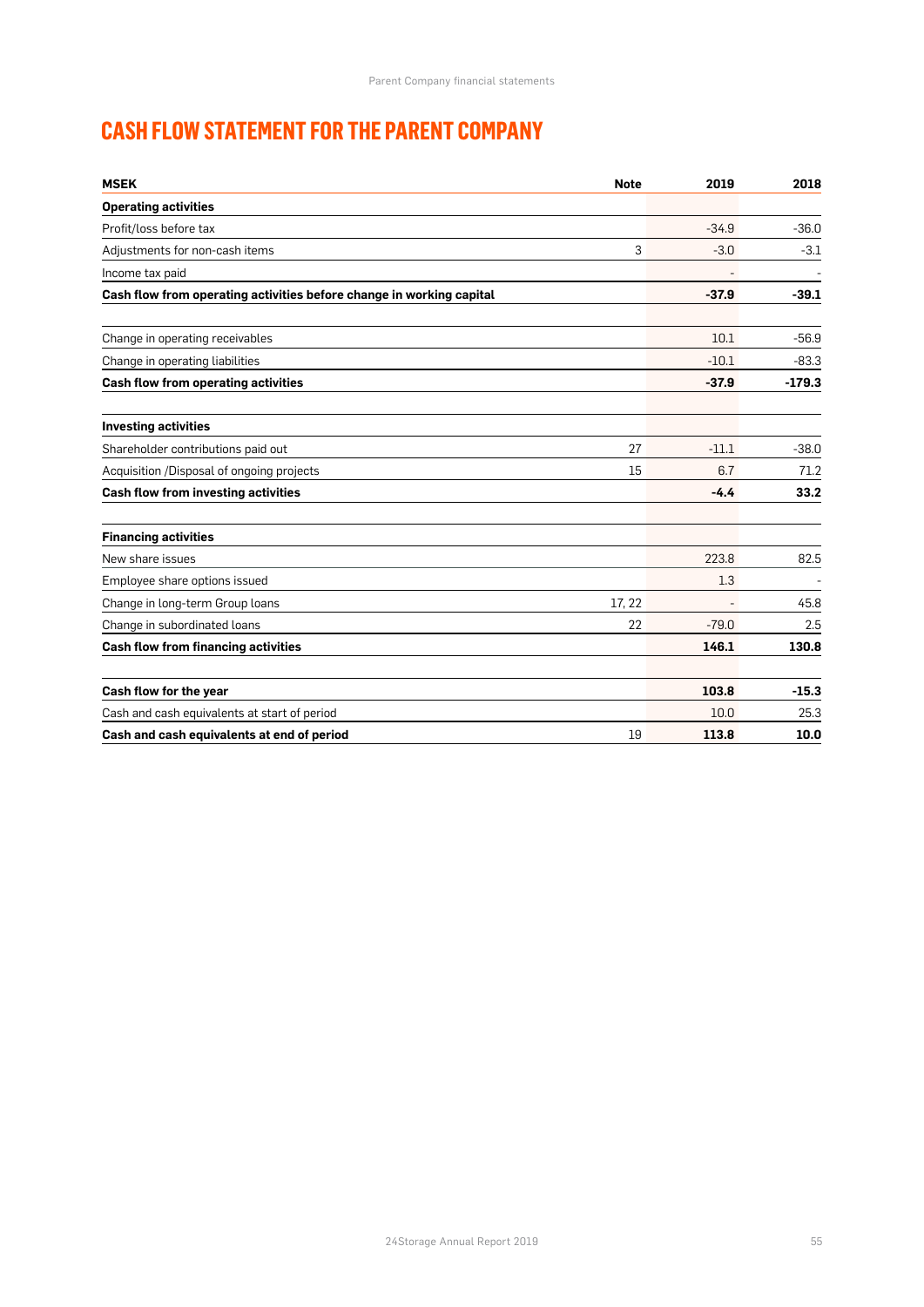# **OVERVIEW OF THE NOTES**

#### **ACCOUNTING POLICIES**

| <b>Note 1</b> Significant accounting policies |  |
|-----------------------------------------------|--|
|                                               |  |

#### **REVENUE AND PROFIT/LOSS**

| Note 2 | <b>Breakdown of net sales</b>                      | 63 |
|--------|----------------------------------------------------|----|
| Note 5 | Audit fees and expenses                            | 66 |
| Note 6 | <b>Operating expenses</b>                          | 66 |
| Note 7 | Profit/loss from participations in Group companies | 66 |
| Note 8 | Net financial income/expense                       | 67 |
| Note 9 | Taxation                                           | 67 |
|        | <b>Note 21</b> Earnings per share                  | 75 |
|        | <b>Note 26</b> Transactions with related parties   | 79 |

#### **CO-WORKERS**

| Note 4 | Employees, payroll costs and remuneration | 64 |
|--------|-------------------------------------------|----|
|        | to Senior Executives                      |    |

#### **OPERATING ASSETS AND LIABILITIES AND COMMITMENTS**

| Intangible fixed assets                                       | 68                                                                                                                                                                                                                                                                                                               |
|---------------------------------------------------------------|------------------------------------------------------------------------------------------------------------------------------------------------------------------------------------------------------------------------------------------------------------------------------------------------------------------|
|                                                               | 69                                                                                                                                                                                                                                                                                                               |
|                                                               | 70                                                                                                                                                                                                                                                                                                               |
|                                                               | 71                                                                                                                                                                                                                                                                                                               |
| New stores and projects under development                     | 73                                                                                                                                                                                                                                                                                                               |
|                                                               | 73                                                                                                                                                                                                                                                                                                               |
| Receivables from and liabilities to<br><b>Group companies</b> | 73                                                                                                                                                                                                                                                                                                               |
| Prepaid expenses and accrued income                           | 74                                                                                                                                                                                                                                                                                                               |
|                                                               | 77                                                                                                                                                                                                                                                                                                               |
|                                                               | 79                                                                                                                                                                                                                                                                                                               |
|                                                               | 79                                                                                                                                                                                                                                                                                                               |
|                                                               | Note 11<br>Note 12 Leases<br><b>Note 13</b> Tangible fixed assets<br><b>Note 14</b> Investment properties<br>Note 15<br>Other receivables<br><b>Note 23</b> Accrued expenses and deferred income<br><b>Note 25</b> Pledged assets and contingent liabilities<br><b>Note 27</b> Participations in Group companies |

#### **FINANCIAL ASSETS AND LIABILITIES**

| Note 10 | Deferred tax liabilities                                         | 68 |
|---------|------------------------------------------------------------------|----|
| Note 12 | Leases                                                           | 69 |
| Note 19 | Liquid assets                                                    | 74 |
| Note 22 | Interest-bearing liabilities                                     | 76 |
|         | <b>Note 24</b> Financial risks and risk management               |    |
| Note 28 | Measurement of financial assets and<br>liabilities at fair value | 81 |

#### **CAPITAL STRUCTURE**

| 74 |  |  |  |  |  |  |  |  |  |  |  |  |  |  |  |  |  |  |  |  |  |  |  |  |  |  |  |  |  |  |  |  |  |  |  |  |  |  |  |  |
|----|--|--|--|--|--|--|--|--|--|--|--|--|--|--|--|--|--|--|--|--|--|--|--|--|--|--|--|--|--|--|--|--|--|--|--|--|--|--|--|--|
|    |  |  |  |  |  |  |  |  |  |  |  |  |  |  |  |  |  |  |  |  |  |  |  |  |  |  |  |  |  |  |  |  |  |  |  |  |  |  |  |  |
|    |  |  |  |  |  |  |  |  |  |  |  |  |  |  |  |  |  |  |  |  |  |  |  |  |  |  |  |  |  |  |  |  |  |  |  |  |  |  |  |  |
|    |  |  |  |  |  |  |  |  |  |  |  |  |  |  |  |  |  |  |  |  |  |  |  |  |  |  |  |  |  |  |  |  |  |  |  |  |  |  |  |  |
|    |  |  |  |  |  |  |  |  |  |  |  |  |  |  |  |  |  |  |  |  |  |  |  |  |  |  |  |  |  |  |  |  |  |  |  |  |  |  |  |  |
|    |  |  |  |  |  |  |  |  |  |  |  |  |  |  |  |  |  |  |  |  |  |  |  |  |  |  |  |  |  |  |  |  |  |  |  |  |  |  |  |  |
|    |  |  |  |  |  |  |  |  |  |  |  |  |  |  |  |  |  |  |  |  |  |  |  |  |  |  |  |  |  |  |  |  |  |  |  |  |  |  |  |  |
|    |  |  |  |  |  |  |  |  |  |  |  |  |  |  |  |  |  |  |  |  |  |  |  |  |  |  |  |  |  |  |  |  |  |  |  |  |  |  |  |  |
|    |  |  |  |  |  |  |  |  |  |  |  |  |  |  |  |  |  |  |  |  |  |  |  |  |  |  |  |  |  |  |  |  |  |  |  |  |  |  |  |  |
|    |  |  |  |  |  |  |  |  |  |  |  |  |  |  |  |  |  |  |  |  |  |  |  |  |  |  |  |  |  |  |  |  |  |  |  |  |  |  |  |  |
|    |  |  |  |  |  |  |  |  |  |  |  |  |  |  |  |  |  |  |  |  |  |  |  |  |  |  |  |  |  |  |  |  |  |  |  |  |  |  |  |  |
|    |  |  |  |  |  |  |  |  |  |  |  |  |  |  |  |  |  |  |  |  |  |  |  |  |  |  |  |  |  |  |  |  |  |  |  |  |  |  |  |  |
|    |  |  |  |  |  |  |  |  |  |  |  |  |  |  |  |  |  |  |  |  |  |  |  |  |  |  |  |  |  |  |  |  |  |  |  |  |  |  |  |  |
|    |  |  |  |  |  |  |  |  |  |  |  |  |  |  |  |  |  |  |  |  |  |  |  |  |  |  |  |  |  |  |  |  |  |  |  |  |  |  |  |  |
|    |  |  |  |  |  |  |  |  |  |  |  |  |  |  |  |  |  |  |  |  |  |  |  |  |  |  |  |  |  |  |  |  |  |  |  |  |  |  |  |  |
|    |  |  |  |  |  |  |  |  |  |  |  |  |  |  |  |  |  |  |  |  |  |  |  |  |  |  |  |  |  |  |  |  |  |  |  |  |  |  |  |  |
|    |  |  |  |  |  |  |  |  |  |  |  |  |  |  |  |  |  |  |  |  |  |  |  |  |  |  |  |  |  |  |  |  |  |  |  |  |  |  |  |  |
|    |  |  |  |  |  |  |  |  |  |  |  |  |  |  |  |  |  |  |  |  |  |  |  |  |  |  |  |  |  |  |  |  |  |  |  |  |  |  |  |  |
|    |  |  |  |  |  |  |  |  |  |  |  |  |  |  |  |  |  |  |  |  |  |  |  |  |  |  |  |  |  |  |  |  |  |  |  |  |  |  |  |  |
|    |  |  |  |  |  |  |  |  |  |  |  |  |  |  |  |  |  |  |  |  |  |  |  |  |  |  |  |  |  |  |  |  |  |  |  |  |  |  |  |  |
|    |  |  |  |  |  |  |  |  |  |  |  |  |  |  |  |  |  |  |  |  |  |  |  |  |  |  |  |  |  |  |  |  |  |  |  |  |  |  |  |  |
|    |  |  |  |  |  |  |  |  |  |  |  |  |  |  |  |  |  |  |  |  |  |  |  |  |  |  |  |  |  |  |  |  |  |  |  |  |  |  |  |  |
|    |  |  |  |  |  |  |  |  |  |  |  |  |  |  |  |  |  |  |  |  |  |  |  |  |  |  |  |  |  |  |  |  |  |  |  |  |  |  |  |  |
|    |  |  |  |  |  |  |  |  |  |  |  |  |  |  |  |  |  |  |  |  |  |  |  |  |  |  |  |  |  |  |  |  |  |  |  |  |  |  |  |  |
|    |  |  |  |  |  |  |  |  |  |  |  |  |  |  |  |  |  |  |  |  |  |  |  |  |  |  |  |  |  |  |  |  |  |  |  |  |  |  |  |  |
|    |  |  |  |  |  |  |  |  |  |  |  |  |  |  |  |  |  |  |  |  |  |  |  |  |  |  |  |  |  |  |  |  |  |  |  |  |  |  |  |  |
|    |  |  |  |  |  |  |  |  |  |  |  |  |  |  |  |  |  |  |  |  |  |  |  |  |  |  |  |  |  |  |  |  |  |  |  |  |  |  |  |  |
|    |  |  |  |  |  |  |  |  |  |  |  |  |  |  |  |  |  |  |  |  |  |  |  |  |  |  |  |  |  |  |  |  |  |  |  |  |  |  |  |  |
|    |  |  |  |  |  |  |  |  |  |  |  |  |  |  |  |  |  |  |  |  |  |  |  |  |  |  |  |  |  |  |  |  |  |  |  |  |  |  |  |  |
|    |  |  |  |  |  |  |  |  |  |  |  |  |  |  |  |  |  |  |  |  |  |  |  |  |  |  |  |  |  |  |  |  |  |  |  |  |  |  |  |  |
|    |  |  |  |  |  |  |  |  |  |  |  |  |  |  |  |  |  |  |  |  |  |  |  |  |  |  |  |  |  |  |  |  |  |  |  |  |  |  |  |  |
|    |  |  |  |  |  |  |  |  |  |  |  |  |  |  |  |  |  |  |  |  |  |  |  |  |  |  |  |  |  |  |  |  |  |  |  |  |  |  |  |  |
|    |  |  |  |  |  |  |  |  |  |  |  |  |  |  |  |  |  |  |  |  |  |  |  |  |  |  |  |  |  |  |  |  |  |  |  |  |  |  |  |  |
|    |  |  |  |  |  |  |  |  |  |  |  |  |  |  |  |  |  |  |  |  |  |  |  |  |  |  |  |  |  |  |  |  |  |  |  |  |  |  |  |  |
|    |  |  |  |  |  |  |  |  |  |  |  |  |  |  |  |  |  |  |  |  |  |  |  |  |  |  |  |  |  |  |  |  |  |  |  |  |  |  |  |  |
|    |  |  |  |  |  |  |  |  |  |  |  |  |  |  |  |  |  |  |  |  |  |  |  |  |  |  |  |  |  |  |  |  |  |  |  |  |  |  |  |  |
|    |  |  |  |  |  |  |  |  |  |  |  |  |  |  |  |  |  |  |  |  |  |  |  |  |  |  |  |  |  |  |  |  |  |  |  |  |  |  |  |  |
|    |  |  |  |  |  |  |  |  |  |  |  |  |  |  |  |  |  |  |  |  |  |  |  |  |  |  |  |  |  |  |  |  |  |  |  |  |  |  |  |  |
|    |  |  |  |  |  |  |  |  |  |  |  |  |  |  |  |  |  |  |  |  |  |  |  |  |  |  |  |  |  |  |  |  |  |  |  |  |  |  |  |  |
|    |  |  |  |  |  |  |  |  |  |  |  |  |  |  |  |  |  |  |  |  |  |  |  |  |  |  |  |  |  |  |  |  |  |  |  |  |  |  |  |  |
|    |  |  |  |  |  |  |  |  |  |  |  |  |  |  |  |  |  |  |  |  |  |  |  |  |  |  |  |  |  |  |  |  |  |  |  |  |  |  |  |  |
|    |  |  |  |  |  |  |  |  |  |  |  |  |  |  |  |  |  |  |  |  |  |  |  |  |  |  |  |  |  |  |  |  |  |  |  |  |  |  |  |  |
|    |  |  |  |  |  |  |  |  |  |  |  |  |  |  |  |  |  |  |  |  |  |  |  |  |  |  |  |  |  |  |  |  |  |  |  |  |  |  |  |  |
|    |  |  |  |  |  |  |  |  |  |  |  |  |  |  |  |  |  |  |  |  |  |  |  |  |  |  |  |  |  |  |  |  |  |  |  |  |  |  |  |  |
|    |  |  |  |  |  |  |  |  |  |  |  |  |  |  |  |  |  |  |  |  |  |  |  |  |  |  |  |  |  |  |  |  |  |  |  |  |  |  |  |  |
|    |  |  |  |  |  |  |  |  |  |  |  |  |  |  |  |  |  |  |  |  |  |  |  |  |  |  |  |  |  |  |  |  |  |  |  |  |  |  |  |  |
|    |  |  |  |  |  |  |  |  |  |  |  |  |  |  |  |  |  |  |  |  |  |  |  |  |  |  |  |  |  |  |  |  |  |  |  |  |  |  |  |  |
|    |  |  |  |  |  |  |  |  |  |  |  |  |  |  |  |  |  |  |  |  |  |  |  |  |  |  |  |  |  |  |  |  |  |  |  |  |  |  |  |  |
|    |  |  |  |  |  |  |  |  |  |  |  |  |  |  |  |  |  |  |  |  |  |  |  |  |  |  |  |  |  |  |  |  |  |  |  |  |  |  |  |  |
|    |  |  |  |  |  |  |  |  |  |  |  |  |  |  |  |  |  |  |  |  |  |  |  |  |  |  |  |  |  |  |  |  |  |  |  |  |  |  |  |  |
|    |  |  |  |  |  |  |  |  |  |  |  |  |  |  |  |  |  |  |  |  |  |  |  |  |  |  |  |  |  |  |  |  |  |  |  |  |  |  |  |  |
|    |  |  |  |  |  |  |  |  |  |  |  |  |  |  |  |  |  |  |  |  |  |  |  |  |  |  |  |  |  |  |  |  |  |  |  |  |  |  |  |  |
|    |  |  |  |  |  |  |  |  |  |  |  |  |  |  |  |  |  |  |  |  |  |  |  |  |  |  |  |  |  |  |  |  |  |  |  |  |  |  |  |  |
|    |  |  |  |  |  |  |  |  |  |  |  |  |  |  |  |  |  |  |  |  |  |  |  |  |  |  |  |  |  |  |  |  |  |  |  |  |  |  |  |  |
|    |  |  |  |  |  |  |  |  |  |  |  |  |  |  |  |  |  |  |  |  |  |  |  |  |  |  |  |  |  |  |  |  |  |  |  |  |  |  |  |  |
|    |  |  |  |  |  |  |  |  |  |  |  |  |  |  |  |  |  |  |  |  |  |  |  |  |  |  |  |  |  |  |  |  |  |  |  |  |  |  |  |  |
|    |  |  |  |  |  |  |  |  |  |  |  |  |  |  |  |  |  |  |  |  |  |  |  |  |  |  |  |  |  |  |  |  |  |  |  |  |  |  |  |  |
|    |  |  |  |  |  |  |  |  |  |  |  |  |  |  |  |  |  |  |  |  |  |  |  |  |  |  |  |  |  |  |  |  |  |  |  |  |  |  |  |  |
|    |  |  |  |  |  |  |  |  |  |  |  |  |  |  |  |  |  |  |  |  |  |  |  |  |  |  |  |  |  |  |  |  |  |  |  |  |  |  |  |  |
|    |  |  |  |  |  |  |  |  |  |  |  |  |  |  |  |  |  |  |  |  |  |  |  |  |  |  |  |  |  |  |  |  |  |  |  |  |  |  |  |  |
|    |  |  |  |  |  |  |  |  |  |  |  |  |  |  |  |  |  |  |  |  |  |  |  |  |  |  |  |  |  |  |  |  |  |  |  |  |  |  |  |  |
|    |  |  |  |  |  |  |  |  |  |  |  |  |  |  |  |  |  |  |  |  |  |  |  |  |  |  |  |  |  |  |  |  |  |  |  |  |  |  |  |  |
|    |  |  |  |  |  |  |  |  |  |  |  |  |  |  |  |  |  |  |  |  |  |  |  |  |  |  |  |  |  |  |  |  |  |  |  |  |  |  |  |  |
|    |  |  |  |  |  |  |  |  |  |  |  |  |  |  |  |  |  |  |  |  |  |  |  |  |  |  |  |  |  |  |  |  |  |  |  |  |  |  |  |  |
|    |  |  |  |  |  |  |  |  |  |  |  |  |  |  |  |  |  |  |  |  |  |  |  |  |  |  |  |  |  |  |  |  |  |  |  |  |  |  |  |  |
|    |  |  |  |  |  |  |  |  |  |  |  |  |  |  |  |  |  |  |  |  |  |  |  |  |  |  |  |  |  |  |  |  |  |  |  |  |  |  |  |  |
|    |  |  |  |  |  |  |  |  |  |  |  |  |  |  |  |  |  |  |  |  |  |  |  |  |  |  |  |  |  |  |  |  |  |  |  |  |  |  |  |  |

#### **CASH FLOW**

| Note 3 | Cash flow statement |  |
|--------|---------------------|--|

#### **THE PARENT COMPANY**

| 82                                                  |
|-----------------------------------------------------|
| <b>Note 31</b> Information about the Parent Company |

#### **OTHER**

| <b>Note 29</b> Events after the balance sheet date   |  |
|------------------------------------------------------|--|
| <b>Note 30</b> Important estimations and assessments |  |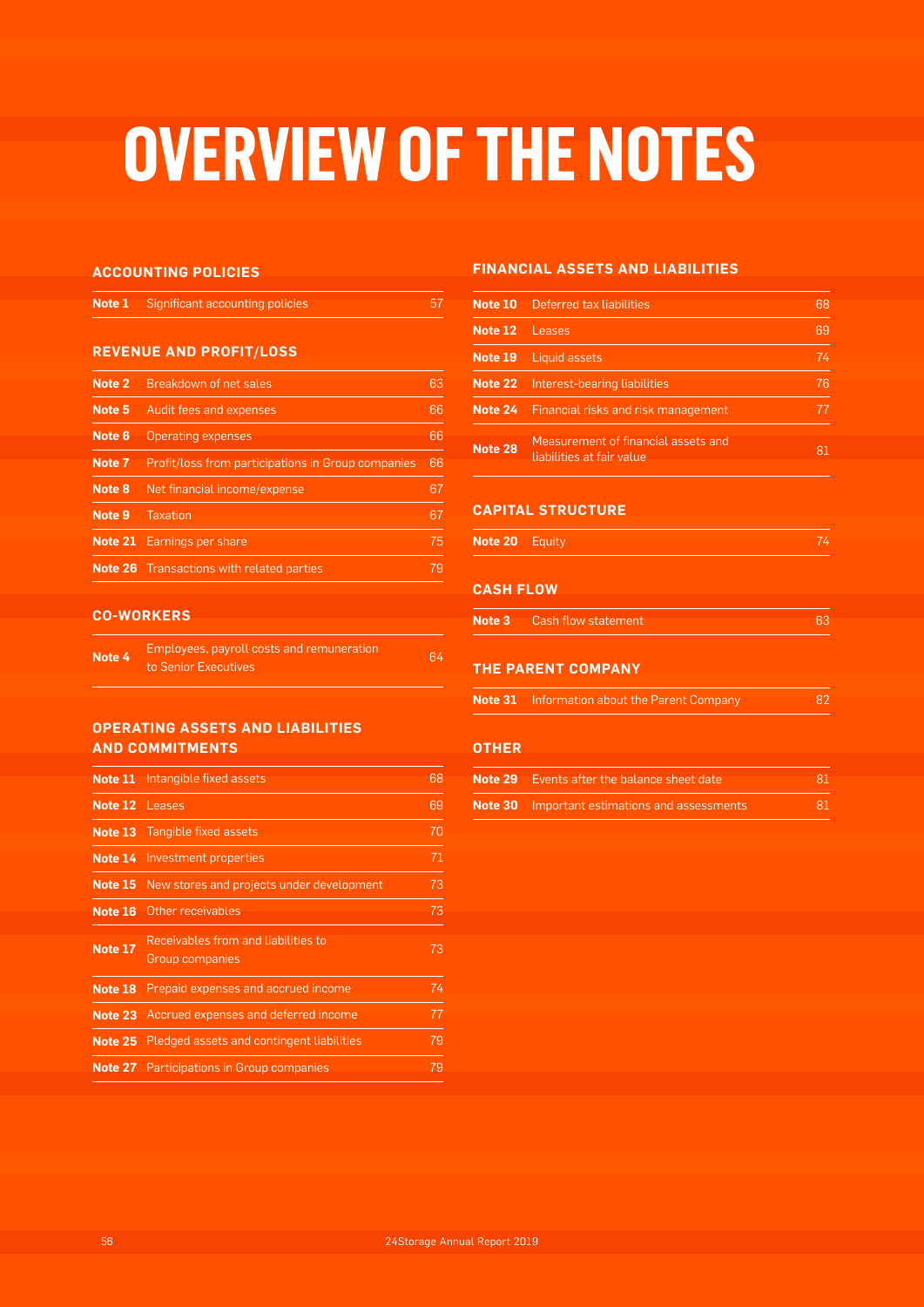### **NOTE 1. SIGNIFICANT ACCOUNTING POLICIES**

#### **COMPLIANCE WITH STANDARDS AND LAWS**

The consolidated financial statements have been prepared in accordance with International Financial Reporting Standards (IFRS) issued by the International Accounting Standards Board (IASB) and the statements of interpretation by the IFRS Interpretations Committee (IFRIC) as they have been adopted by the EU. Further, the Swedish Financial Reporting Board's recommendation RFR 1 Complementary Accounting Rules for Groups has been applied.

#### **CONDITIONS FOR THE PREPARATION OF THE CONSOLIDATED FINANCIAL STATEMENTS**

The Parent Company's functional currency is Swedish kronor which is also the reporting currency for the Parent Company and for the Group. All amounts are reported in millions of Swedish kronor, MSEK, unless otherwise stated. Rounded amounts are reported in the report while total amounts and key ratios have been calculated to the exact amount.

Assets and liabilities are reported at historical acquisition cost with the exception of investment properties, which are measured at fair value.

Assessments made by management when applying IFRS which have a significant influence on the financial statements and estimations made which may lead to significant adjustments in the next following year's financial statements are described in more detail in Note 30.

The accounting policies for the Group stated below have been applied consistently to all periods presented in the consolidated financial statements unless otherwise stated below. The Group's accounting policies have further been applied consistently to the reporting and consolidation of the Parent Company and subsidiaries. The Parent Company applies the same accounting policies as the Group with the exception of the cases stated below in the section "Parent Company's Accounting Policies".

The Annual Report and the Consolidated Accounts have been approved for issue by the Board of Directors and the Chief Executive Officer on 28 April 2020. The consolidated income statement and balance sheet, and the income statement and balance sheet for the Parent Company will be presented for adoption at the Annual General Meeting on 28 May 2020.

#### **REVISED ACCOUNTING POLICIES DUE TO NEW OR CHANGED IFRS**

The Group applies IFRS 16 Leases as of 1 January 2019. IFRS 16 replaces existing IFRS related to the reporting of leases including IAS 17 Leases and IFRIC 4 Determining Whether an Arrangement Contains a Lease. IFRS 16 primarily affects lessees and the main effect is that for the majority of leases the right of use asset and lease liability are reported, and that rental expenses are instead reported as depreciation and interest, even for leases which were previously classified as operating leases.

The Group has chosen the modified transition method, meaning the comparative year has not been recalculated.

The Group previously utilised the possibility under previous policies for reporting assets and liabilities to report operating leases for its leased investment properties, in which the underlying asset was defined as an investment property, as financial leases. The implementation of IFRS 16 on the Group's opening balance in the balance sheet consequently had a minor effect. From the end of 2019 additional right of use assets and lease liabilities have been reported for leases where the underlying assets have not been defined as investment properties. See Note 12 Leases for more information on these.

#### **NEW IFRS STANDARDS WHICH HAVE NOT YET BEEN IMPLEMENTED**

New and revised IFRS standards which will be applied in the future are not expected to have any significant effect on the Group's financial statements.

#### **CLASSIFICATION ETC.**

Fixed assets consist essentially of amounts which it is expected will be recovered after more than twelve months from the balance sheet date. Current assets consist essentially of amounts which it is expected will be recovered or paid within twelve months of the balance sheet date.

Long-term liabilities consist essentially of amounts which the Group, at the end of the reporting period, has an unconditional right to elect to pay at a later time than twelve months after the end of the reporting period. If the Group does not have such a right at the end of the reporting period - or if it is expected that the liability will be settled within the normal operating cycle – the amount of the liability is reported as a current liability.

#### **SEGMENT REPORTING**

All Group operations are reported and followed up in the segment "Self storage Operations Sweden".

#### **CONSOLIDATION PRINCIPLES**

Subsidiaries are companies which come under a controlling interest from the Parent Company. Controlling interest implies directly or indirectly a right to shape a Company's financial and operating strategies for the purpose of gaining economic advantages. Shares which carry potential voting rights which can be utilised or converted without delay are taken into account when assessing whether a controlling influence exists.

The Group comprises at 31 December 2019 the Parent Company and 31 (27) wholly owned subsidiaries.

Subsidiaries are reported according to the acquisition method. The method implies that the acquisition of a subsidiary is considered as a transaction by means of which the Group indirectly acquires the assets of the subsidiary and takes over its debts and contingent liabilities. In the acquisition analysis, the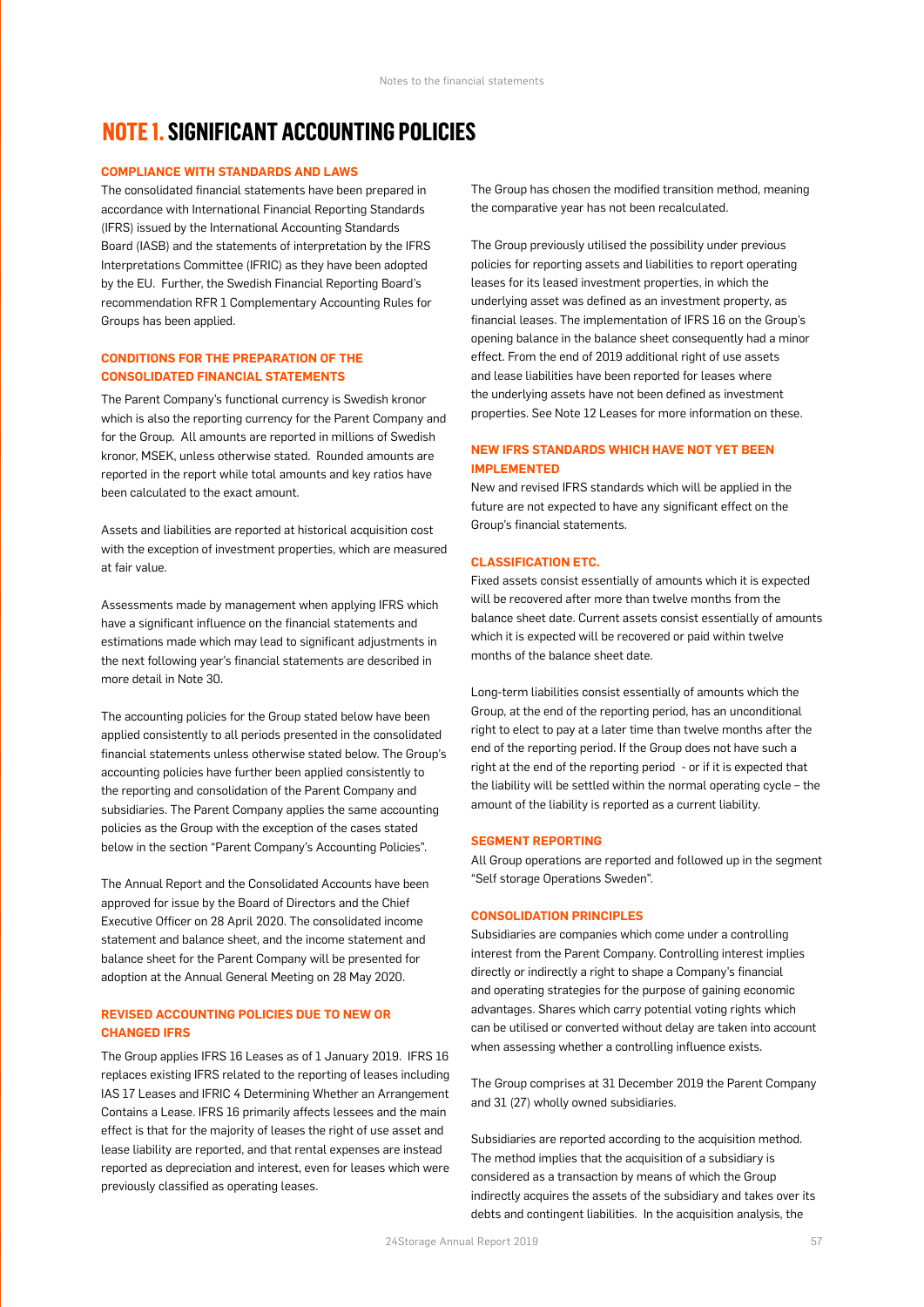fair value of acquired identifiable assets and assumed liabilities at the date of acquisition is determined, as is the possible holding of a non-controlling interest. Acquisition of real estate often takes place in the form of a business acquisition. When this type of acquisition is made there is a consideration as to whether the acquisition can be considered a business combination, i.e. if the acquisition also includes other resources and processes in addition to the property. When the business acquisition is not deemed to be a business combination it is reported as an acquisition of assets and liabilities and the acquisition cost is allocated to the assets and liabilities based on their fair value, with no goodwill or deferred tax reported. Transaction expenses are entered as assets.

The financial statements of subsidiaries are included in the consolidated accounts from and including the point of time of acquisition up to and including the date on which the controlling interest ceases.

#### **Transactions eliminated on consolidation**

Intra-Group receivables and liabilities, income or expenses and unrealised profits or losses which arise from intra-Group transactions between Group companies are eliminated entirely when the consolidated accounts are prepared.

#### **FOREIGN CURRENCY**

The Group makes no significant transactions in foreign currency.

#### **REVENUE**

#### **Rental income**

Rental income from investment properties is reported on a straight-line basis in the income statement according to the terms in the lease. Since the lease essentially runs on a monthly basis the rental income is reported directly in the period to which it refers as stated on the customer invoice.

#### **Other income**

Income from the sale of removal packing materials and insurance solutions is reported at net value, that is to say income minus purchasing price is reported as net sales. Income is measured according to the payment specified in the agreement with the customer.

Income from sales of goods is reported in the income statement when control over the goods has been transferred to the purchaser, which is considered to take place when the goods have been delivered to and accepted by the customer.

#### **Income from sales of real estate**

Income from sales of real estate is as a rule reported on the date of entry unless the control has been transferred to the buyer on an earlier occasion. Control of the assets may have been transferred on an occasion prior to the date of entry and if this is the case the income from the sale of the property is reported at this prior point in time. In assessing the point in time at which the income is reported, what has been agreed between the parties in respect of the risks and benefits, as well as the commitment to the operating administration, is taken into account. In addition,

circumstances which may affect the outcome of the business and which are outside the control of the seller and/or buyer are taken into account.

#### **LEASES**

#### **Policies applied as of 1 January 2019**

When an agreement is entered into the Group assesses whether the agreement constitutes, or contains, a lease. An agreement constitutes, or contains, a lease if the agreement transfers the right to decide over the use of an identified asset in exchange for payment during a specified period of time.

#### **Leases where the Group is the lessee**

The Group reports a right of use asset and a lease liability at the date on which the lease was entered into. The right of use asset is measured initially at cost of acquisition, which consists of the initial value of the lease liability with a supplement for leasing fees which are paid on or before the date on which the agreement is entered into plus any initial direct fees. The right of use is depreciated on a straight-line basis from the date on which the agreement is entered into up until the end of the period of the asset's right of use or the leasing period, whichever is the earlier, which for the Group is generally the end of the leasing period. In less frequent cases where the acquisition cost of the right of use reflects the Group's intention to utilise an option to purchase the underlying asset, the asset is depreciated at the end of the right of use period.

Lease liabilities – which are split into long-term and current components – are measured initially at the present value of remaining leasing fees during the estimated leasing period. The leasing period consists of the period which cannot be cancelled with a supplement for additional periods in the agreement if it is estimated on the date on which the agreement is entered into to be reasonably certain that these will be utilised.

The leasing fees are as a rule discounted with the Group's marginal borrowing interest rate, which in addition to the Group/Company's credit risk reflects the leasing period, currency and quality of the underlying asset expected to be the security for each lease. However, in cases where the lease's implicit interest can be easily determined, which is the case for some parts of the Group's vehicle leases, that interest rate is used.

Lease liabilities comprise the present value of the following fees during the estimated leasing period:

- fixed fees, including capped fixed fees,
- variable leasing fees linked to index or interest levels, initially valued with the aid of the index or interest level which was valid on the date on which the agreement was entered into,
- any residual level guarantees expected to be paid,
- the redemption price for a purchase option which the Group is reasonably certain of utilising and
- penalties which come into force when the lease is cancelled if the estimated leasing period reflects that such a cancellation will be made.

The value of the liability increases with the interest expenses for the period in question and is reduced by the lease payments. The interest expense is calculated as the value of the liability multiplied by the discount rate.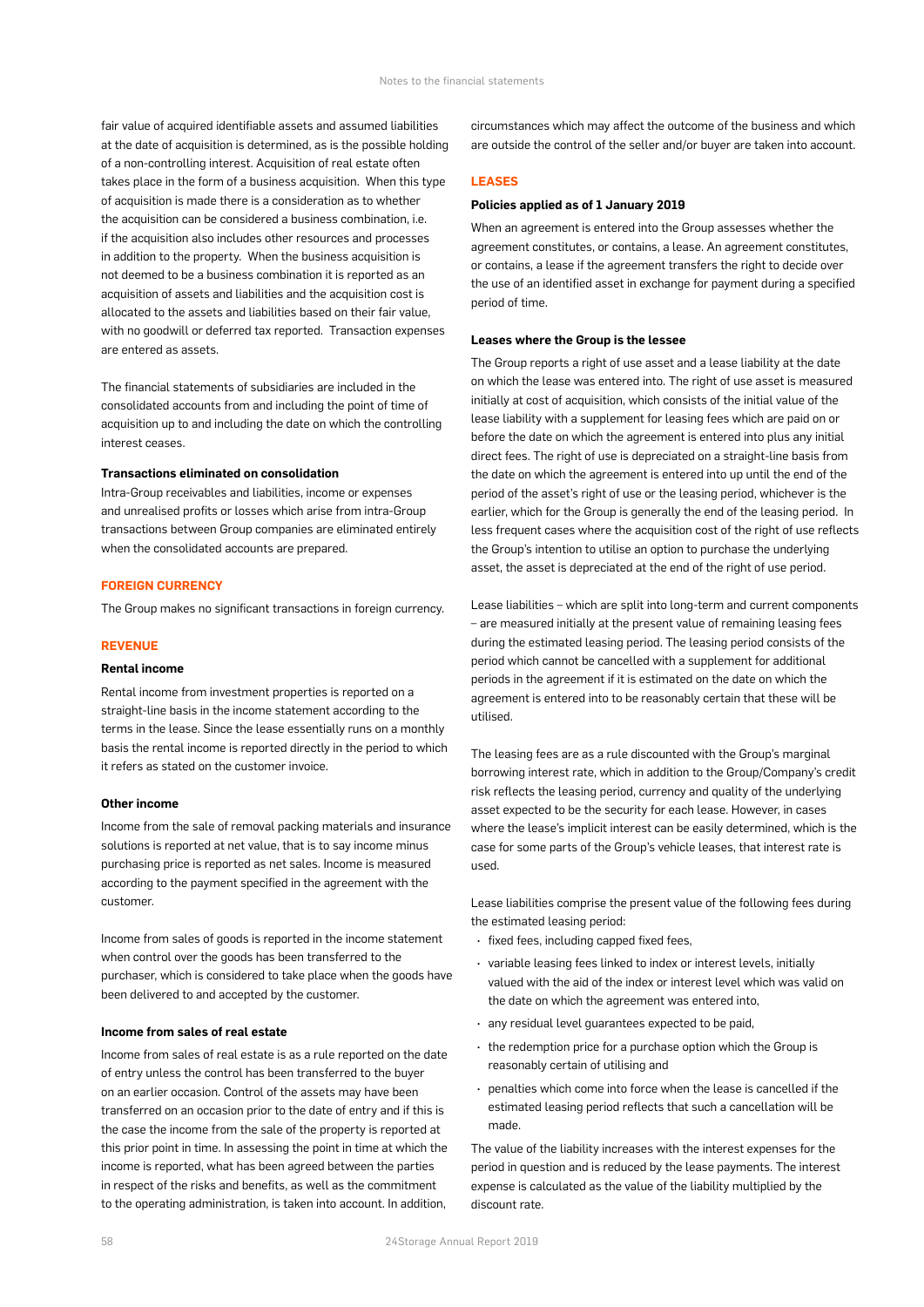The lease liability for the Group's premises with indexation of rent is calculated based on the rent which applies at the end of each reporting period. At that point in time the liability is adjusted with the equivalent adjustment of the reported value of the right of use asset. In a similar way, the values of the liability and asset are adjusted in conjunction with the reassessment of the leasing period. This takes place when the final date for notice of termination within an earlier estimated leasing period of a lease for premises has passed, or when a significant event occurs or there is a significant change in circumstances which is within the control of the Group and affects the applicable assessment of the leasing period.

Lease liabilities are presented as a separate item.

Right of use assets and lease liabilities are not reported for leases which have a leasing period of 12 months or less or have an underlying asset of low value, under 50 TSEK. Leasing fees for these leases are carried as expenses on a straight-line basis during the leasing period.

#### **Leases where the Group is the lessor**

The Group reports leasing fees from operating leases as income on a straight-line basis over the leasing period under the "Net Sales" entry. The majority of leases have a period of notice of one month. On average the Group's customers rent their units for 15 months.

#### **Policies applied up to and including 31 December 2018**

Leases are classified as either financial or operating leases. In financial leases, the economic risks and benefits associated with the ownership are to all intents and purposes transferred to the lessee. When this is not the case they are treated as operating leases.

Assets which are rented under financial leases are reported as fixed assets in the statement of financial position and are initially measured at whichever is the lower of the leasing object's fair value and the present value of the minimum leasing fees at the time the agreement was entered into. The obligation to pay future leasing fees is reported as long-term and current liabilities. The leased assets are depreciated over the useful life of each asset respectively while the lease payments are reported as interest and amortisation of liabilities.

Assets which are rented under operating leases are generally not reported as assets in the statement of financial position. Neither do operating leases give rise to a liability. Property, buildings and/ or land rented under operating leases are, however, under certain circumstances included in the statement of financial position as investment properties (see "Investment properties" below).

The Group reports leasing fees from operating leases as income on a straight-line basis over the leasing period as part of the "Net sales" entry.

Expenses in respect of operating leases are reported in the income statement on a straight-line basis over the leasing period. Benefits received in connection with the signing of a lease are reported in the income statement as a decrease in the leasing fees on a straight-line basis over the duration of the lease. Contingent rents are carried as expenses in the periods in which they arise.

#### **FINANCIAL INCOME AND EXPENSES**

Financial income consists of interest income on bank assets and receivables. Financial expenses consist of interest and derecognition expenses on loans from credit institutions, subordinated loans and on convertible promissory notes during the comparative year.

Interest income/expenses are reported according to the effective interest rate method. The effective interest rate is the rate which discounts the estimated future payments in and out during the anticipated duration of a financial instrument at the reported net value of the financial asset or liability. The calculation includes all the fees paid by or received from the parties to the agreement which are a part of the effective interest and transaction expenses.

#### **INCOME TAXES**

Income taxes are comprised of current tax and deferred tax. Income taxes are reported in the income statement except when the underlying transaction is reported in other comprehensive income or in equity, in which case a pertaining tax effect is reported in other comprehensive income or in equity.

Current tax is tax which is to be paid or received in respect of the current year, applying the tax rates which have been decided or in practice decided at the balance sheet date. Current tax also includes adjustment of tax attributable to previous periods.

Deferred tax is calculated according to the balance sheet method, taking its starting point in temporary differences between reported and tax base values of assets and liabilities. Temporary differences are not taken into account in Group goodwill nor for any difference which has arisen on the first reporting of assets and liabilities which are not business combinations which at the time of the transaction do not affect either reported or taxable profit/loss. Deferred tax is measured based on how the underlying assets or liabilities are expected to be realised or settled. Deferred tax is calculated using the tax rates and tax regulations which have been decided or in practice decided at the balance sheet date.

Deferred tax assets in respect of deductible temporary differences and loss carry-forwards are reported only to the extent that it is likely they will be able to be utilised. The value of deferred tax assets is reduced when it is no longer deemed likely that they can be utilised. Deferred tax liability is calculated on the difference between the reported value of the properties and their taxable value, as well as on untaxed reserves. Any change in the above-mentioned items will thus also change the deferred tax liability or asset, which will be reported in the income statement as deferred tax.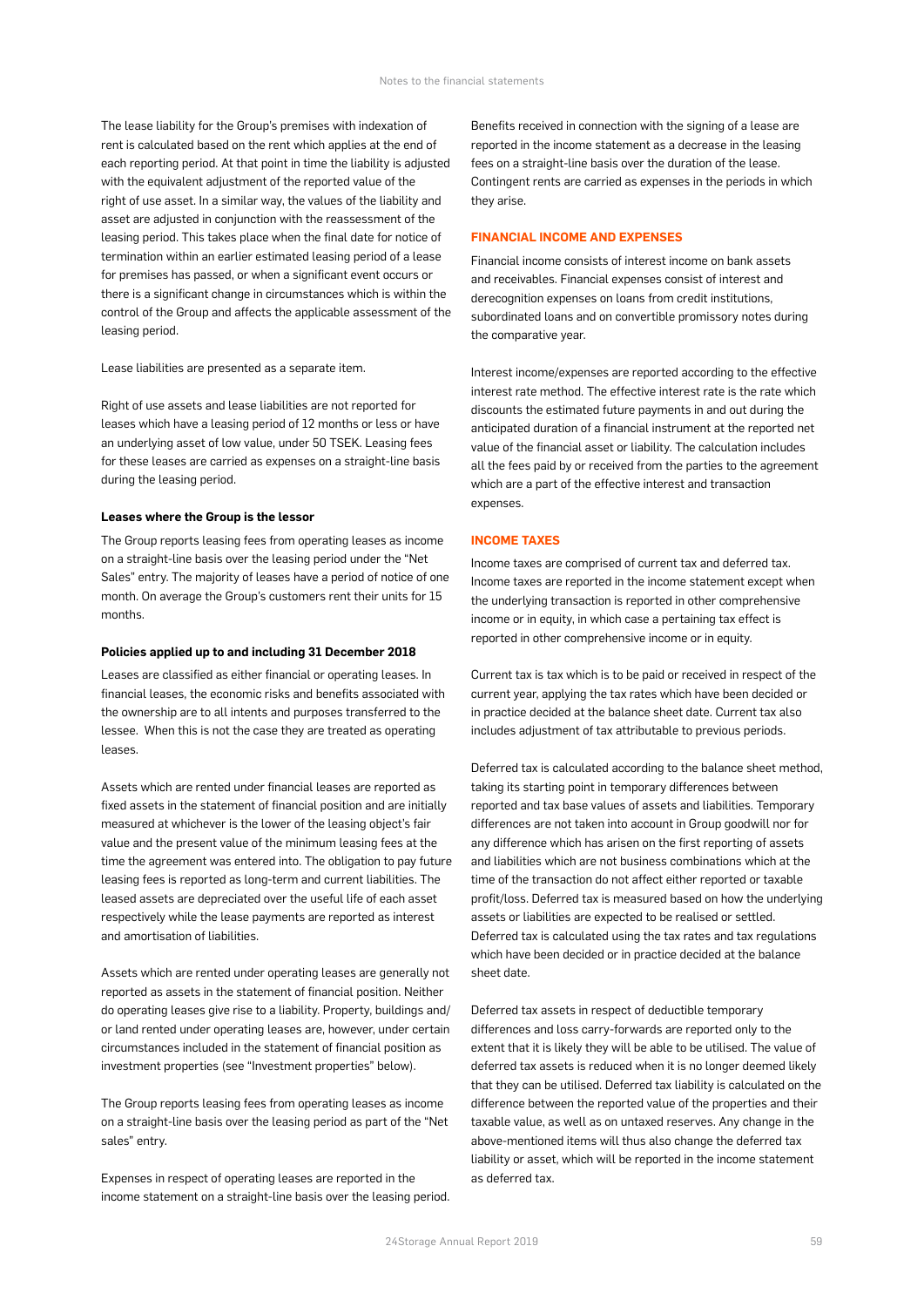#### **FINANCIAL INSTRUMENTS**

Financial instruments which are reported on the assets side in the statement of financial position include liquid assets, long-term receivables and accounts receivable. The liabilities side shows borrowings, accounts payable and certain accrued expenses.

#### **Recording, derecognition and offsetting**

A financial asset or financial liability is reported on the balance sheet when the Company becomes a party under the agreed conditions of the instrument. A receivable is reported when the Company has delivered and there is an agreed obligation for the counter-party to pay, even if no invoice has yet been sent. Accounts receivable are reported in the balance sheet when an invoice has been sent. Liabilities are reported when the counter-party has delivered and there is an agreed obligation to pay, even if the invoice has not yet been received. Accounts payable are reported when an invoice has been received.

A financial asset is removed from the balance sheet when the rights in the agreement are realised, fall due or the Company loses control over them. The same applies for a part of a financial asset. A financial liability is removed from the balance sheet when the obligation in the agreement is met or in some other way eliminated. The same applies for a part of a financial liability.

A financial asset and a financial liability are offset and reported at a net amount in the balance sheet only when there is a legal right to offset the amount as well as an intention to settle the items with a net amount or to, at the same time, realise the asset and settle the debt.

#### **Reporting on the first reporting occasion**

A financial asset or a financial liability is measured on the first reporting occasion at fair value plus, in the case of financial instruments which are not reported at fair value in profit/loss, transaction expenses directly attributable to the acquisition or share issue.

#### **Reporting after the first reporting occasion – financial assets**

When a financial asset is reported for the first time, it is classified as being measured at: amortised cost; fair value through other comprehensive income – debt instrument investment; fair value through other comprehensive income – equity investment; or fair value in profit/loss.

All the Group's financial assets are of the type which after the first reporting occasion are reported at amortised cost according to the effective interest method. The amortised cost is decreased through impairment. Interest income and impairments are reported in profit/loss. Profits or losses resulting from derecognition are reported in profit/loss.

#### **Reporting after the first reporting occasion**

#### **– financial liabilities**

All the Group's financial liabilities are measured at amortised cost.

During the comparative year the Group had outstanding convertible This valuation has taken place on a six-monthly basis during 2019.

promissory notes which could be converted to shares in the Parent Company if the owner chose to utilise the option to convert. These were reported as combined financial instruments divided into a liability portion and an equity portion. The liability portion was initially reported at fair value while the remaining portion of the value of the instrument was reported in equity.

During the comparative year the subordinated loan was extended, and the subsequent transaction expense was reported as a reduction in the liability. The transaction expenditures were performed by issuing warrants, the value of which was reported in equity. During the year in question the loan was repaid, at which point the said transaction expenditures were reported in profit/loss as a financial expense in conjunction with the derecognition of the liability.

#### **TANGIBLE ASSETS (EXCLUDING INVESTMENT PROPERTIES)**

Tangible assets are reported in the Group at acquisition cost after deduction for accumulated depreciations and possible impairments. The acquisition cost includes the purchase price and expenditures directly attributable to ensuring the asset is in the right place and condition to be utilised in accordance with the purpose of the acquisition.

The accounting policies for impairments are shown below.

Tangible assets which consist of items with different useful lifes are treated as separate components of tangible assets. The reported value of a tangible asset is removed from the balance sheet if it is disposed of or sold, or when the use or disposal/sale of the asset is not expected to provide any future financial benefits. Profit or loss which results from the disposal or sale of an asset is comprised of the difference between the selling price and the asset's reported value with a deduction for direct sales expenses. Profit and loss are reported as other operating income/expenses.

#### **Depreciation**

Depreciation takes place on a straight-line basis over the asset's estimated useful life:

- $\cdot$  plant and machinery  $5 12$  years
- equipment, tools, fixtures and fittings 5 10 years

The depreciation methods used, remaining values and useful lifes are reviewed at the end of each year.

#### **INVESTMENT PROPERTIES**

Investment properties are properties which are owned for the purpose of providing rental income or an increase in value or a combination of both these purposes. Investment properties are initially reported at acquisition cost, which includes expenditures directly attributable to the acquisition. Investment properties are reported on the balance sheet at fair value. The fair value is based on the market value, which is the amount which it is assessed at the time of valuation would be received if a property was sold through an arranged transaction between market players. The fair value is based wholly on valuations made by external independent valuers who have recognised qualifications and relevant expertise in valuing properties of this type and in the locations in question.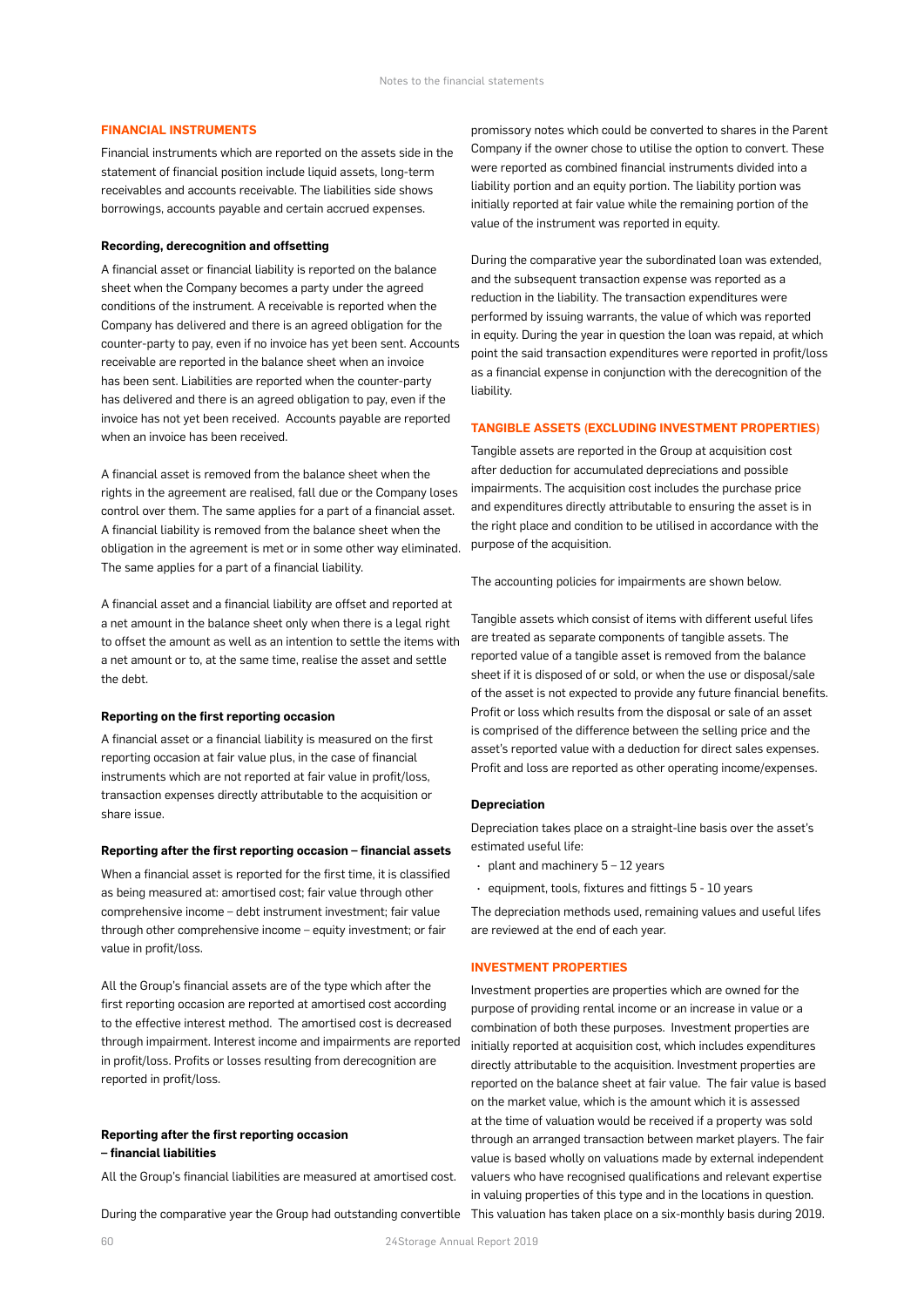Both unrealised and realised changes in value are reported in the income statement under the entry Change in value of properties.

Rental income and income from the sales of properties are reported in line with the policies described in the section on "Revenue" on page 58.

A property or a part of a property which is owned through an operating lease is classified as a right of use asset under the term investment property if the Group owns the property for the purpose of receiving rental income or an increase in value or for both these purposes in accordance with IAS 40. The leased investment property is thereafter continuously reported at fair value in the statement of financial position, with changes in value reported in the income statement.

Properties under construction that are intended to be used as investment properties when the work has been completed are also classified as investment properties. Valuation takes place according to the method described above.

Additional expenditures are added to the reported value only if it is likely that the future economic benefits which are associated with the asset will benefit the Company and the acquisition cost can be calculated in a reliable manner. All other additional expenditures are reported as expenses in the period in which they occur. The deciding factor in assessing whether an additional expenditure will be added to the reported value is if the expenditure refers to the replacement of identified components, or parts thereof, in which case such expenditures are capitalised. The expenditure is also added to the reported value in cases where new components are created. Repairs are written off at the time when the expenditure is incurred.

#### **Ongoing projects**

Ongoing projects are reported at acquisition cost with an internal supplement for project management (development fee). The acquisition cost is comprised of expenditures for the acquisition of the property and expenditures which are directly attributable to the asset, such as construction costs, architect fees and similar.

#### **INTANGIBLE ASSETS**

#### **Goodwill**

Goodwill comprises acquisition of assets and liabilities in conjunction with the start-up of operations and is measured at acquisition cost minus possible accumulated impairments. No amortisations are made for goodwill. Goodwill is assessed for the need for amortisation on at least an annual basis.

#### **Capitalised development expenditures**

Capitalised development expenditures are comprised primarily of business systems and are reported in the Group at acquisition cost minus accumulated amortisations and possible impairments.

Additional expenditures for capitalised intangible assets are reported as an asset in the balance sheet only when they increase the future economic benefits for the specific asset to which they are attributable. All other expenditures are written off as and when they occur. The capitalisation of intangible assets for the year refers to investments in business systems.

Depreciations are reported in the income statement on a straight-line basis over the estimated useful life of intangible assets, as long as such useful lives are not indefinite. Intangible assets with a finite useful life are depreciated from the point in time at which they become available for use. The estimated useful lives are:

• Capitalised development expenditures 5 years

#### **IMPAIRMENTS**

#### **Impairment of tangible and intangible assets**

The reported tangible and intangible assets of the Group are assessed at each balance sheet date to determine whether there are indications of write-down requirements. If there are indications of write-down requirements, the recoverable amount of the asset is calculated (see below). Further, for goodwill, other intangible assets with indefinite useful lives and intangible assets which are not yet ready for use, the recoverable amount is calculated on an annual basis.

An impairment is reported when the reported value of an asset exceeds the recoverable amount. An impairment is reported as an expense in the income statement.

The recoverable amount is whichever is the higher of fair value minus sales expenses and value in use. When calculating the value in use, future cash flows are discounted with a discounting factor which takes into account risk-free interest and the risk associated with the specific asset.

#### **Impairment of financial assets**

The Group reports loss reserves for anticipated credit losses on its financial assets at each reporting occasion.

#### **INVENTOBIES**

Inventories are measured at whichever is the lower of acquisition cost and net sales value

#### **REMUNERATION TO EMPLOYEES**

#### **Current remuneration**

Current remuneration to employees is calculated without discounting and is reported as an expense when the related services are received.

#### **Severance pay**

An expense for severance payments is reported when the Company can no longer withdraw the offer to the employees or when the Company reports expenses for reorganisation, whichever is the earlier. Remuneration which is expected to have been paid after twelve months is reported at its present value. Remuneration which is not expected to be fully paid within twelve months is reported as long-term remuneration.

#### **Defined-contribution pension plans**

Pension plans under which the Group's obligation is limited to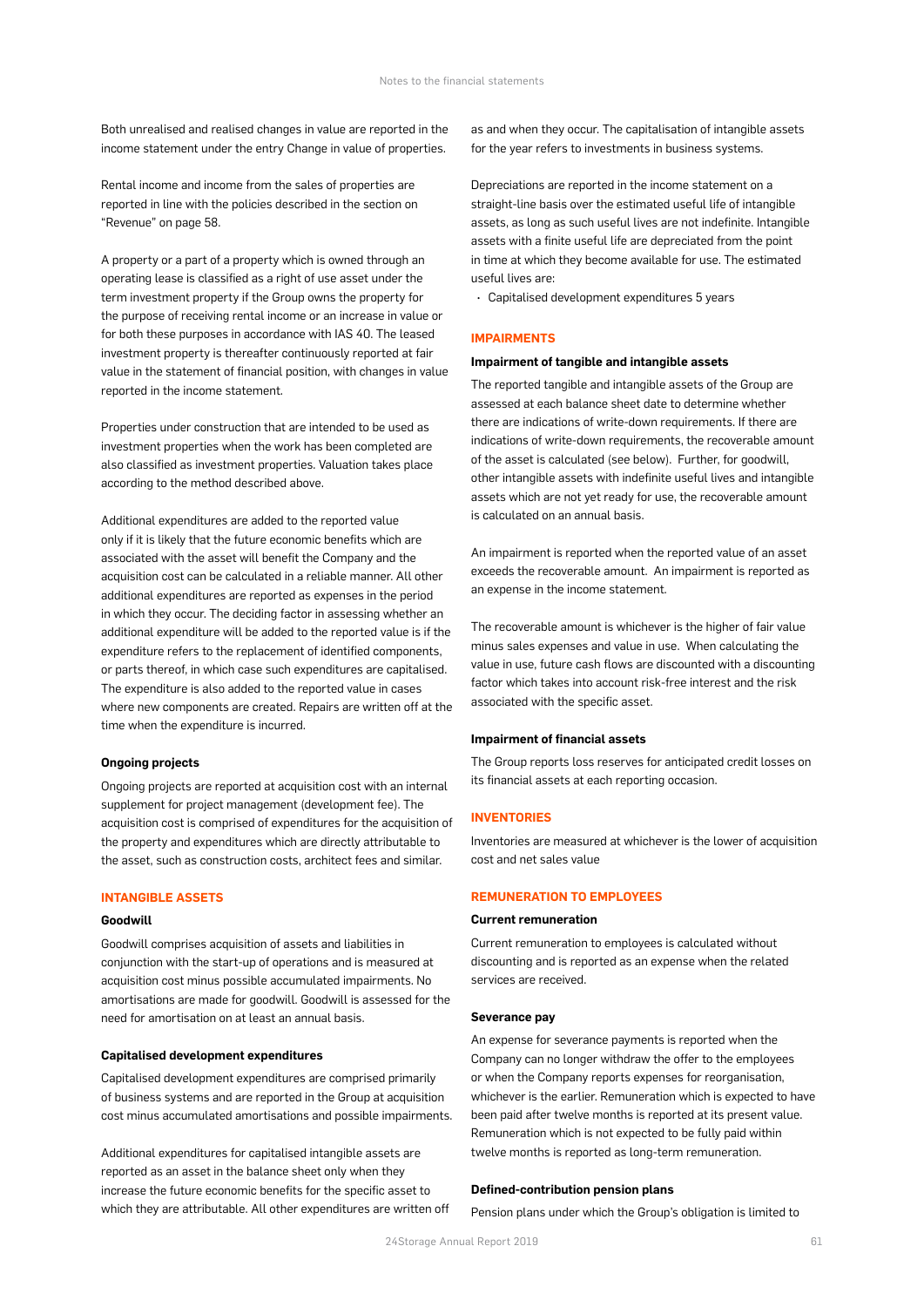the contributions the Group has committed to pay are classified as defined-contribution pension plans. In such cases the size of the employee's pension is determined by the contributions the Group pays into the plan or to an insurance company and the return on capital the contributions produce. Consequently, it is the employee who carries the actuarial risk (that the payment will be lower than expected) and the investment risk (that the assets invested will be insufficient to produce the expected payments). The Group's obligations in respect of contributions to defined-contribution plans are reported as an expense in the income statement at the rate at which they are earned as a result of the employees having performed services for the Group during a period of time.

#### **Warrants programme**

The Group has established warrant programmes based on warrants which are subject to capital taxation for selected Senior Executives and other key management personnel who are deemed to have a significant importance for the Company's operations and growth.

#### **PROVISIONS**

A provision is reported on the balance sheet when the Group has an obligation and it is probable that an outflow of economic resources will be required to settle the obligation and that a reliable estimate of the amount can be made. The provisions are measured at the present value of the amount it is anticipated will be required in order to settle the obligation.

A provision for restructuring is reported when the Group has adopted an extensive and formal restructuring plan, and the restructuring has either begun or been made public knowledge. Non-recurring expenses refer to expenses of a significant amount and at the same time of such a type that they can be considered foreign to the operations and not an annually recurring event.

#### **CONTINGENT LIABILITIES**

Information regarding contingent liability is provided when a possible commitment might arise from events which have occurred and whose existence is confirmed only by one or more uncertain future events outside the control of the Group, or when there is a commitment which is not reported as a liability or provision on the grounds that it is not probable that an outflow of resources will be required or cannot be calculated with sufficient reliability.

#### **EARNINGS PER SHARE**

The earnings per share before dilution has been calculated based on the Group's profit/loss for the year and on the weighted average number of shares of stock outstanding during the year. When calculating the earnings per share after dilution the average number of shares of stock is adjusted to take into account the effects of diluting potential common shares, which during the reported periods stem from warrants issued to Senior Executives and other key management personnel.

Potential common shares are considered to be diluting only if the dilution calculations lead to weaker earnings per share, with the

effect that, for example, during periods when the result after tax is negative no dilution is calculated since this would lead to a lower loss per share.

#### **PARENT COMPANY'S ACCOUNTING POLICIES**

The Parent Company has prepared its Annual Report according to the Annual Accounts Act (1995:1554) and the Swedish Financial Reporting Board's recommendation RFR 2 Accounting for Legal Entities. The Swedish Financial Reporting Board's published conclusions regarding listed companies have also been applied. RFR 2 requires the Parent Company to apply, in the annual report for the legal entity, all the IFRS and conclusions adopted by the EU as far as this is possible within the framework of the Annual Accounts Act, the Security Act, and taking into account the link between accounting and taxation. The recommendation states which exemptions and supplements to IFRS are to be made.

The Parent Company applies the same accounting policies as the Group with the exceptions stated below. The accounting policies for the Parent Company stated below have been applied consistently to all periods presented in in the Parent Company's financial statements, unless otherwise stated.

#### **Classification and format**

The income statement and balance sheet for the Parent Company have been prepared according to the schedule of the Annual Accounts Act. The differences are minor, and consist primarily of the separation of equity into restricted and non-restricted equity.

#### **Subsidiaries**

Participations in subsidiaries are reported in the Parent Company according to the acquisition method. This means that transaction expenditures are included in the reported value for holdings in subsidiaries

#### **Revenue**

In the Parent Company, service assignments are reported when the service has been delivered. Next to this, ongoing work for a third party in respect of the service assignment is reported at whichever is the lower of acquisition cost or net sales value at the balance sheet date.

Revenue from service assignments is reported in the income statement based on the degree of completion at the balance sheet date. The degree of completion is determined by an assessment of the completed work made on the basis of examinations made. Revenue is not reported if it is probable that the economic benefits will not favour the Parent Company.

#### **Financial instruments**

Due to the link between accounting and taxation, the IFRS 9 regulations on financial instruments and hedge accounting are not applied in the Parent Company as a legal entity. Elements of the IFRS 9 policies can nonetheless be applied – such as those for impairments, making/removing an entry, criteria for the application of hedge accounting and the effective interest rate method for interest income and interest expenses. In the Parent Company, financial assets are measured at acquisition cost minus possible impairment, and financial current assets according to the lowest value principle.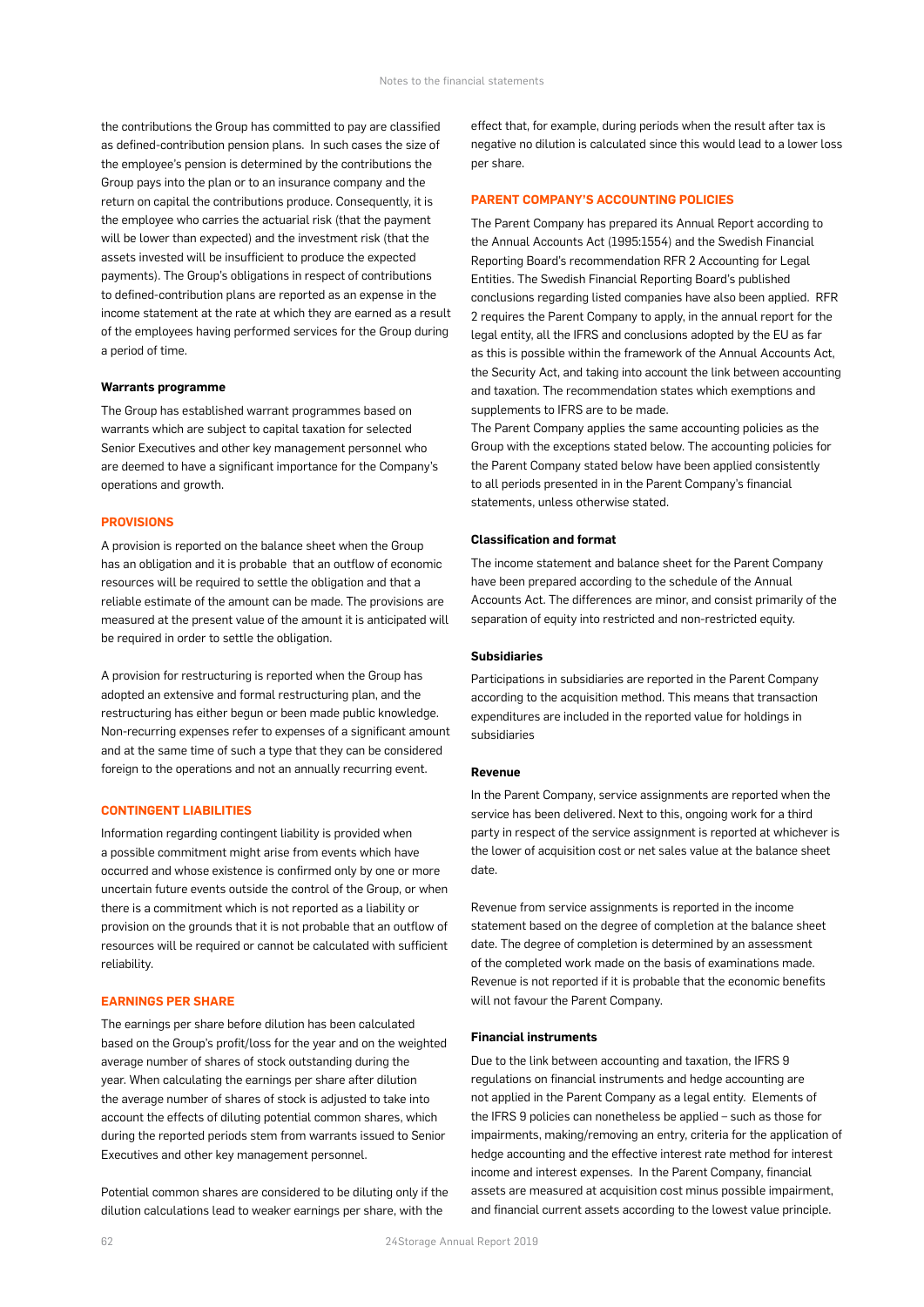#### **Tangible fixed assets**

Tangible fixed assets in the Parent Company are reported at acquisition cost after deduction for accumulated depreciations and possible impairments in the same way as for the Group but with the addition of possible write-ups.

#### **Leased assets**

In the Parent Company leasing expenses are reported on a straight-line basis for all leases where the Company is the lessor. Lease liabilities and right of use are not reported.

**Intangible assets** 

Goodwill and other intangible assets with an indefinite useful life

### **NOTE 2. BREAKDOWN OF NET SALES**

which are not subject to amortisation in the Group are amortised in the Parent Company in accordance with the Annual Accounts Act. As a rule, this implies amortisation over five years. In special cases, the amortisation period may be longer than five years.

#### **Shareholders' contributions and Group contributions**

The Parent Company reports Group contributions and shareholders' contributions in accordance with RFR 2 IAS 27 p. 2 in accordance with the principal rule. Shareholders' contributions and Group contributions paid are reported as an increase in participations in Group companies to the extent that impairment is not required. Group contributions and impairments are reported in the financial items category.

|                               | Group                    |      | <b>Parent Company</b>    |                          |
|-------------------------------|--------------------------|------|--------------------------|--------------------------|
| <b>Nature of income, MSEK</b> | 2019                     | 2018 | 2019                     | 2018                     |
| Self storage income           | 64.3                     | 50.6 | $\overline{\phantom{a}}$ | -                        |
| Self storage-related income   | 5.5                      | 4.7  | $\overline{\phantom{a}}$ | $\overline{\phantom{0}}$ |
| Other income from properties  | 1.9                      | 2.0  | $\overline{\phantom{a}}$ | $\overline{\phantom{0}}$ |
| Management fee                | ٠                        | ۰    | 6.5                      | 7.2                      |
| Development fee <sup>1)</sup> | $\overline{\phantom{0}}$ |      | 8.9                      | 14.6                     |
| <b>Total net sales</b>        | 71.7                     | 57.3 | 15.4                     | 21.8                     |

*1) Refers to internal supplements for project management in relation to acquisitions and real estate development.*

The principal source of revenue for the Group is self storage income from the letting of self storage units. Self storage-related income refers to insurance of the units and the sale of items such as packing boxes. Other income from properties refers to the letting of floor space which has not yet been converted to storage units. The Parent Company's income is intra-Group. The internal price setting has been done in line with market conditions.

### **NOTE 3. CASH FLOW STATEMENT**

|                                       |      | Group  | <b>Parent Company</b> |        |  |
|---------------------------------------|------|--------|-----------------------|--------|--|
| Items not included in cash flow, MSEK | 2019 | 2018   | 2019                  | 2018   |  |
| Interest                              | 4.6  | $-8.2$ | $-0.4$                | $-3.5$ |  |
| Depreciations                         | 12.8 | 8.4    | 0.7                   | 0.7    |  |
| Profit/loss from Group participations |      | -      | $-3.3$                | $-0.3$ |  |
| <b>Total</b>                          | 17.4 | 0.2    | $-3.0$                | -3.1   |  |

|                                                 |         | Group   |
|-------------------------------------------------|---------|---------|
| <b>Acquisitions of subsidiaries, MSEK</b>       | 2019    | 2018    |
| Acquired investment properties                  | 31.5    | 88.2    |
| Acquired cash and cash equivalents              | 4.3     | 2.8     |
| Operating liabilities assumed                   | $-0.7$  | $-26.4$ |
| Bank loans assumed                              |         | $-20.0$ |
| Bank loans, to be redeemed on acquisition       | $-13.5$ |         |
| Purchase price including acquisition costs      | 21.6    | 44.6    |
| <b>Effect on cash flow</b>                      |         |         |
| Purchase price paid including acquisition costs | $-21.6$ | $-44.6$ |
| Deductions cash and cash equivalents            | 4.3     | 2.8     |
| Additions, bank loans, redeemed on acquisition  | $-13.5$ |         |
| <b>Effect on cash and cash equivalents</b>      | $-30.8$ | -41.8   |

**Group**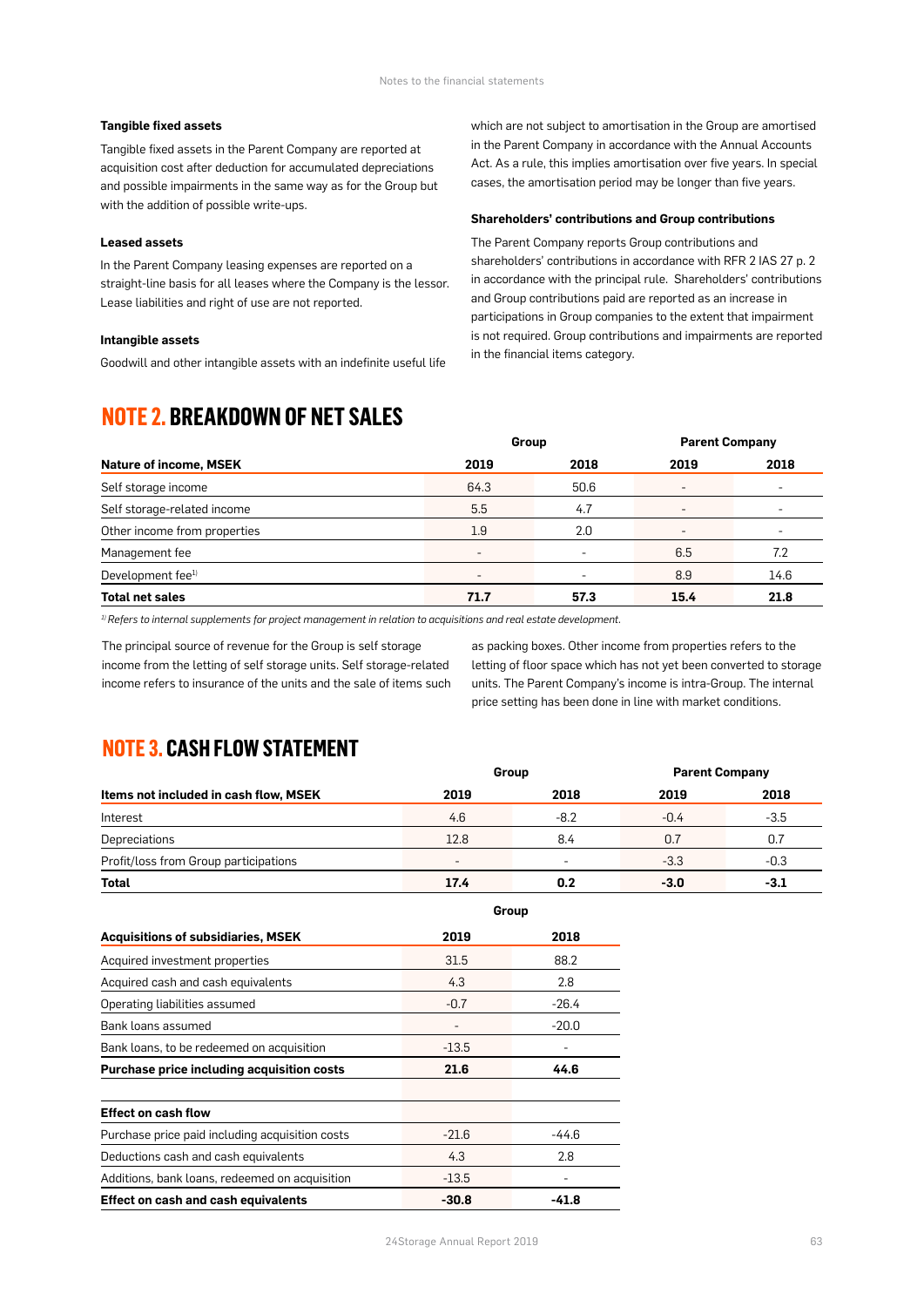# **NOTE 4. EMPLOYEES, PAYROLL COSTS AND REMUNERATION TO SENIOR EXECUTIVES**

|                                                      |                | 2019 |              |       | 2018 |              |
|------------------------------------------------------|----------------|------|--------------|-------|------|--------------|
| Number of employees and gender breakdown             | Women          | Men  | <b>Total</b> | Women | Men  | <b>Total</b> |
| Average number of employees                          |                |      |              |       |      |              |
| Parent Company                                       | $\overline{2}$ | 8    | 10           | 4     | 9    | 13           |
| Subsidiaries                                         | 10             | 10   | 20           | 11    | 11   | 22           |
| <b>Total</b>                                         | 12             | 18   | 30           | 15    | 20   | 35           |
| Proportion, per cent                                 | 40             | 60   | 100          | 43    | 57   | 100          |
| <b>Members of the Board and Executive Management</b> |                |      |              |       |      |              |
| Directors (Parent Company)                           |                | 6    |              |       | 6    |              |
| Senior Executives (Group)                            |                | 6    |              | 2     | 4    | 6            |

|                                                        | Basic salary, | <b>Variable</b>             | <b>Pension</b> | <b>Other</b> |        |
|--------------------------------------------------------|---------------|-----------------------------|----------------|--------------|--------|
| <b>Remuneration to Senior Executives, KSEK</b>         |               | Director's fee remuneration | costs          | remuneration | Total  |
| 2019                                                   |               |                             |                |              |        |
| Chair of the Board                                     |               |                             |                |              |        |
| - Jan-Olof Backman                                     | 233           |                             |                |              | 233    |
| Other Directors                                        |               |                             |                |              |        |
| - Kenneth Eriksson (elected 20 Dec 2018)               | 94            |                             |                |              | 94     |
| - Patrick Metdepenninghen                              | 117           |                             |                |              | 117    |
| - Staffan Persson                                      | 117           |                             |                |              | 117    |
| - Henrik Forsberg Schoultz                             | 117           |                             |                |              | 117    |
| - Fredrik Tilander                                     | 117           |                             |                |              | 117    |
| - Maria Åkrans                                         | 117           |                             |                |              | 117    |
| <b>Chief Executive Officer</b>                         |               |                             |                |              |        |
| - Fredrik Sandelin (CEO as of 1 Jan 2019)              | 1,680         | 249                         | 547            | 110          | 2,586  |
| <b>Other Senior Executives</b>                         | 4,467         | 445                         | 983            | 222          | 6,117  |
| <b>Total Directors and Senior Executives</b>           | 7,059         | 694                         | 1,530          | 332          | 9,615  |
| 2018                                                   |               |                             |                |              |        |
| Chair of the Board                                     |               |                             |                |              |        |
| - Jan-Olof Backman                                     | 550           |                             |                |              | 550    |
| <b>Other Directors</b>                                 |               |                             |                |              |        |
| - Patrick Metdepenninghen                              | 100           |                             |                |              | 100    |
| - Staffan Persson                                      | 100           |                             |                |              | 100    |
| - Henrik Forsberg Schoultz                             | 108           |                             |                |              | 108    |
| - Fredrik Tilander                                     | 100           |                             |                |              | 100    |
| - Maria Åkrans                                         | 200           |                             |                |              | 200    |
| <b>Chief Executive Officer</b>                         |               |                             |                |              |        |
| - Henrik Granström (CEO 3 April 2018 - 31 Dec 2018)    | 1,187         |                             | 267            | 91           | 1,545  |
| - Michael Fogelberg (CEO up to and incl. 2 April 2018) | 1,152         | 240                         | 176            | 110          | 1,678  |
| <b>Other Senior Executives</b>                         | 7,194         | 337                         | 1,046          | 357          | 8,934  |
| <b>Total Directors and Senior Executives</b>           | 10,691        | 577                         | 1.489          | 558          | 13,315 |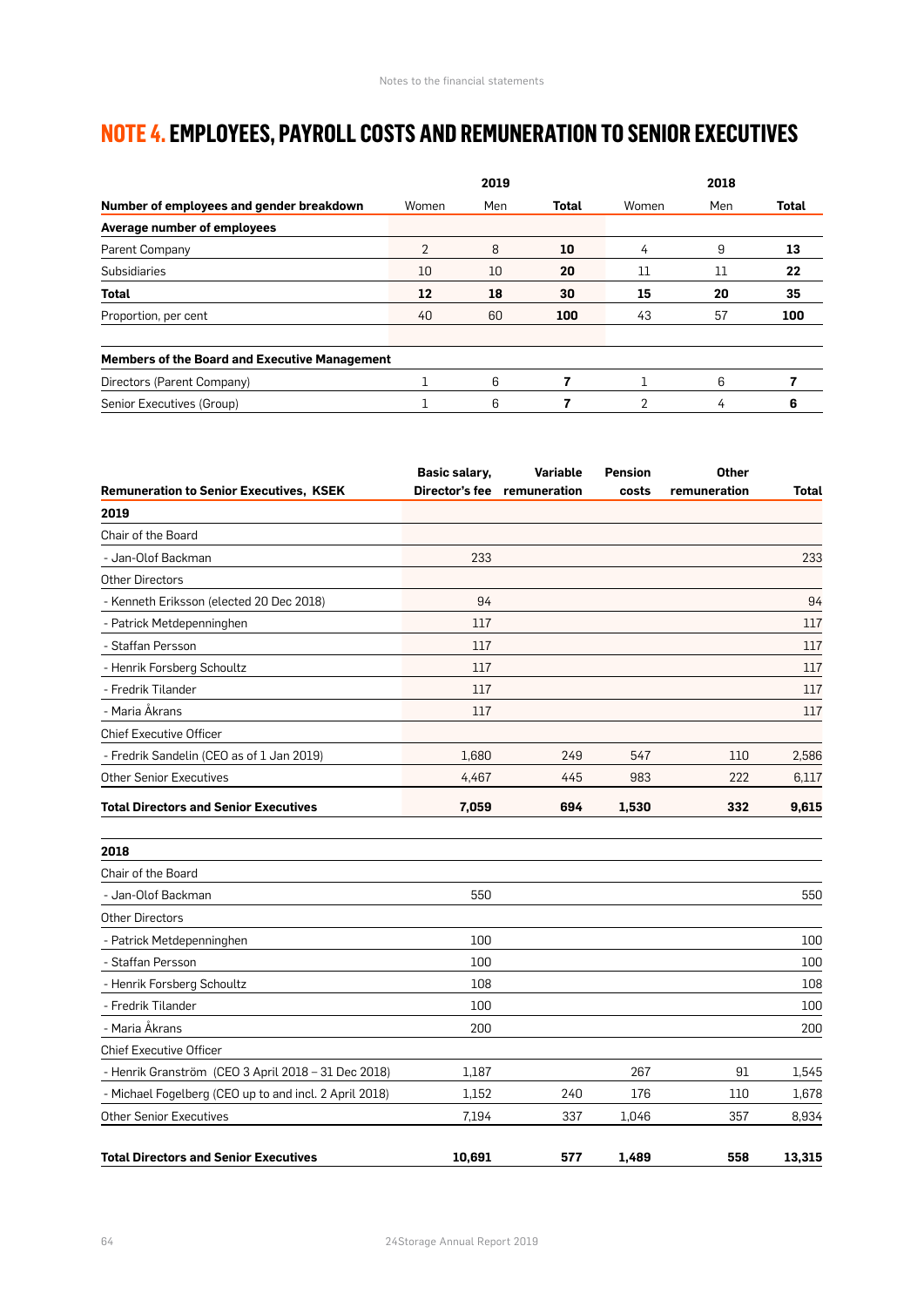#### Notes to the financial statements

|                                        |      | Group | <b>Parent Company</b> |      |  |
|----------------------------------------|------|-------|-----------------------|------|--|
| <b>Salaries and remuneration, MSEK</b> | 2019 | 2018  | 2019                  | 2018 |  |
| Salaries and remuneration, etc.        | 19.5 | 24.9  | 11.1                  | 16.0 |  |
| Pension costs                          | 2.2  | 3.4   | 1.6                   | 2.8  |  |
| Social charges                         | 7.0  | 7.6   | 4.1                   | 4.7  |  |
| <b>Total</b>                           | 28.7 | 35.9  | 16.8                  | 23.5 |  |

#### **Remuneration to the Board of Directors**

The Chair and members of the Board of Directors are paid a fee decided by the general meeting of shareholders. At the Annual General Meeting held on 14 May 2019 it was decided that a fee of 300,000 SEK shall be paid to the Chair, that an ordinary member of the Board who does not receive a salary from the Company shall receive a fee of 150,000 SEK and that other members of the Board shall not receive any remuneration. The fee is paid out on a quarterly basis retroactively. If a member of the Board performs work for the Company, over and above the work of the Board, the Board may make a special decision not to pay the consulting fee and other remuneration for such work. The members of the Company's Board of Directors do not have the right to any benefits after they leave the Board.

#### **Terms of employment for the Chief Executive Officer**

Remuneration paid to the Company's CEO Fredrik Sandelin consists of fixed and variable remuneration, other benefits and pension. The CEO is entitled to a monthly fixed salary of a total of 140,000 SEK with a supplementary variable remuneration. If the Company terminates Fredrik Sandelin's employment the Company must observe a twelve-month period of notice, while Fredrik Sandelin, if he resigns, shall observe an eightmonth period of notice. The CEO is bound by a non-compete agreement which is valid for twelve months from the date on which employment ceases. The non-compete agreement implies an obligation on the part of the Company to compensate Fredrik Sandelin in the form of monthly payments, on condition that Fredrik Sandelin has not been given notice on the grounds of breach of contract.

#### **Terms of employment for other Senior Executives**

Remuneration paid to other Senior Executives consists of fixed and variable remuneration, other benefits and pension. Other Senior Executives are those individuals who together with the Chief Executive Officer comprise the Group Management. The employment contracts for Gabriel Bergqvist, Karin Lindblom and Sebastian Refai can be terminated by either party with a period of notice of three months. In the cases of Jim Forsell, Lena Nelson and Mikael Teljstedt, their contracts stipulate six months notice to be given by either party. The employment contracts with other Senior Executives, with the exception of Karin Lindblom and Sebastian Refai, contain a non-compete clause which is valid for twelve months. The non-compete clause imposes an obligation on the Company to compensate the employees in the form of monthly payments after the termination of employment, on condition that they have not been given notice on the grounds of breach of contract.

#### **Warrants**

The Parent Company has established warrant programmes based on warrants subject to capital taxation for selected Senior Executives and other key management personnel who are deemed to have a significant importance for the Company's operations and growth. Holders of warrants own the right to subscribe for a new share in the Company for each warrant at the issue price shown in the table below. Payment of the issue price for the shares forming the basis for the warrants is to be made in cash. The holder has acquired the warrants at a price (premium) which is the equivalent of an assessed fair value of the warrants and does not constitute sharerelated remuneration according to IFRS 2. No costs have arisen for the Company as a result of the current warrants in question. The premium for all warrants issued has been determined using the Black-Scholes model.

| Value of subscription rights                | 2019       | 2018      |
|---------------------------------------------|------------|-----------|
| Outstanding at start of year                | 5.879.963  | 87,528    |
| Allocated during the year                   | 180.030    | 5,792,435 |
| Redeemed during the year                    | -5.300.000 |           |
| Value of subscription rights at end of year | 759.993    | 5,879,963 |

*Of the 759,993 (5,879,963) outstanding warrants at the end of the period 0 (0) warrants were redeemable.*

| Warrant          |               | Value of<br>subscription | Premium.   | <b>Issue</b> | <b>Subscription</b>    | <b>Equity</b><br>effect. |
|------------------|---------------|--------------------------|------------|--------------|------------------------|--------------------------|
| programmes       | <b>Number</b> | rights $2$               | <b>SEK</b> | price, SEK   | period                 | KSEK <sup>1)</sup>       |
| Series 2016/2021 | 8.400         | 87.528                   | 14.60      | 96.00        | 1 Oct 2021-31 Oct 2021 | 8,403                    |
| Series 2018/2022 | 46.500        | 492.435                  | 20.50      | 33.06        | 1 Oct 2022-30 Nov 2022 | 16,280                   |
| Series 2019/2022 | 17,000        | 180.030                  | 20.50      | 33.06        | 1 Oct 2022-30 Nov 2022 | 5,952                    |
| <b>Total</b>     |               | 759,993                  |            |              |                        | 30,634                   |

*1) Maximum utilisation will lead to an increase in equity of the following amounts.*

*2) A 1:10 split was made during September 2019 together with preferential issues.*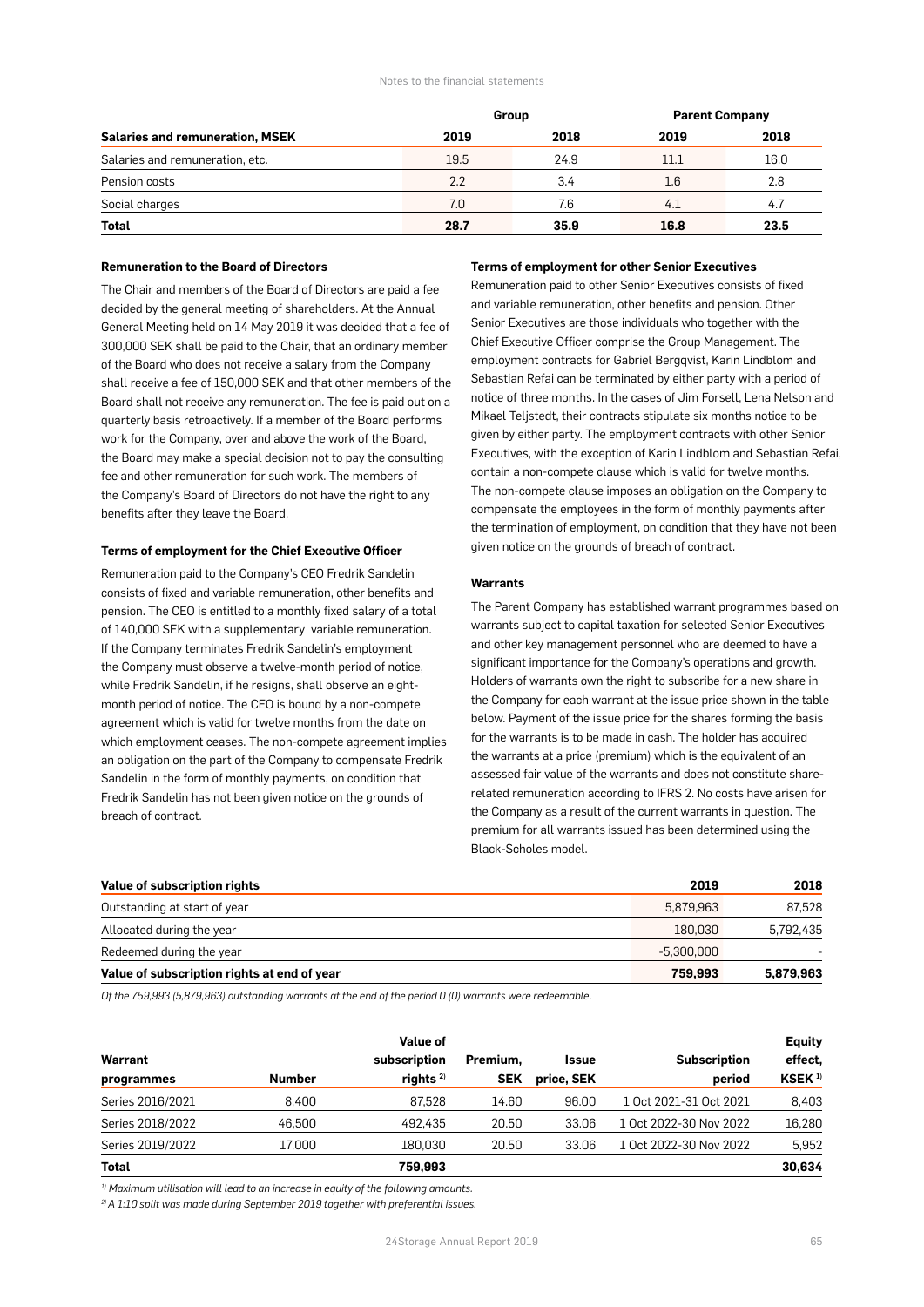### **NOTE 5. AUDIT FEES AND EXPENSES**

|                                                    | Group        |     | <b>Parent Company</b> |     |  |
|----------------------------------------------------|--------------|-----|-----------------------|-----|--|
| <b>MSEK</b>                                        | 2018<br>2019 |     | 2019<br>2018          |     |  |
| <b>KPMG AB</b>                                     |              |     |                       |     |  |
| Audit engagement                                   | 2.3          | 0.7 | 2.3                   | 0.7 |  |
| Audit business over and above the audit engagement | 0.5          | 0.0 | 0.5                   | 0.0 |  |
| Other assignments                                  | 0.2          | 0.0 | 0.2                   | 0.0 |  |
| <b>Total</b>                                       | 3.0          | 0.7 | 3.0                   | 0.7 |  |

The audit engagement refers to the statutory audit of the annual and consolidated accounts and accounting records as well as of the administration by the Board of Directors and the Chief Executive Officer and the audit and other scrutiny performed in accordance with understandings or agreements. This includes

other work tasks which it is the duty of the Company's auditor to perform as well as advice or other supporting activities which result from observations made in such scrutiny or the performance of other such work tasks. Other assignments refer primarily to advice given in connection with acquisitions or process development.

## **NOTE 6. OPERATING EXPENSES**

| Group                                                      |                              | 2019                              |        | 2018                         |                                   |         |
|------------------------------------------------------------|------------------------------|-----------------------------------|--------|------------------------------|-----------------------------------|---------|
| Operating expenses allocated by nature of<br>expense, MSEK | <b>Operating</b><br>expenses | <b>Administrative</b><br>expenses | Total  | <b>Operating</b><br>expenses | <b>Administrative</b><br>expenses | Total   |
| Operations and maintenance                                 | 8.2                          |                                   | 8.2    | 7.8                          | ۰                                 | 7.8     |
| Property tax                                               | 1.9                          | ٠                                 | 1.9    | 1.3                          | ٠                                 | 1.3     |
| Other external expenses <sup>1)</sup>                      | 24.9                         | 33.4                              | 58.3   | 18.1                         | 27.1                              | 45.2    |
| Reclassification of rental expenses (IFRS 16)              | $-3.6$                       | $\overline{\phantom{a}}$          | $-3.6$ | $\overline{\phantom{a}}$     | ٠                                 | ٠       |
| Allocation of internal expenses <sup>2)</sup>              | 8.3                          | $-8.3$                            | 0.0    | 6.7                          | $-6.7$                            | 0.0     |
| Non-recurring expenses 3)                                  | $\overline{\phantom{a}}$     | 5.3                               | 5.3    | ۰                            | 4.7                               | 4.7     |
| Capitalised development fee                                |                              | $-8.9$                            | $-8.9$ |                              | $-14.6$                           | $-14.6$ |
| <b>External expenses</b>                                   | 39.7                         | 21.5                              | 61.2   | 33.9                         | 10.5                              | 44.4    |
| Payroll costs                                              | 10.4                         | 18.3                              | 28.7   | 12.4                         | 25.3                              | 37.7    |
| Depreciations                                              | 2.5                          | 7.6                               | 10.1   | $1.6\,$                      | 6.9                               | 8.5     |
| Depreciations leases (IFRS 16)                             | 2.7                          | ۰                                 | 2.7    | ۰                            | ٠                                 | ۰       |
| <b>Depreciations</b>                                       | 5.2                          | 7.6                               | 12.8   | 1.6                          | 6.9                               | 8.5     |
| <b>Total</b>                                               | 55.3                         | 47.4                              | 102.7  | 47.9                         | 42.7                              | 90.6    |

*1) Other external expenses are comprised mainly of marketing, IT and consultancy expenses.*

*2) Allocation of internal expenses refers to e.g. real estate management, IT, data and telephony.*

*3) Non-recurring expenses refer to share issue expenses and severance payments.*

|                                                         |      | <b>Parent Company</b> |  |  |
|---------------------------------------------------------|------|-----------------------|--|--|
| Operating expenses allocated by nature of expense, MSEK | 2019 | 2018                  |  |  |
| External expenses                                       | 27.5 | 25.0                  |  |  |
| Payroll costs                                           | 17.9 | 24.0                  |  |  |
| Depreciations                                           | 0.6  | 0.6                   |  |  |
| <b>Total</b>                                            | 46.0 | 49.6                  |  |  |

# **NOTE 7. PROFIT/LOSS FROM PARTICIPATIONS IN GROUP COMPANIES**

|                                      |         | <b>Parent Company</b> |  |  |
|--------------------------------------|---------|-----------------------|--|--|
| <b>MSEK</b>                          | 2019    | 2018                  |  |  |
| Impairment of shares in subsidiaries | $-32.5$ | -60.1                 |  |  |
| Group contributions received         | 35.8    | 60.3                  |  |  |
| Total                                | 3.3     | 0.2                   |  |  |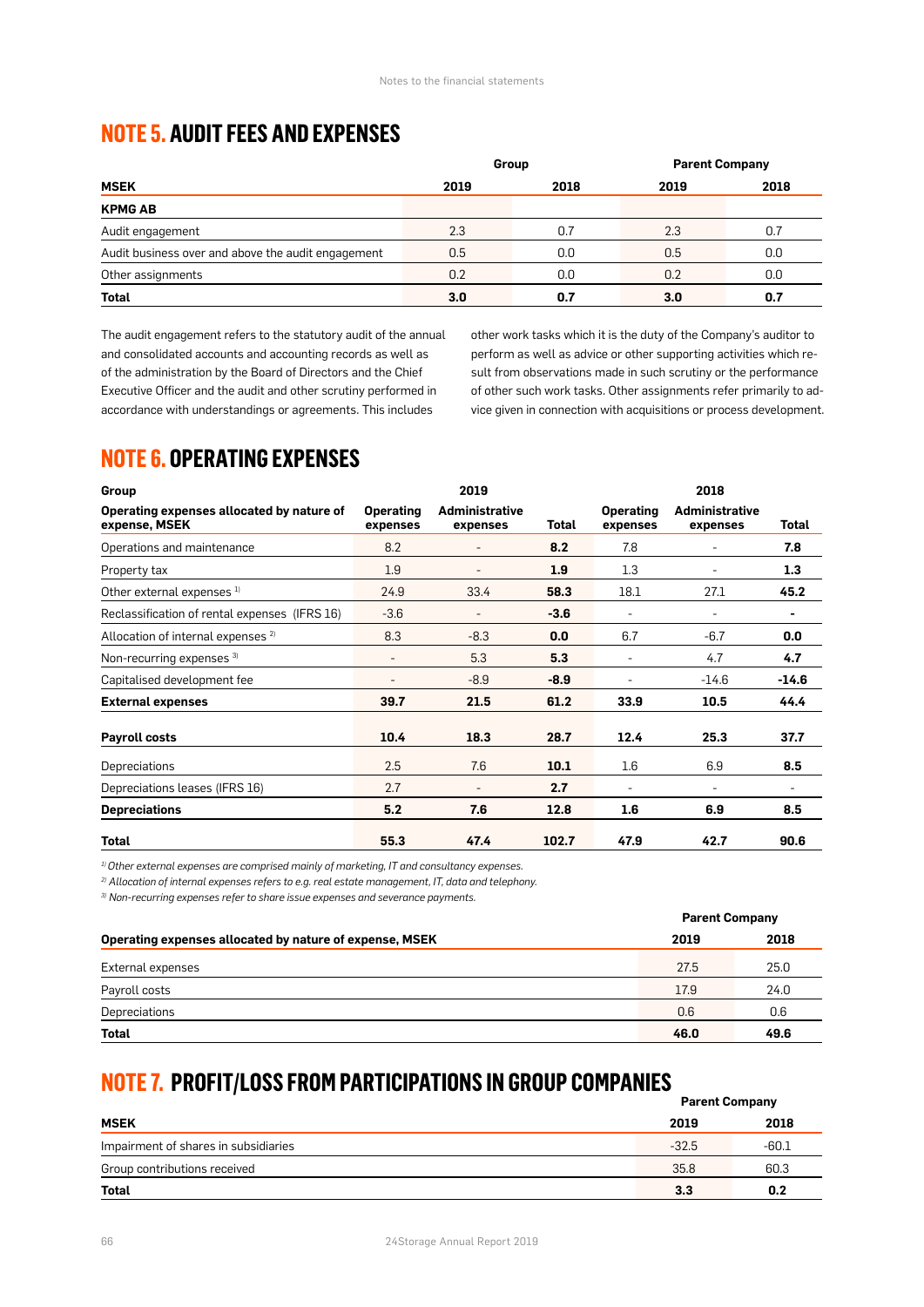# **NOTE 8. NET FINANCIAL INCOME/EXPENSE**

|                                                      | Group   |         | <b>Parent Company</b>    |        |
|------------------------------------------------------|---------|---------|--------------------------|--------|
| <b>MSEK</b>                                          | 2019    | 2018    | 2019                     | 2018   |
| Interest income                                      | 0.0     | 0.0     | 0.0                      | 0.0    |
| Interest income and similar profit/loss items        | 0.0     | 0.0     | 0.0                      | 0.0    |
| Interest expenses (liabilities at amortised cost)    | $-27.2$ | $-17.4$ | $-0.4$                   | 0.0    |
| Intra-Group interest expenses                        | -       | ۰       | $-1.6$                   | $-0.7$ |
| Interest expenses subordinated and convertible loans | $-16.0$ | $-8.2$  | $-5.6$                   | $-7.7$ |
| (amortised cost)                                     |         |         |                          |        |
| Interest expenses leases (IFRS 16)                   | $-0.9$  | ٠       | -                        |        |
| Other financial expenses                             | $-1.7$  | $-3.0$  | $\overline{\phantom{a}}$ |        |
| Interest expenses and similar profit/loss items      | $-45.8$ | $-28.6$ | $-7.6$                   | $-8.4$ |
| Total net financial income/expense                   | $-45.8$ | $-28.6$ | $-7.6$                   | $-8.4$ |

### **NOTE 9. TAXATION**

|                                                                 | Group                    |                          | <b>Parent Company</b>    |                          |
|-----------------------------------------------------------------|--------------------------|--------------------------|--------------------------|--------------------------|
| <b>Reported tax expenses, MSEK</b>                              | 2019                     | 2018                     | 2019                     | 2018                     |
| Current tax expenses                                            |                          |                          |                          |                          |
| Tax expenses for the year                                       | 0.0                      | $-0.3$                   | 0.0                      | 0.0                      |
| Deferred tax expenses /tax income                               |                          |                          |                          |                          |
| attributable to investment properties                           | $-11.0$                  | $-6.2$                   |                          |                          |
| attributable to loss carry-forwards                             | 11.3                     | 15.6                     | 0.0                      | 0.0                      |
| Reassessment of deferred tax                                    | $-1.8$                   | 0.5                      |                          |                          |
| <b>Total</b>                                                    | $-1.5$                   | 9.6                      | 0.0                      | 0.0                      |
| <b>Reconciliation of effective tax</b><br>Group                 | 2019<br>per cent         | 2019<br><b>MSEK</b>      | 2018<br>per cent         | 2018<br><b>MSEK</b>      |
| Profit/loss before tax                                          |                          | $-36.1$                  |                          | $-23.7$                  |
| Tax according to applicable tax rate                            | 21.4                     | 7.7                      | 22.0                     | 5.2                      |
| Effect of changes in tax rate                                   | $-0.8$                   | $-0.3$                   | 11.9                     | 2.8                      |
| Non-deductible expenses                                         | $-6.3$                   | $-2.3$                   | $-1.2$                   | $-0.3$                   |
| Deductible expenditures, not reported through profit/loss       | 2.6                      | 0.9                      | $\overline{a}$           | $\overline{\phantom{a}}$ |
| Effect of interest deduction limitations <sup>1)</sup>          | $-16.3$                  | $-5.9$                   | $\overline{\phantom{a}}$ | $\sim$                   |
| Non-taxable income                                              | $\overline{\phantom{m}}$ | $\overline{\phantom{a}}$ | $-0.5$                   | $-0.1$                   |
| Utilisation of loss carry-forwards not previously capitalised   | 0.0                      | 0.0                      | 8.4                      | 2.0                      |
| Tax attributable to previous year                               | $-4.8$                   | $-1.7$                   | $\overline{a}$           | $\overline{\phantom{a}}$ |
| Other                                                           | 0.0                      | 0.0                      | 0.0                      | 0.0                      |
| <b>Total</b>                                                    | $-4.2$                   | $-1.5$                   | 40.6                     | 9.6                      |
| <b>Reconciliation of effective tax</b><br><b>Parent Company</b> | 2019<br>per cent         | 2019<br><b>MSEK</b>      | 2018<br>per cent         | 2018<br><b>MSEK</b>      |
| Profit/loss before tax                                          |                          | $-34.9$                  |                          | $-36.0$                  |

| per cent | <b>MSEK</b> | per cent                 | <b>MSEK</b> |
|----------|-------------|--------------------------|-------------|
|          | $-34.9$     |                          | $-36.0$     |
| 21.4     | 7.5         | 22.0                     | 7.9         |
| $-0.8$   | $-0.3$      | $\overline{\phantom{a}}$ |             |
| $-18.3$  | $-6.6$      | $-37.7$                  | $-13.6$     |
| 2.6      | 0.9         | ٠                        |             |
| $-4.2$   | $-1.5$      |                          |             |
|          |             | 15.6                     | 5.6         |
| 0.0      | 0.0         | 0.0                      | 0.0         |
|          |             |                          |             |

*1) Increase in residual negative net interest without capitalisation of deferred tax.*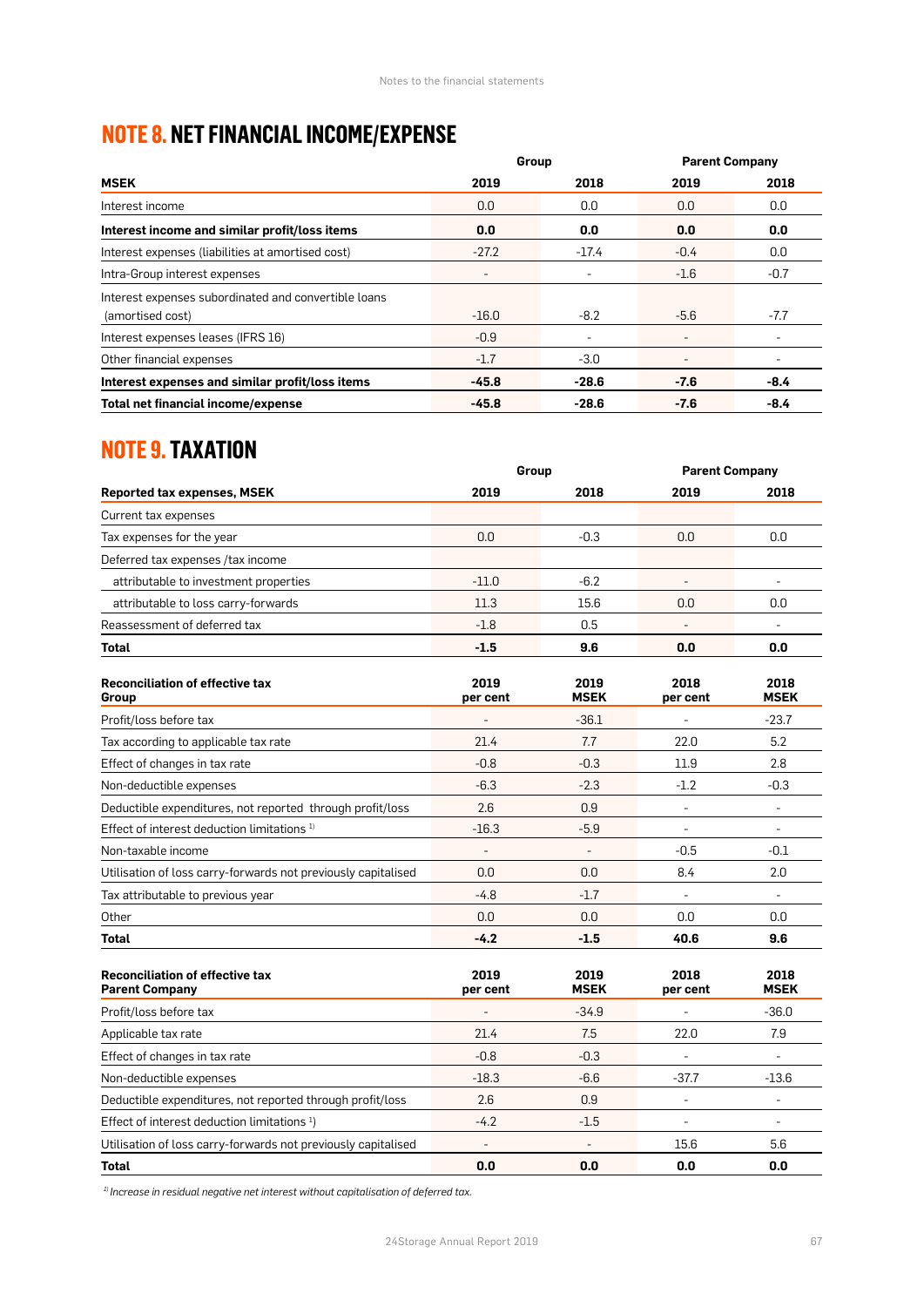# **NOTE 10. DEFERRED TAX LIABILITIES**

#### **Deferred tax liability, MSEK**

| Group                                                                       | 2019    | 2018    |
|-----------------------------------------------------------------------------|---------|---------|
| Temporary differences in respect of investment properties                   | $-80.6$ | $-69.5$ |
| Temporary differences in respect of financial fixed assets                  |         | 0.8     |
| Loss carry-forwards                                                         | 38.0    | 27.6    |
| Untaxed reserves                                                            | $-0.5$  | $-0.4$  |
| <b>Total</b>                                                                | $-43.1$ | $-41.5$ |
|                                                                             |         |         |
| Preliminary tax loss carry-forwards, total                                  | 219.1   | 134.7   |
| Of which loss carry-forwards for which tax assets have not been capitalised | 34.6    | 0       |

# **NOTE 11. INTANGIBLE FIXED ASSETS**

|                                                                                                     | Group          |                          | <b>Parent Company</b> |                          |
|-----------------------------------------------------------------------------------------------------|----------------|--------------------------|-----------------------|--------------------------|
| <b>MSEK</b>                                                                                         | 2019           | 2018                     | 2019                  | 2018                     |
| Goodwill                                                                                            |                |                          |                       |                          |
| Accumulated acquisition costs                                                                       |                |                          |                       |                          |
| Opening balance                                                                                     | 3.1            | 3.1                      | 3.1                   | 3.1                      |
| <b>Closing acquisition costs</b>                                                                    | 3.1            | 3.1                      | 3.1                   | 3.1                      |
| Accumulated amortisations                                                                           |                |                          |                       |                          |
| Opening balance                                                                                     |                | $\overline{\phantom{a}}$ | $-2.5$                | $-1.9$                   |
| Amortisations for the year                                                                          |                | $\overline{\phantom{a}}$ | $-0.6$                | $-0.6$                   |
| <b>Closing amortisations</b>                                                                        | $\blacksquare$ | $\blacksquare$           | $-3.1$                | $-2.5$                   |
| <b>Total</b>                                                                                        | 3.1            | 3.1                      | 0.0                   | 0.6                      |
| Goodwill refers to assets and liabilities purchased from<br>the Company's founder in the year 2015. |                |                          |                       |                          |
| <b>Capitalised development expenditures</b>                                                         |                |                          |                       |                          |
| Accumulated acquisition costs                                                                       |                |                          |                       |                          |
| Opening balance                                                                                     | 35.1           | 29.7                     | ÷                     | $\overline{a}$           |
| New acquisitions                                                                                    | 0.4            | 5.4                      |                       |                          |
| Reclassifications                                                                                   | $-1.2$         |                          |                       |                          |
| <b>Closing acquisition costs</b>                                                                    | 34.3           | 35.1                     |                       |                          |
| Accumulated amortisations                                                                           |                |                          |                       |                          |
| Opening balance                                                                                     | $-8.9$         | -2.4                     | $\overline{a}$        | $\overline{\phantom{m}}$ |
| Amortisations for the year                                                                          | $-7.2$         | $-6.5$                   |                       |                          |
| <b>Closing amortisations</b>                                                                        | $-16.1$        | $-8.9$                   |                       | $\overline{a}$           |
| <b>Total</b>                                                                                        | 18.2           | 26.2                     | ÷                     | $\overline{\phantom{a}}$ |
| <b>Total reported value</b>                                                                         | 21.3           | 29.3                     |                       | ÷,                       |
| Amortisations for the year are reported in the following lines in the income statement:             |                |                          |                       |                          |
| Administrative expenses                                                                             | $-7.2$         | $-6.5$                   | $-0.6$                | $-0.6$                   |
| Total                                                                                               | $-7.2$         | $-6.5$                   | $-0.6$                | $-0.6$                   |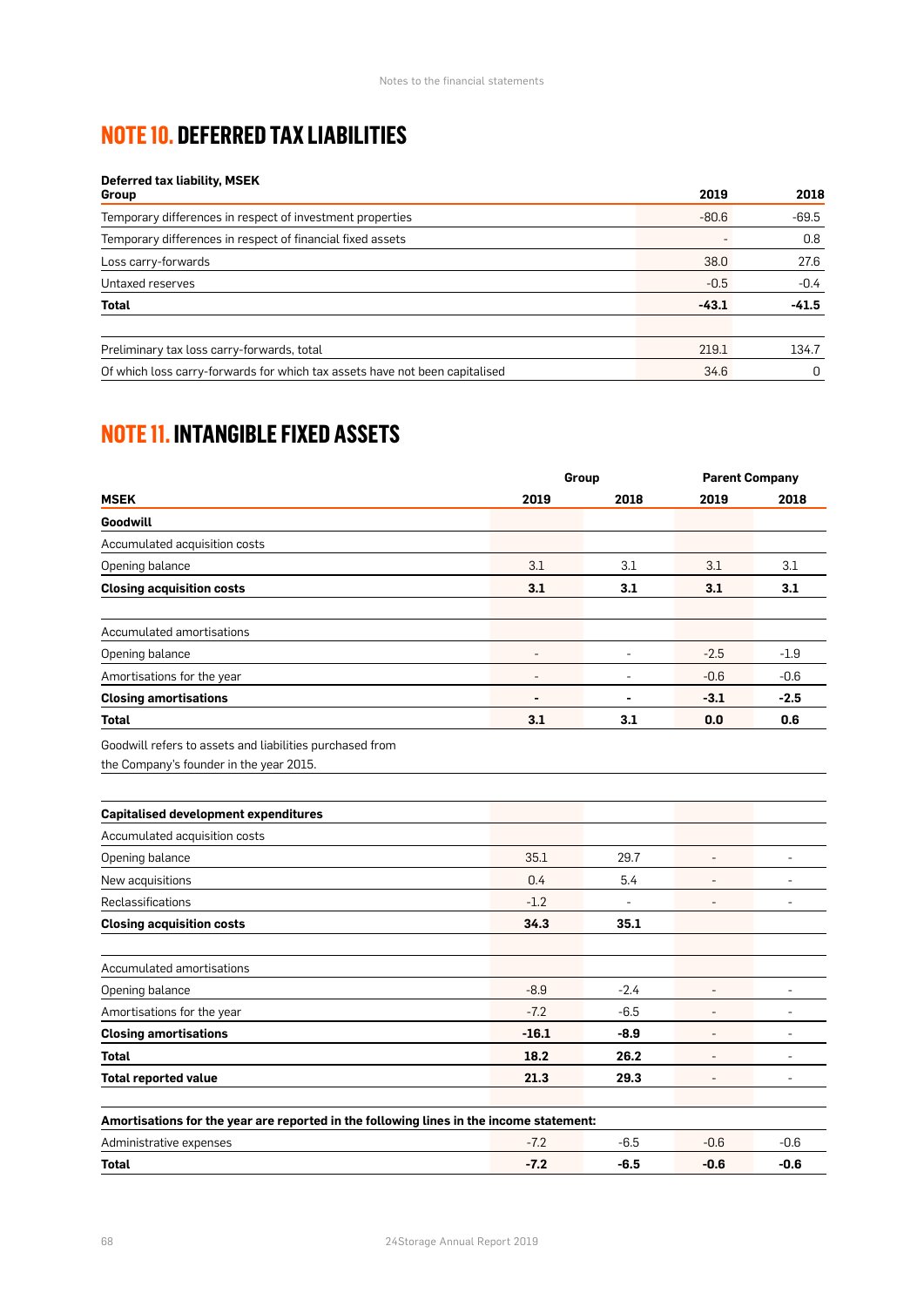# **NOTE 12. LEASES**

| <b>Right of use assets, Group 2019</b><br><b>MSEK</b> | <b>Office premises</b> | Eauipment | Leased<br>investment<br>properties | Total |
|-------------------------------------------------------|------------------------|-----------|------------------------------------|-------|
| Depreciation for the year                             | 0.0                    | O.O       |                                    |       |
| Closing balance                                       | 4.1                    | 2.0       | 22.7                               | 28.8  |

The value of right of use assets added during the year which are not classified as investment properties amounted to 6.1 MSEK.

|                                         |      | Group |  |  |
|-----------------------------------------|------|-------|--|--|
| <b>Lease liabilities</b><br><b>MSEK</b> | 2019 | 2018  |  |  |
| Long-term portion                       | 22.3 | 20.9  |  |  |
| Current portion                         | 5.1  | 1.6   |  |  |
| <b>Closing balance</b>                  | 27.4 | 22.5  |  |  |

For the maturity schedule for lease liabilities, see Note 24.

|                                                                  | Group |
|------------------------------------------------------------------|-------|
| Amount reported in profit/loss<br><b>MSEK</b>                    | 2019  |
| Depreciation of right of use assets <sup>1)</sup>                | 0.0   |
| Depreciation of leasing assets reported as investment properties | 2.7   |
| Interest on lease liabilities                                    | 0.9   |
| Expenses for short-term leases                                   | 2.7   |

The amount of the cash flow attributable to leases amounted in 2019 to 6.3 MSEK.

*1) Right of use assets which are not classified as investment properties were added at the end of the year and have not generated any depreciation during 2019.*

|                                                                   | Group | <b>Parent Company</b> |      |
|-------------------------------------------------------------------|-------|-----------------------|------|
| Lease payments which cannot be cancelled amount to<br><b>MSEK</b> | 2018  | 2019                  | 2018 |
| Leases where 24Storage is the lessee                              |       |                       |      |
| Less than one year                                                | 3.4   | 2.9                   | 2.1  |
| Between one and four years                                        | 8.1   | 3.6                   | 0.5  |
| Longer than five years                                            | 4.1   | ۰                     |      |
| Total                                                             | 15.6  | 6.5                   | 2.6  |
| Cost for the year                                                 | 6.2   | 2.2                   | 2.4  |

#### **Leases where 24Storage is the lessor**

The majority of leases have a period of notice of one month. On average the Group's customers rent their storage unit for 15 months. See Note 2 for information about the income for the year from leases.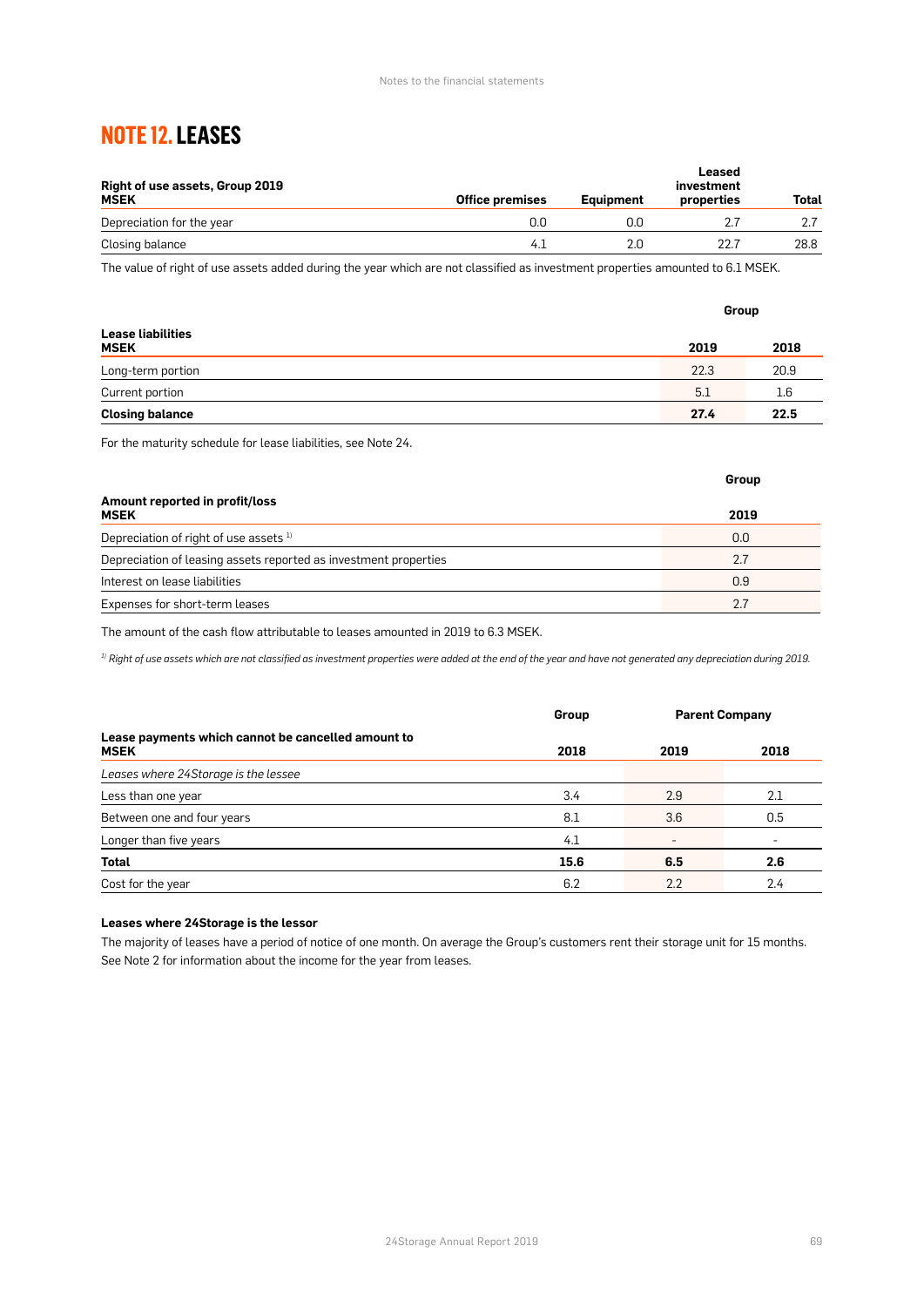# **NOTE 13. TANGIBLE FIXED ASSETS**

|                                                                                         | Group  |        | <b>Parent Company</b> |      |
|-----------------------------------------------------------------------------------------|--------|--------|-----------------------|------|
| <b>MSEK</b>                                                                             | 2019   | 2018   | 2019                  | 2018 |
|                                                                                         |        |        |                       |      |
| <b>Equipment</b>                                                                        |        |        |                       |      |
| Accumulated acquisition costs brought forward                                           | 14.3   | 9.0    | 0.2                   | 0.2  |
| New acquisitions                                                                        | 1.9    | 5.3    |                       |      |
| <b>Reclassifications</b>                                                                | 1.6    | ۰      |                       |      |
| <b>Closing acquisition costs</b>                                                        | 17.8   | 14.3   | 0.2                   | 0.2  |
|                                                                                         |        |        |                       |      |
| Accumulated depreciations brought forward                                               | $-3.6$ | $-1.6$ | 0.0                   |      |
| Depreciations for the year                                                              | $-2.9$ | $-2.0$ | $-0.1$                | 0.0  |
| <b>Closing depreciations</b>                                                            | $-6.5$ | $-3.6$ | $-0.1$                | 0.0  |
| Total                                                                                   | 11.3   | 10.7   | 0.1                   | 0.2  |
|                                                                                         |        |        |                       |      |
| Depreciations for the year are reported in the following lines in the income statement: |        |        |                       |      |
| Operating expenses                                                                      | $-2.5$ | $-1.3$ |                       |      |
| Administrative expenses                                                                 | $-0.4$ | $-0.7$ | $-0.1$                | 0.0  |
| <b>Total</b>                                                                            | $-2.9$ | $-2.0$ | $-0.1$                | 0.0  |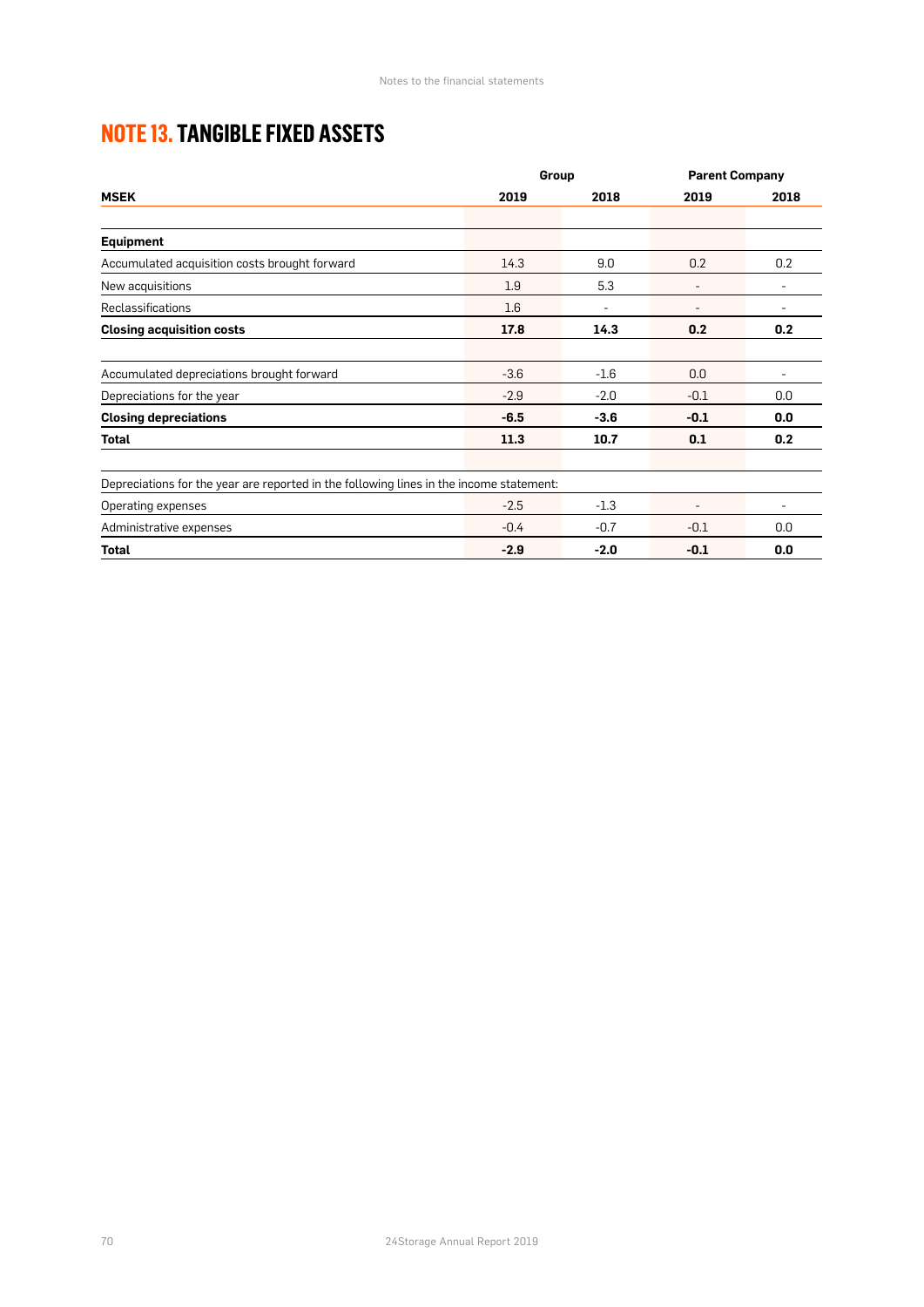### **NOTE 14. INVESTMENT PROPERTIES**

| <b>Changes in investment properties, MSEK</b><br>Group | <b>Stores</b><br>in operation | <b>Ongoing</b><br>investment | <b>Leased</b><br>investment<br>properties | <b>Total</b> |
|--------------------------------------------------------|-------------------------------|------------------------------|-------------------------------------------|--------------|
| 2018                                                   |                               |                              |                                           |              |
| Fair value at the start of the year                    | 682.6                         | 80.2                         |                                           | 762.8        |
| Acquisition cost, investment property                  |                               | 74.2                         | 14.0                                      | 88.2         |
| Investments, additional expenditures                   | 66.4                          | 8.0                          | 5.2                                       | 79.6         |
| Value added to leases during the year for              |                               |                              |                                           |              |
| leased investment properties                           |                               |                              | 22.5                                      | 22.5         |
| Reclassification                                       | 68.5                          | $-76.2$                      | 7.7                                       | 0.0          |
| <b>Disposals</b>                                       | $-2.3$                        |                              |                                           | $-2.3$       |
| Unrealised change in value reported in profit/loss     | 22.6                          | 4.2                          | 11.5                                      | 38.3         |
| <b>Total</b>                                           | 837.9                         | 90.4                         | 60.9                                      | 989.2        |
| Value assessed for tax purposes                        |                               |                              |                                           | 215.5        |
| 2019                                                   |                               |                              |                                           |              |
| Fair value at the start of the year                    | 837.9                         | 90.4                         | 60.9                                      | 989.2        |
| Acquisition cost, investment property                  |                               | 31.5                         |                                           | 31.5         |
| Investments, additional expenditures                   | 132.1                         | $-51.9$                      | 0.3                                       | 80.5         |
| Value added to leases during the year for              |                               |                              |                                           |              |
| leased investment properties                           |                               |                              | 2.9                                       | 2.9          |
| Reclassification                                       | 18.1                          |                              | $-18.5$                                   | $-0.4$       |
| Depreciations of leased investment properties          |                               |                              | $-2.7$                                    | $-2.7$       |
| Unrealised changes in value reported in profit/loss    | 40.0                          | 2.2                          | $-1.6$                                    | 40.6         |
| <b>Total</b>                                           | 1,028.1                       | 72.2                         | 41.3                                      | 1,141.5      |
| Value assessed for tax purposes                        |                               |                              |                                           | 307.8        |

| Factors affecting profit/loss for the year            | Group   |       |  |
|-------------------------------------------------------|---------|-------|--|
| other than change in value, MSEK                      | 2019    | 2018  |  |
| Rental income                                         | 71.7    | 57.3  |  |
| Direct costs <sup>1</sup> which have generated rental |         |       |  |
| income                                                | $-55.2$ | -47.8 |  |
| Direct costs * which have not generated               |         |       |  |
| rental income                                         | -01     | -0.1  |  |

1) *Costs include operating and maintenance costs and property tax.*

#### **Investment properties**

All properties are classified as investment properties. The Group's properties are owned for the purpose of generating rental income from self storage and an increase in value. The entire stock of real estate holdings is owned for the purpose of conducting, or in the future conducting, self storage operations.

#### **Property valuation**

Valuation of the investment properties has been done by establishing the fair value of each individual property. The valuations have been made by independent valuers (JLL and Stockholmsbryggan Fastighetsekonomi), who are experienced in the valuation of properties of this type and in the locations in question.

The valuation of the properties is based on a cash flow analysis, which means that the value of the object being valued is based on the present value of estimated future cash flows as well as a residual value determined for the end of the period of calculation (10 years).

The assumptions regarding future cash flow have been made based on an analysis of the following parameters:

- Available information regarding the market
- Present rents, and actual reported costs and estimated future costs
- Analysis of and comparison with comparable transactions.

Based on an analysis of the above-mentioned parameters affecting value, cash flow and residual value at the end of the cost-accounting period are discounted with an estimated cost of capital. The valuation reflects costs of capital observed on the market where consideration has been given to key ratios from comparable transactions on both the Nordic and the European markets where an increase in liquidity has been observed in recent years. The sum of the cash flow and the residual market for each object of valuation constitutes the assessed market value. In the case of undeveloped land, the starting point for the assessment of the market value has been a local price comparison with a supplement for investments and possible growth in value for each object.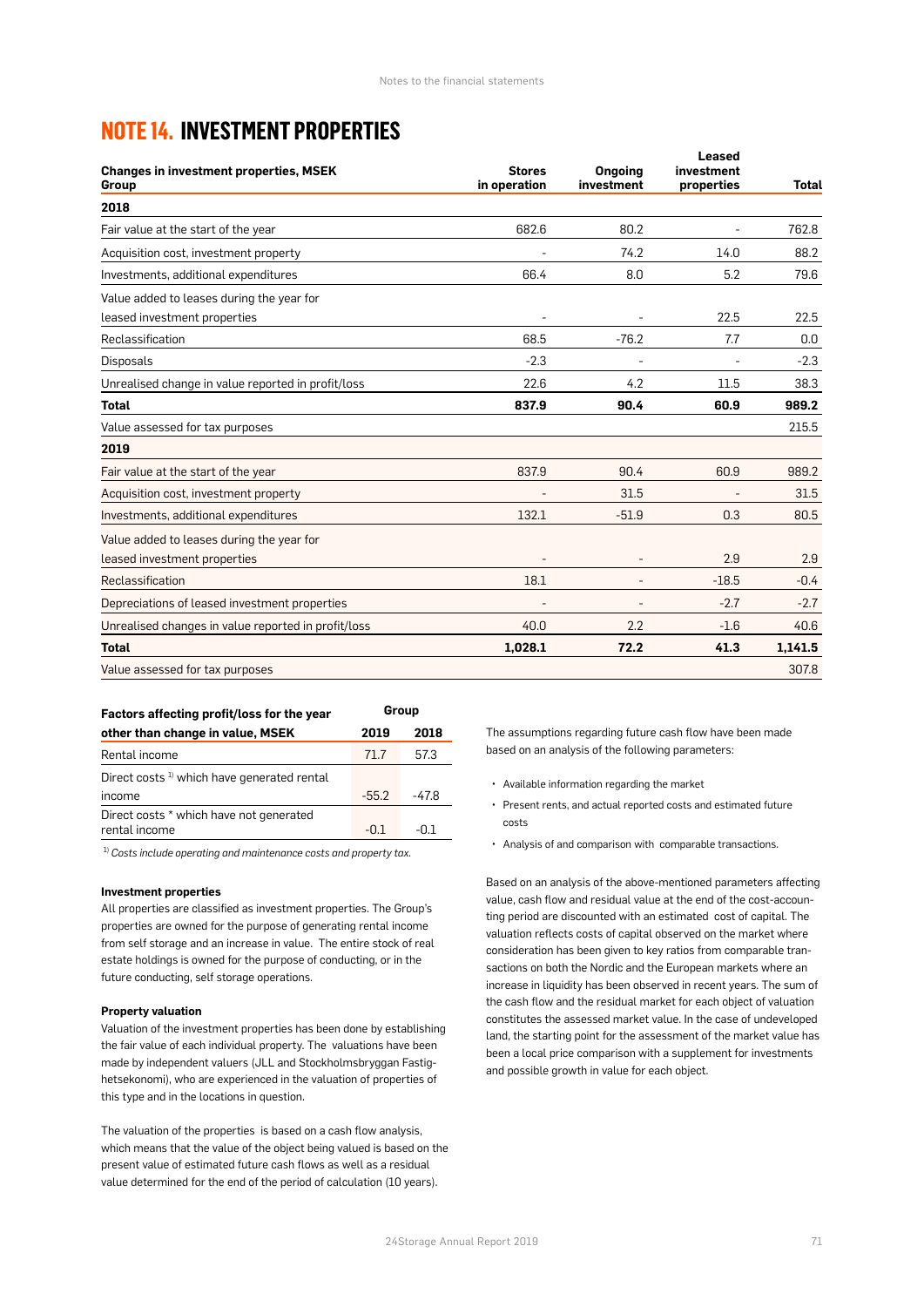Notes to the financial statements

| <b>Fair value assumptions</b>                                 | 2019         | 2018        |
|---------------------------------------------------------------|--------------|-------------|
| Rate of occupancy after 30-48 months, per cent                | 90-93        | 85-92       |
| Rental growth after year 6, per cent                          | $2 - 4$      | $2 - 4$     |
| Discount rate years 1-10, per cent                            | 7.75-9.25    |             |
| Discount rate for residual value, owned properties, per cent  | $6.0 - 7.0$  | $6.0 - 9.0$ |
| Discount rate for residual value, leased properties, per cent | $9.0 - 10.0$ |             |
| <b>Sensitivity analysis:</b>                                  |              |             |
| Required return +/- 0.5%, MSEK                                | $-78/+92$    | $-/- 73$    |
| Rate of occupancy +/- 1%, MSEK                                | $+/- 16$     | $+/- 13$    |
| <b>Investment commitments:</b>                                |              |             |
| Future investment commitments amount to 91 MSEK (67)          |              |             |

**List of stores** 

| in operation<br><b>Property title</b> | Name                           | <b>Address</b>           | <b>Holding</b>           | No. of<br>units | Lettable<br>area, m2 |
|---------------------------------------|--------------------------------|--------------------------|--------------------------|-----------------|----------------------|
| <b>Stockholm region</b>               |                                |                          |                          |                 |                      |
| Stockholm Spiselhällen 3              | Alvik                          | Drottningholmsvägen 195  | Ownership/site-leasehold | 504             | 1,943                |
| Stockholm Valsverket 10 (part of)     | <b>Bromma</b>                  | Karlsbodavägen 2         | Lease                    | 206             | 744                  |
| Eskilstuna Väduren 20                 | Eskilstuna                     | Langsgatan 3             | Ownership                | 256             | 1,277                |
| Haninge Söderby 1:752                 | Handen                         | Träffgatan 7             | Ownership                | 714             | 3,573                |
| Järfälla Kallhäll 9:44                | Kallhäll                       | Skarprättarvägen 26      | Ownership                | 698             | 3,758                |
| Brf Järnvägsmannen (part of)          | Kungsholmen                    | Wargentinsgatan 7        | Lease                    | 122             | 348                  |
| Nacka Lännersta 11:88                 | Orminge                        | Telegramvägen 48         | Ownership                | 650             | 3,186                |
| Brf Fåran 6 och                       |                                | Brahevägen 3-5           |                          |                 |                      |
| Formen 11 (part of)                   | Solna                          | Slottsvägen 7, 14        | Lease                    | 428             | 1,929                |
| Brf Sparven (part of)                 | Sundbyberg Tule                | Skogsbacken 2            | Lease                    | 123             | 449                  |
| Brf Klippan 22 (part of)              | Sundbyberg Lilla Alby          | Albygatan 123            | Owner-occupier share     | 318             | 1,012                |
| Botkyrka Vargen 13                    | Tumba                          | Länsmansvägen 15         | Ownership                | 183             | 1,176                |
| Tyresö Bollmora 2:591                 | Tyresö                         | Siklöjevägen 5           | Ownership                | 417             | 1,826                |
| Vallentuna Bällsta 5:211              | Vallentuna Bällsta             | Fågelsångsvägen 5        | Ownership                | 257             | 1,184                |
| Vallentuna Vallentuna-Åby 1:160       | Vallentuna Centrum             | Olsborgsvägen 13         | Ownership                | 361             | 2,482                |
| <b>Total</b>                          |                                |                          |                          | 5,237           | 24,887               |
| Gothenburg region                     |                                |                          |                          |                 |                      |
| Borås Testaren 3                      | Borås Tullen                   | Teknikgatan 5            | Ownership                | 201             | 1,111                |
| Borås Lärkträdet 6                    | Borås Regementet               | Göteborgsvägen 25        | Ownership                | 418             | 2,624                |
| Göteborg Backa 21:24                  | Hisings Backa                  | Exportgatan 31A          | Ownership                | 700             | 4,331                |
| Kungsbacka Hede 9:29                  | Kungsbacka Hede <sup>1)</sup>  | Göteborgsvägen 180       | Ownership                | 331             | 2,154                |
| Kungsbacka Varla 14:5                 | Kungsbacka Varla <sup>1)</sup> | Magasinsgatan 12B        | Ownership                | 420             | 2,756                |
| Kungälv Perrongen 8                   | Kungälv                        | Västra Porten 2          | Ownership                | 674             | 3,250                |
| Trollhättan Baljan 1                  | Trollhättan                    | Betongvägen 13           | Ownership                | 763             | 4,138                |
| Uddevalla Kuröd 4:64                  | Uddevalla                      | Schillers väg 1          | Ownership                | 320             | 1,902                |
| <b>Total</b>                          |                                |                          |                          | 3,827           | 22,266               |
| Malmö region                          |                                |                          |                          |                 |                      |
| Malmö Skjutstallslyckan 22            | Malmö Centrum                  | Lundavägen 54            | Ownership                | 767             | 4,499                |
| Malmö Sminkören 1                     | Malmö Hyllie                   | Axel Danielssons väg 277 | Ownership                | 294             | 1,745                |
| <b>Total</b>                          |                                |                          |                          | 1,061           | 6,244                |
| Total. stores open                    |                                |                          |                          | 10,125          | 53,397               |

1) *The two properties in Kungsbacka constitute one facility.*

In addition to these the Group owns a number of properties under construction, i.e. stores in the planning phase or under construction, conversion or extension. The properties are located in Mölndal, Tumba, Täby and Uppsala.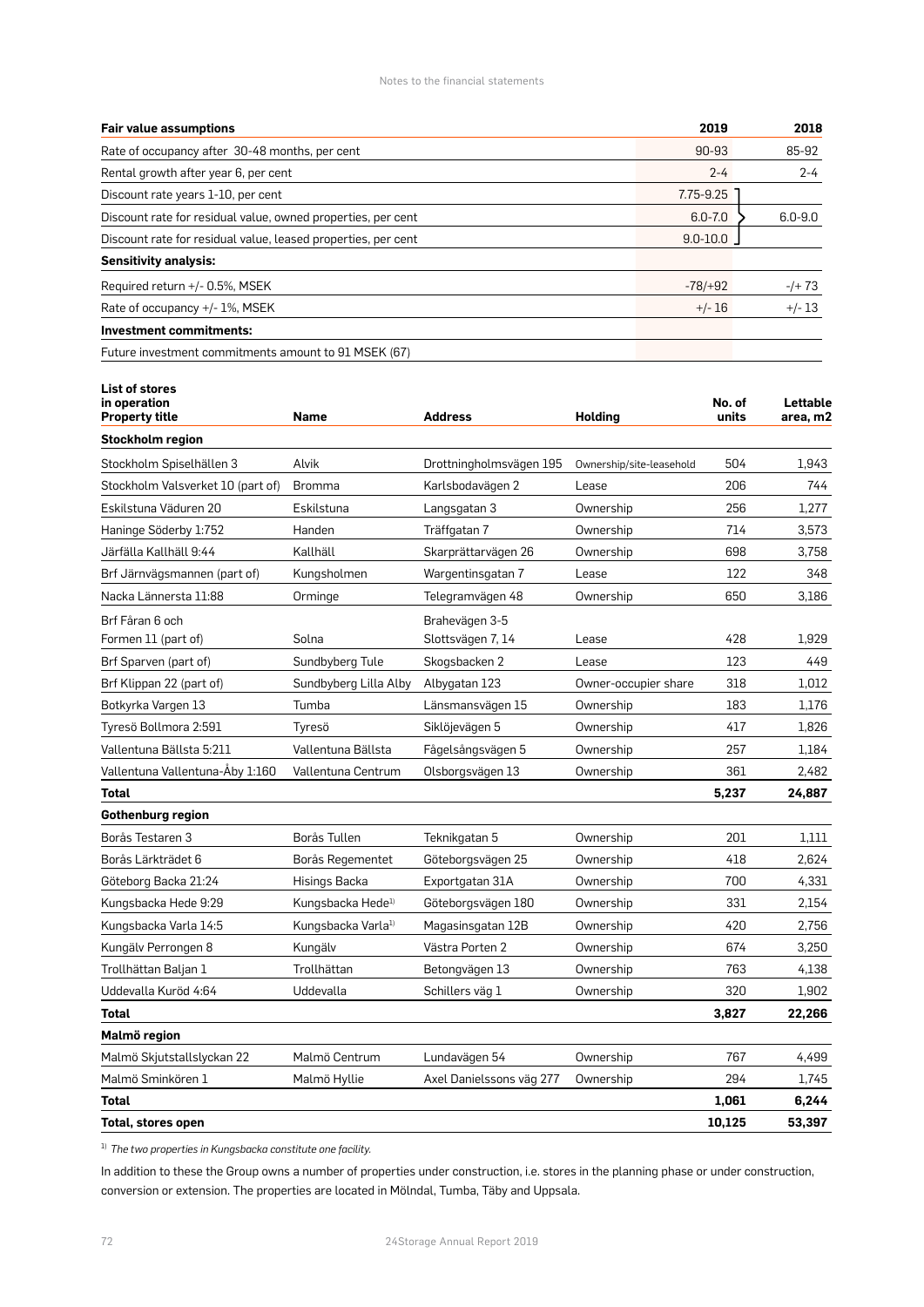### **NOTE 15. NEW STORES AND PROJECTS UNDER DEVELOPMENT**

|                                               | <b>Parent Company</b> |          |  |
|-----------------------------------------------|-----------------------|----------|--|
| <b>MSEK</b>                                   | 2019                  | 2018     |  |
| Accumulated acquisition cost at start of year | 23.4                  | 94.6     |  |
| Expenditures capitalised during the year      | 75.9                  | 75.0     |  |
| Invoiced to subsidiaries during the year      | $-82.5$               | $-146.2$ |  |
| <b>Total</b>                                  | 16.8                  | 23.4     |  |
| Property development projects                 | 16.2                  | 22.6     |  |
| IT projects                                   | 0.6                   | 0.8      |  |
| <b>Total</b>                                  | 16.8                  | 23.4     |  |

# **NOTE 16. OTHER RECEIVABLES**

|                               | Group |      | <b>Parent Company</b>    |      |
|-------------------------------|-------|------|--------------------------|------|
| <b>MSEK</b>                   | 2019  | 2018 | 2019                     | 2018 |
| Long-term receivables         |       |      |                          |      |
| Down-payments on acquisitions | 2.4   | 1.0  | $\overline{\phantom{a}}$ | ۰    |
| Lease deposits                | 0.4   | 0.4  | 0.4                      | 0.4  |
| <b>Total</b>                  | 2.8   | 1.4  | 0.4                      | 0.4  |
| <b>Current receivables</b>    |       |      |                          |      |
| Deduction VAT and tax         | 6.7   | 6.8  | 0.0                      | 0.0  |
| Other                         | 0.0   | 2.1  | 0.0                      | 1.2  |
| <b>Total</b>                  | 6.7   | 8.9  | 0.0                      | 1.2  |

# **NOTE 17. RECEIVABLES FROM AND LIABILITIES TO GROUP COMPANIES**

|                                          |         | <b>Parent Company</b> |  |  |
|------------------------------------------|---------|-----------------------|--|--|
| <b>MSEK</b>                              | 2019    | 2018                  |  |  |
| At start of year                         |         |                       |  |  |
| Current receivables from Group companies | 170.9   | 112.3                 |  |  |
| Current liabilities to Group companies   | $-39.0$ | $-97.5$               |  |  |
| <b>Total</b>                             | 131.9   | 14.8                  |  |  |
| Group contributions received             | 35.8    | 60.3                  |  |  |
| Group contributions paid                 | $-0.5$  | ۰                     |  |  |
| Capital contributions paid               | $-43.1$ | 98.3                  |  |  |
| Other settlements                        | 8.2     | $-41.5$               |  |  |
| <b>Total</b>                             | 0.4     | 117.1                 |  |  |
| At end of year                           |         |                       |  |  |
| Current receivables from Group companies | 165.2   | 170.9                 |  |  |
| Current liabilities to Group companies   | $-32.9$ | $-39.0$               |  |  |
| <b>Total</b>                             | 132.3   | 131.9                 |  |  |
| Long-term liabilities to Group companies |         |                       |  |  |
| At start of year                         | 68.3    | 22.5                  |  |  |
| Change during the year                   | ٠       | 45.8                  |  |  |
| <b>Total</b>                             | 68.3    | 68.3                  |  |  |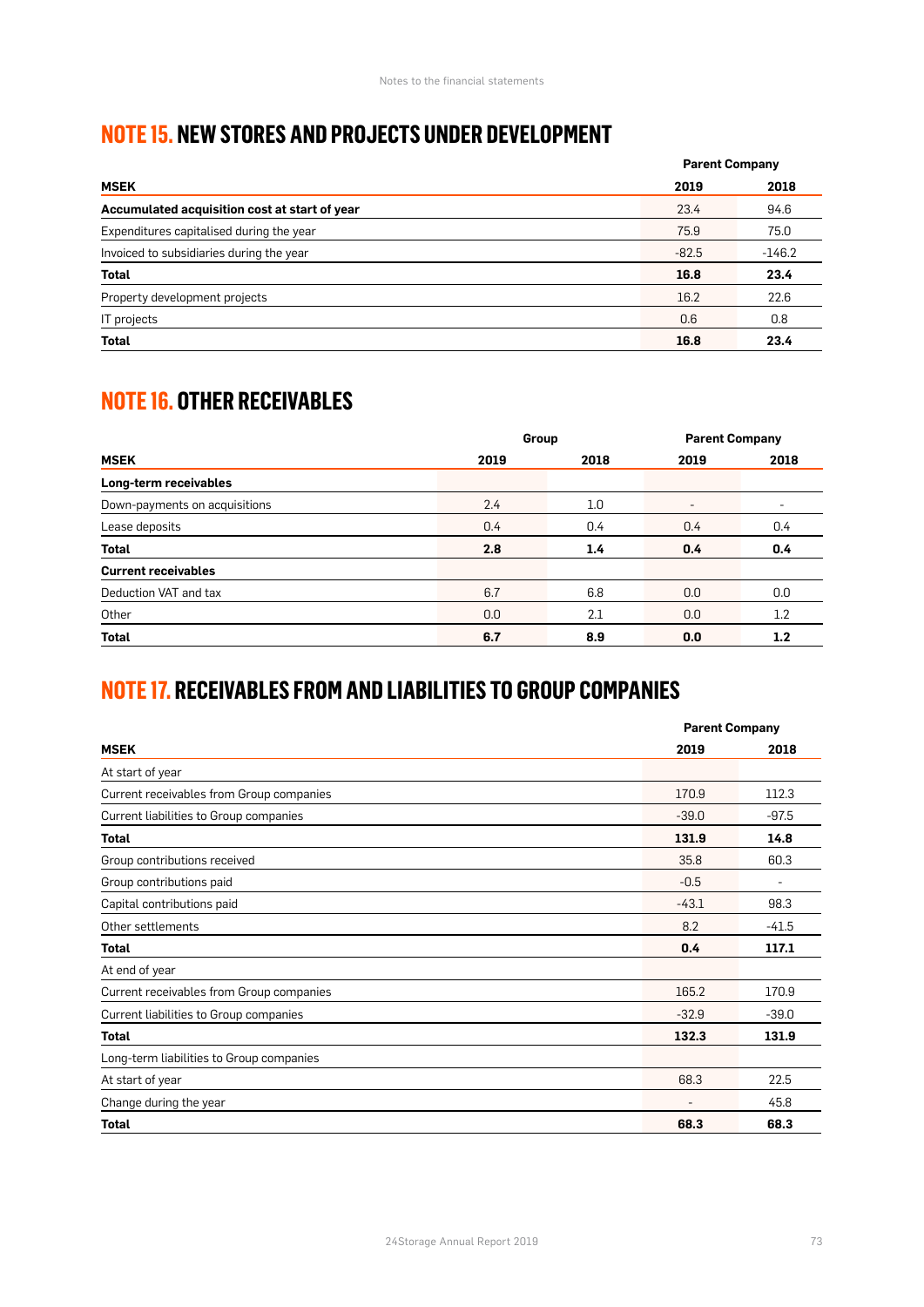## **NOTE 18. PREPAID EXPENSES AND ACCRUED INCOME**

|                         | Group                    |         | <b>Parent Company</b>    |      |
|-------------------------|--------------------------|---------|--------------------------|------|
| <b>MSEK</b>             | 2019                     | 2018    | 2019                     | 2018 |
| Financial items         | 6.4                      | $1.1\,$ | $\overline{\phantom{a}}$ | ٠    |
| Pre-paid lease expenses | $\overline{\phantom{a}}$ | 0.9     | 0.5                      | 0.5  |
| Other                   | 3.9                      | 2.1     | 0.8                      | 0.8  |
| Total                   | 10.3                     | 4.1     | 1.3                      | 1.3  |

# **NOTE 19. LIQUID ASSETS**

|                                        | Group |      | <b>Parent Company</b> |      |
|----------------------------------------|-------|------|-----------------------|------|
| <b>MSEK</b>                            | 2019  | 2018 | 2019                  | 2018 |
| Bank balances                          | 189.3 | 62.5 | 113.8                 | 10.0 |
| Total according to balance sheet       | 189.3 | 62.5 | 113.8                 | 10.0 |
| Total according to cash flow statement | 189.3 | 62.5 | 113.8                 | 10.0 |

## **NOTE 20. EQUITY**

| <b>Growth in share</b><br>capital |                            |                 | <b>Number of shares</b> |                 | <b>Share capital, SEK</b> |                         |
|-----------------------------------|----------------------------|-----------------|-------------------------|-----------------|---------------------------|-------------------------|
| Year                              | <b>Transaction</b>         | <b>Increase</b> | Total                   | <b>Increase</b> | Total                     | <b>Quota value, SEK</b> |
| 2014                              | Company founded            | 50,000          | 50,000                  | 50,000          | 50,000                    | 1.00 <sub>1</sub>       |
| 2015                              | New share issue, cash      | 170,000         | 220,000                 | 170,000         | 220,000                   | 1.00                    |
| 2016                              | New share issue, cash      | 127,500         | 347,500                 | 127,500         | 347,500                   | 1.00                    |
| 2017                              | New share issue, cash      | 168,247         | 515,747                 | 168,247         | 515,747                   | 1.00                    |
| 2018                              | New share issue, cash      | 275,000         | 790.747                 | 275,000         | 790.747                   | 1.00                    |
| 2019                              | New share issue, offset    | 247,417         | 1,038,164               | 247,417         | 1,038,164                 | 1.00                    |
| 2019                              | New share issue, cash      | 119,155         | 1,157,319               | 119,155         | 1,157,319                 | 1.00                    |
|                                   | New share issue, warrants  |                 |                         |                 |                           |                         |
| 2019                              | buy back                   | 122.283         | 1.279.602               | 122,283         | 1,279,602                 | 1.00                    |
| 2019                              | Share split 1:10           | ٠               | 12,796,020              | ٠               | 1,279,602                 | 0.10                    |
| 2019                              | New share issue on listing | 2.128.000       | 14.924.020              | 212,800         | 1.492.402                 | 0.10                    |

*At 31 December 2019 the registered share capital was comprised of 14,924,020 shares with a quota value of 0.10 SEK.* 

*All shares are the same type of share and carry the same right to a dividend as well as to a portion of the Company's assets and liabilities.*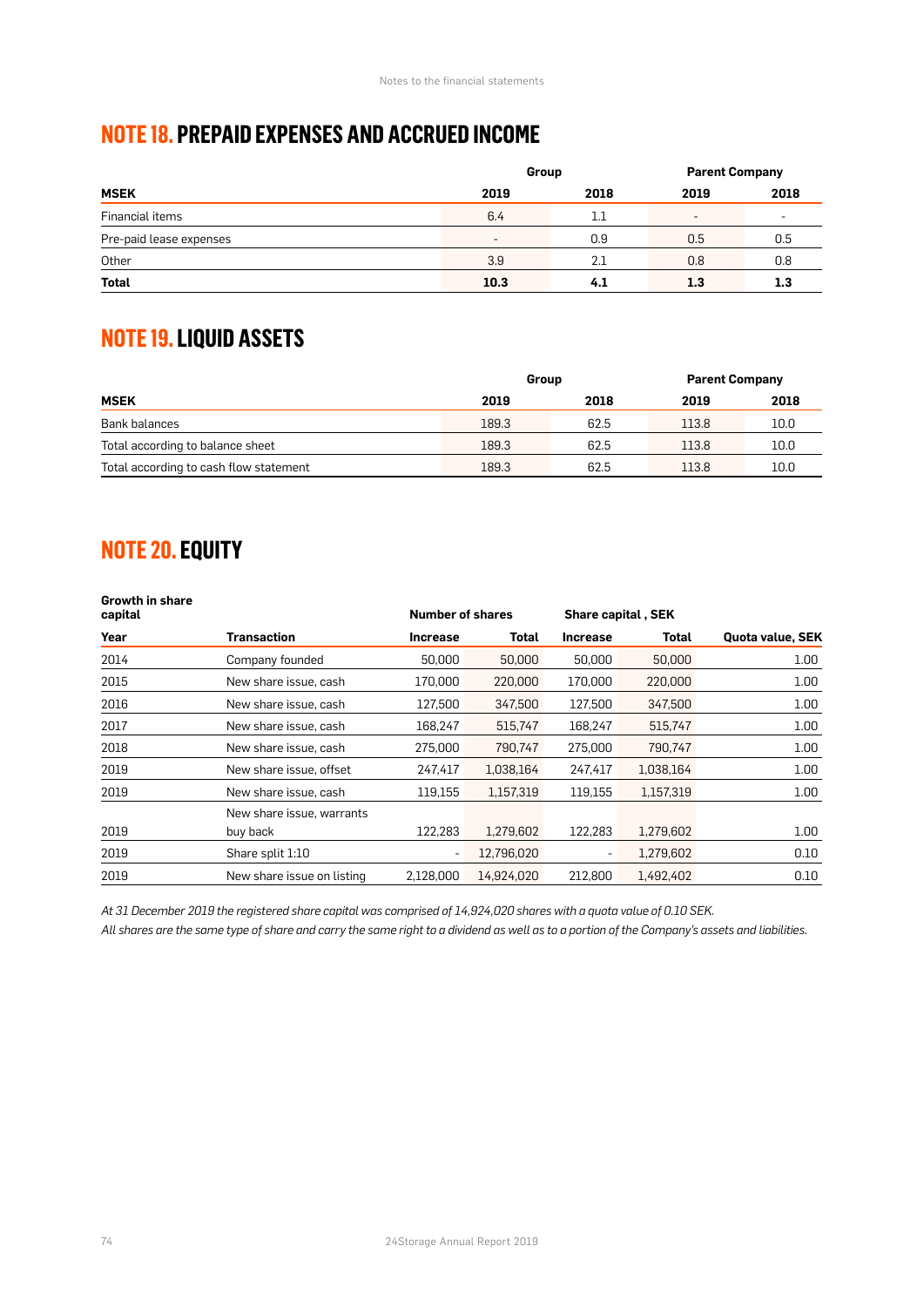# **NOTE 21. EARNINGS PER SHARE**

| <b>MSEK</b>                                                                     | 2019       | 2018      |
|---------------------------------------------------------------------------------|------------|-----------|
| <b>Number of shares</b>                                                         |            |           |
| At start of year                                                                | 790,747    | 515,747   |
| At end of year                                                                  | 14,924,020 | 790,747   |
| Average number of shares (weighted average, also adjusted 2018 for share split) | 9,575,332  | 6,215,162 |
| Value of subscription rights for outstanding warrants                           |            |           |
| At start of year                                                                | 5,879,963  | 87,528    |
| At end of year                                                                  | 759,993    | 5,879,963 |
| Average number of shares through warrants (adjusted 2018 for share split)       | 4,215,184  | 2,122,462 |
| Average number of shares after dilution                                         | 13,790,516 | 8,337,624 |
| Profit/loss for the year attributable to the Company's shareholders             | $-37.6$    | $-14.1$   |
| Average number of shares                                                        | 9,575,332  | 6,215,162 |
| Earnings per share before and after dilution, SEK                               | $-3.93$    | $-2.27$   |

The Company's warrants programme did not give rise to a dilution effect in 2019 or 2018.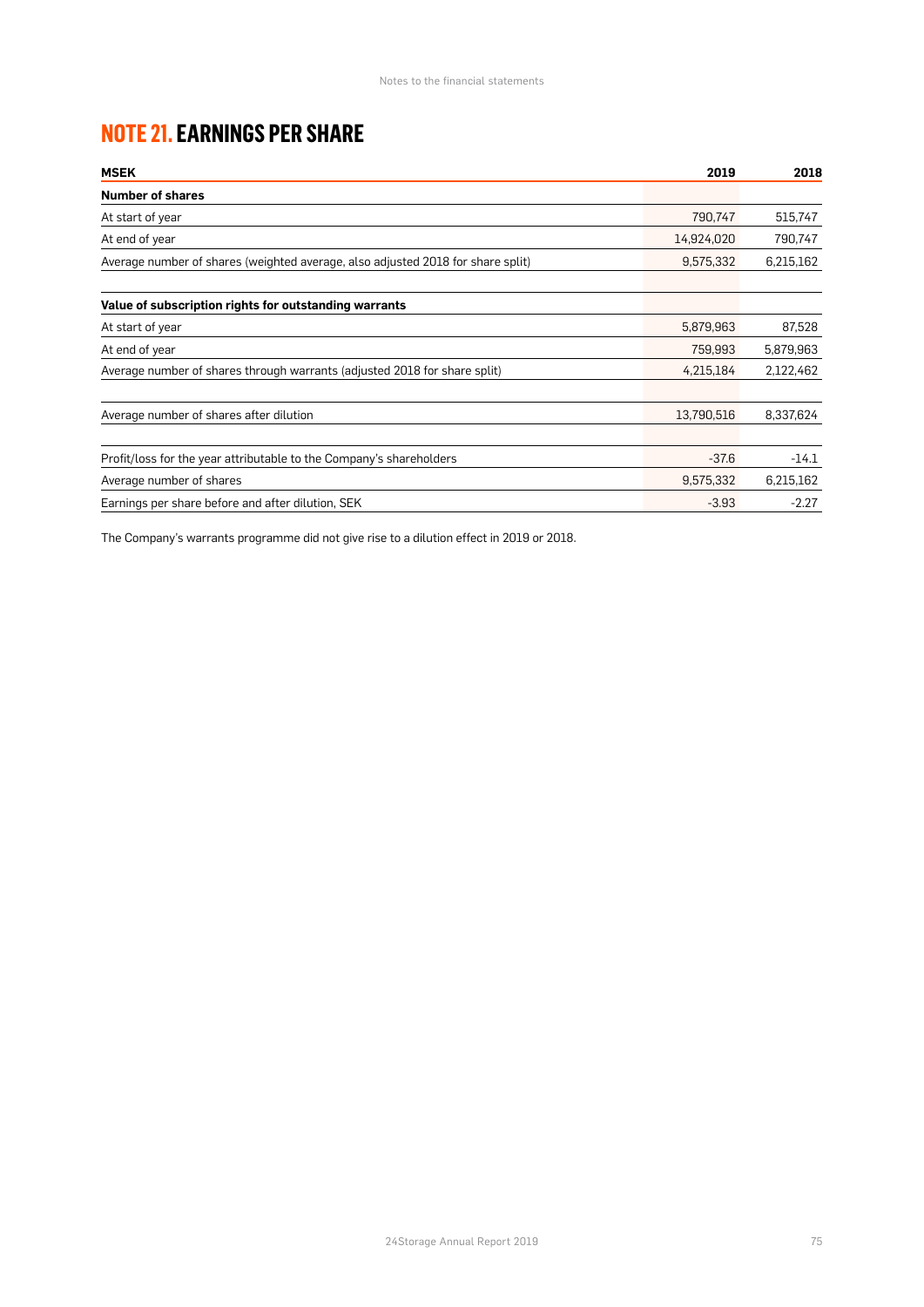# **NOTE 22. INTEREST-BEARING LIABILITIES**

|                                                      | Group                    |                | <b>Parent Company</b>    |                          |
|------------------------------------------------------|--------------------------|----------------|--------------------------|--------------------------|
| <b>MSEK</b>                                          | 2019                     | 2018           | 2019                     | 2018                     |
| Long-term liabilities                                |                          |                |                          |                          |
| Loans from credit institutions                       | 538.6                    | 536.1          |                          |                          |
| Subordinated loans                                   | $\overline{a}$           | 79.0           |                          | 79.0                     |
| Capitalised financing expenditures related           |                          |                |                          |                          |
| to subordinated loans                                |                          | $-10.4$        |                          |                          |
| Lease liabilities                                    | 22.3                     | 20.9           |                          |                          |
| Liabilities to Group companies                       |                          | $\sim$         | 68.3                     | 68.3                     |
| <b>Total long-term liabilities</b>                   | 561.0                    | 625.6          | 68.3                     | 147.3                    |
| <b>Current liabilities</b>                           |                          |                |                          |                          |
| Loans from credit institutions                       | 229.6                    | 80.7           |                          | $\overline{\phantom{a}}$ |
| Lease liabilities                                    | 5.1                      | 1.6            |                          |                          |
| <b>Closing balance</b>                               | 234.7                    | 82.3           | 0.0                      | 0.0                      |
| <b>Total reported value</b>                          | 795.7                    | 707.9          | 68.3                     | 147.3                    |
| Nominal value                                        | 795.7                    | 707.9          | 68.3                     | 147.3                    |
| Average nominal interest rate, per cent              | 4.0                      | 3.8            |                          | ÷,                       |
| Accrued financial items (see Note 23)                | 5.6                      | 5.5            | 1.6                      | 2.0                      |
| Change during the year, interest-bearing liabilities |                          |                |                          |                          |
| Amount at start of year                              | 707.9                    | 528.0          | 147.3                    | 99.0                     |
| Change Group loan                                    | $\overline{\phantom{a}}$ | J.             |                          | 45.8                     |
| Change subordinated loans                            | $-79.0$                  | 2.5            | $-79.0$                  | 2.5                      |
| Change convertible loans                             |                          | $-25.0$        |                          | $\overline{a}$           |
| Loans raised from credit institutions                | 242.3                    | 228.5          |                          | $\overline{\phantom{a}}$ |
| Amortisation of loans from credit institutions       | $-90.8$                  | $-48.5$        | $\overline{\phantom{a}}$ | $\overline{\phantom{a}}$ |
| Amortisation of lease liabilities                    | $-2.7$                   | $\blacksquare$ | $\overline{\phantom{a}}$ | $\overline{\phantom{a}}$ |
| Changes not affecting cash flows                     |                          |                |                          |                          |
| - Interest on subordinated loans                     | 10.4                     | ÷,             |                          | $\overline{a}$           |
| - New and revised leases                             | 7.6                      | 22.5           |                          | $\overline{\phantom{a}}$ |
| <b>Closing balance</b>                               | 795.7                    | 707.9          | 68.3                     | 147.3                    |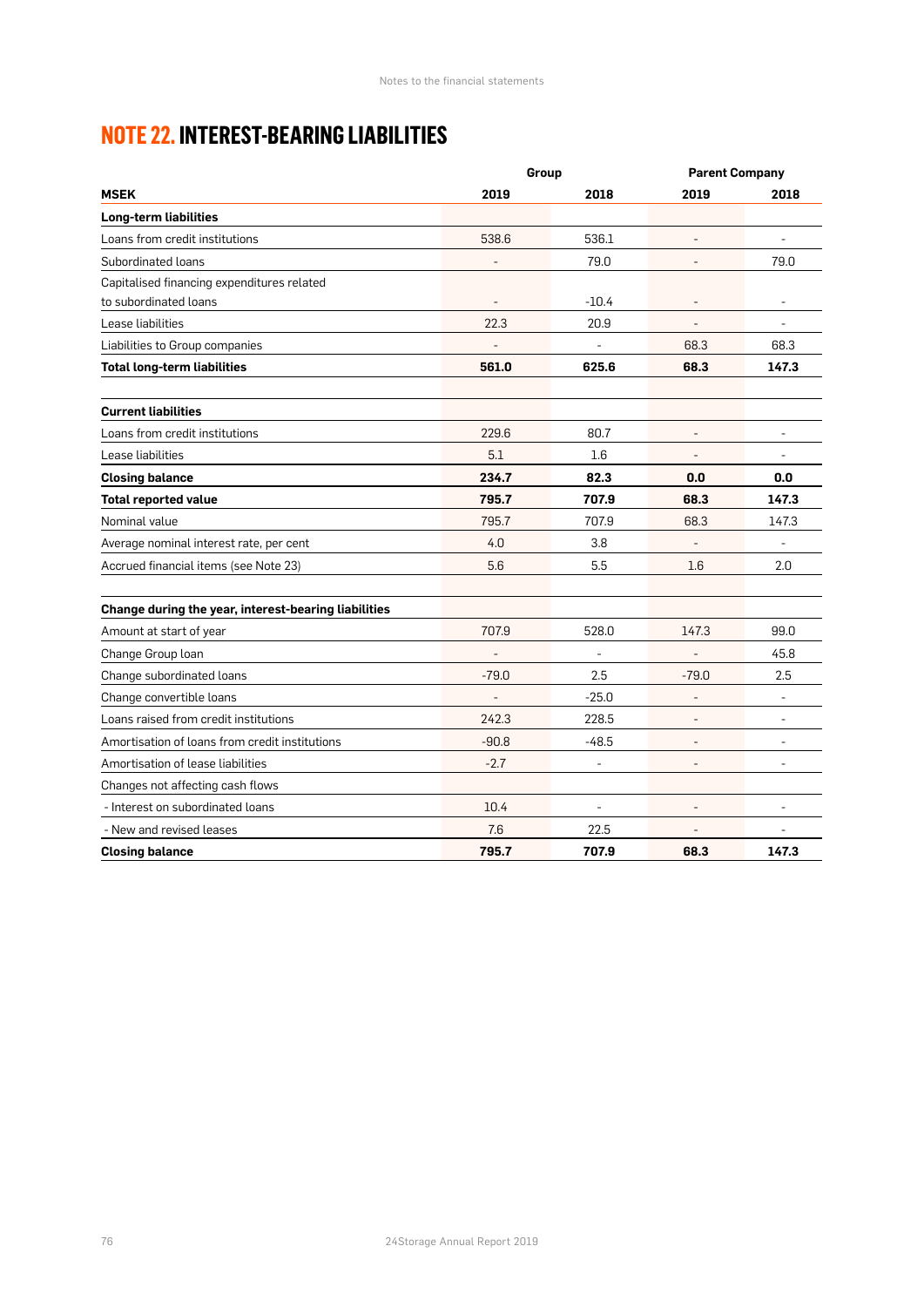### **NOTE 23. ACCRUED EXPENSES AND DEFERRED INCOME**

|                              | Group |      | <b>Parent Company</b>    |                          |
|------------------------------|-------|------|--------------------------|--------------------------|
| <b>MSEK</b>                  | 2019  | 2018 | 2019                     | 2018                     |
| Rental income                | 7.4   | 6.5  | $\overline{\phantom{a}}$ | $\overline{\phantom{a}}$ |
| Financial income and expense | 5.6   | 5.5  | 1.6                      | 2.0                      |
| Payroll-related costs        | 1.7   | 5.7  | 0.6                      | 4.6                      |
| Other interim items          | 4.8   | 3.9  | 3.1                      | 2.3                      |
| <b>Total</b>                 | 19.5  | 21.6 | 5.3                      | 8.9                      |

### **NOTE 24. FINANCIAL RISKS AND RISK MANAGEMENT**

The Group is exposed to different types of financial risks in connection with its operations, including market risk, liquidity and financial risk and credit risk. The market risks consist primarily of interest rate risks. The Board of Directors has the ultimate responsibility for exposure, management and follow-up with regard to the Company's financial risks. The framework that applies for exposure, management and follow-up of the financial risks is adopted by the Board. The Board has delegated the responsibility for the daily risk management to the Company's CEO and CFO.

#### **Interest rate risk**

Interest rate risk refers to the risk that fair value or future cash flows will fluctuate as a result of changed market rates. The Company is primarily exposed to interest rate risk through its loan financing, as significant increases in interest rates would have a negative financial impact.

#### *Sensitivity analysis and risk management*

The Company strives to secure loans with a relatively short fixed interest rate duration as the Company assesses that this will provide lower interest expenses over time. At 31 December 2019 the average fixed interest rate duration was just over 3 months while the portion of interest due within 1 month was 49 per cent. The fixed interest rate duration was affected by the conversion of a major loan on 15 January 2020. A change in the lending rate of +/- 1% has an effect on profit/loss of -/+ 8 MSEK (7).

#### **Liquidity and financing risk**

The liquidity risk is the risk that the Group will have a problem to meet its financial commitments when they become due for payment. The financial risk is the risk that the Group will be unable to raise sufficient financing to meet these commitments and complete plans for expansion. The reason for this might be the unwillingness or inability of bankers or shareholders to contribute with more loans or equity respectively.

#### *Sensitivity analysis and risk management*

The Group strives to have several lenders and loans with balanced durations. The average duration for capital tied up amounted to 1.6 years. The Company has a rolling 18 month liquidity plan which is updated each quarter and used to manage the liquidity risk and the costs of financing the Group.

#### **Maturity schedule 31 Dec 2019, interest-bearing liabilities and interest, MSEK**

**Group**

| oi nah       |         |                 |              |            |
|--------------|---------|-----------------|--------------|------------|
| Year         | Capital | <b>Interest</b> | <b>Total</b> | Portion, % |
| 2020         | 229.6   | 28.5            | 258.1        | 32         |
| 2021         | 401.4   | 20.0            | 421.4        | 51         |
| 2022         | 78.8    | 2.9             | 81.7         | 10         |
| 2023         | 58.5    | 0.5             | 59.0         |            |
| <b>Total</b> | 768.3   | 51.9            | 820.2        | 100        |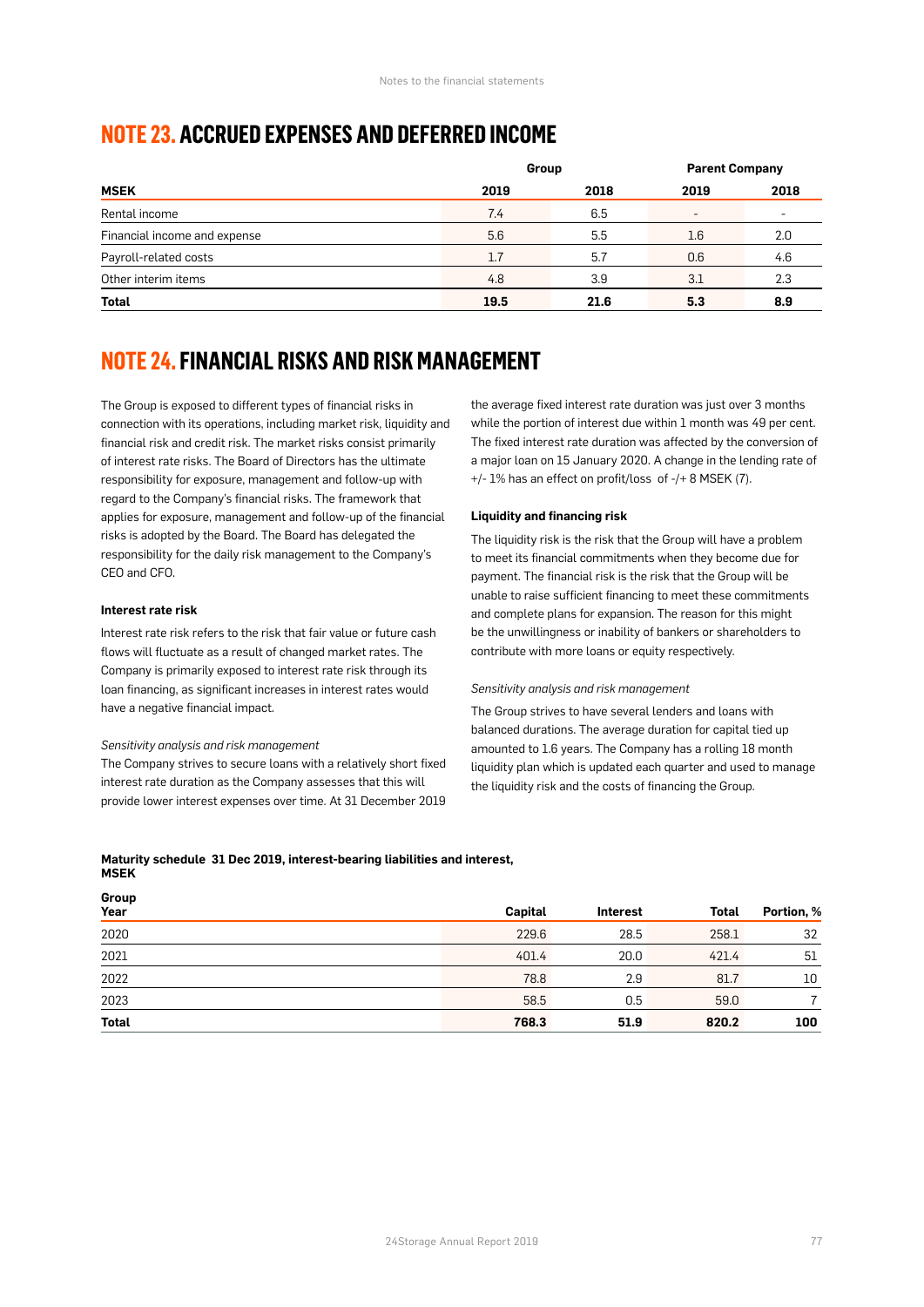#### **Maturity schedule 31 Dec 2019, lease liabilities, MSEK**

| Group<br>Year                        | Capital | <b>Interest</b> | <b>Total</b> | Portion, % |
|--------------------------------------|---------|-----------------|--------------|------------|
| 2020                                 | 4.0     | 1.0             | 5.0          | 17         |
| 2021                                 | 4.7     | 0.8             | 5.5          | 19         |
| 2022                                 | 3.0     | 0.5             | 3.5          | 12         |
| 2023                                 | 2.1     | 0.4             | 2.5          | 9          |
| 2024                                 | 1.9     | 0.3             | 2.2          | 8          |
| $2025 -$                             | 8.4     | 1.5             | 9.9          | 35         |
| <b>Total undiscounted cash flows</b> | 24.1    | 4.5             | 28.6         | 100        |

*In addition to the financial liabilities shown in the table the Group holds site leasehold agreements whose annual site leases amount to a*  total of 0.1 MSEK. These site leasehold agreements are seen as perpetual from the perspective of the Group as the Group does not have *the right to cancel the agreement.*

The loan agreements contain certain defined key ratios (covenants) which must be met in order to avoid early redemption. During 2019 the Group has met all its loan conditions.

At 31 December 2019 the Group's liquid assets amounted to 189.3 MSEK (62.5). In addition, the Group has unutilised credit facilities and loan pledges of 124.0 MSEK (95.0). The Group has raised the majority of its loans from three credit institutions. For the maturity schedule for the loans, see the table above.

#### **Credit risk**

Credit risk is the risk that the other party in a transaction causes a loss to the Group by not fulfilling its contractual obligations. The Group's exposure to credit risk is primarily attributable to accounts receivable.

#### *Sensitivity analysis and risk management*

The Group's financial policy stipulates that the Group's surplus liquid assets are invested in a secure manner, in selected top banks or securities guaranteed by the state. Credit risks related to accounts receivable are minor since the Group has just over 6,000 customers, of whom the 10 largest represent 1.3 per cent of the total revenues. The average customer pays around 1 KSEK per month (including insurance). Payment is made in advance, which further reduces the risk. In cases where the customers fail to pay, the Group has automated reminder and cancellation processes. The Group performs regular age analyses of overdue customer debts in order to make provision for bad debt losses. During the year reserved bad debt losses amounted to 0.4 MSEK (0.7) and established bad debt losses to 0.3 MSEK (0.4).

|                                          |        | Group  |  |
|------------------------------------------|--------|--------|--|
| Age allocation accounts receivable, MSEK | 2019   | 2018   |  |
| - 30 days                                | 4.1    | 3.7    |  |
| 31-60 days                               | 0.0    | 0.1    |  |
| 61-90 days                               | 0.1    | 0.1    |  |
| 91 days -                                | 1.1    | 0.6    |  |
| <b>Total</b>                             | 5.4    | 4.4    |  |
| Credit loss provision                    | $-1.5$ | $-1.1$ |  |
| Accounts receivable net                  | 3.9    | 3.3    |  |

|                                              | Group  |        |
|----------------------------------------------|--------|--------|
| <b>Credit loss provision Group, MSEK</b>     | 2019   | 2018   |
| Opening balance                              | $-1.1$ | $-0.4$ |
| Change in credit loss provision for the year | $-0.4$ | $-0.7$ |
| <b>Closing balance</b>                       | $-1.5$ | -1.1   |
|                                              |        |        |
| Established bad debt losses for the year     | 0.3    | 0.4    |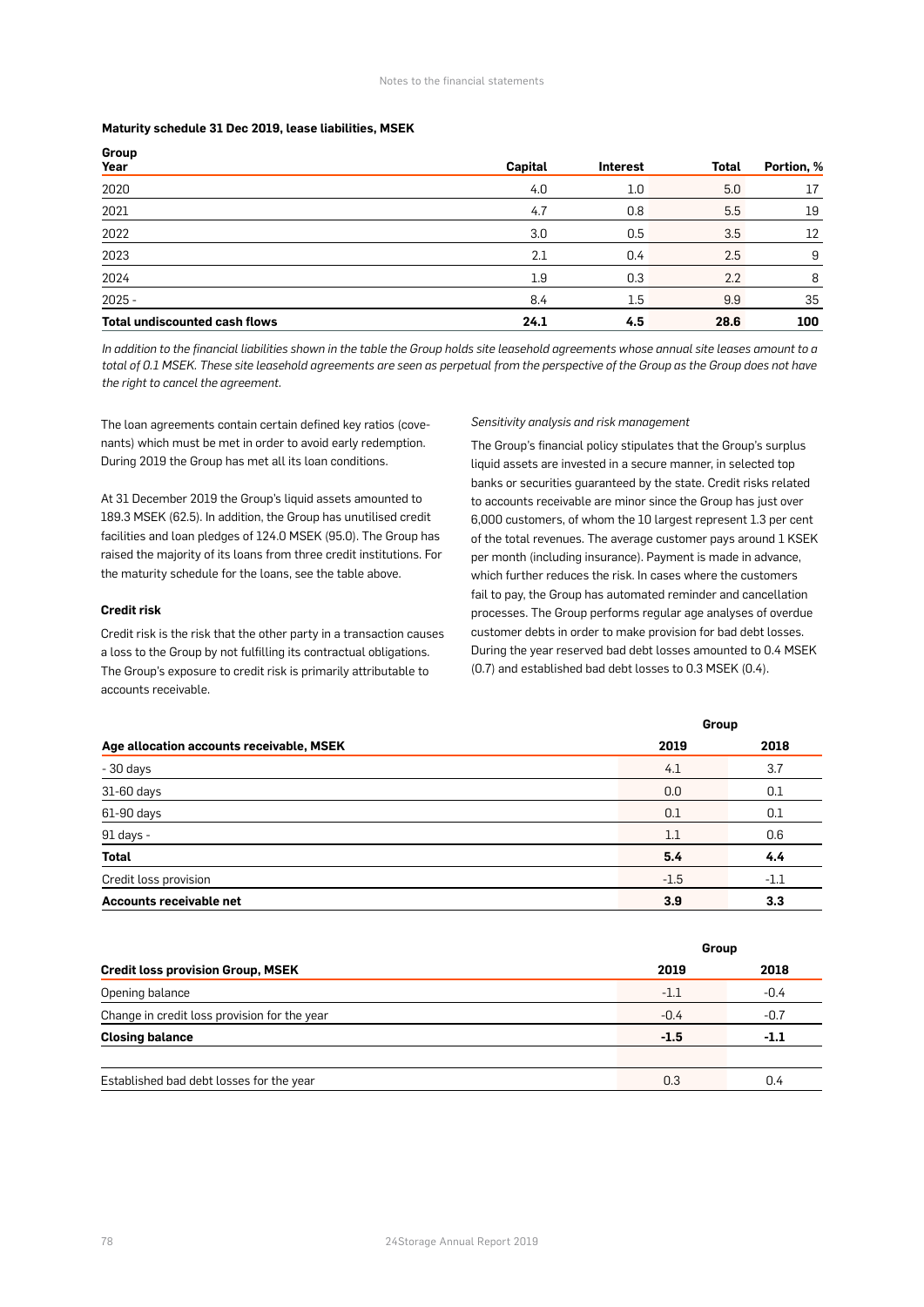### **NOTE 25. PLEDGED ASSETS AND CONTINGENT LIABILITIES**

|                                            | Group   |         | <b>Parent Company</b> |       |
|--------------------------------------------|---------|---------|-----------------------|-------|
| <b>MSEK</b>                                | 2019    | 2018    | 2019                  | 2018  |
| <b>Pledged assets</b>                      |         |         |                       |       |
| Property mortgages                         | 508.5   | 395.0   | ٠                     | ٠     |
| Shares pledged in subsidiaries             | 697.3   | 607.6   | 21.1                  | 21.1  |
| Total                                      | 1,205.8 | 1,002.6 | 21.1                  | 21.1  |
| <b>Contingent liabilities</b>              |         |         |                       |       |
| Guarantees for the benefit of subsidiaries |         |         | 766.9                 | 462.3 |
| <b>Total</b>                               |         |         | 766.9                 | 462.3 |

# **NOTE 26. TRANSACTIONS WITH RELATED PARTIES**

The Group's related parties are comprised of the Parent Company 24Storage AB and its 31 subsidiaries, see Note 27, and the Group's key personnel in executive management and their families. Key personnel refers to Directors and the Group executive management.

Information regarding salaries and other remuneration, expenses and obligations in relation to pensions and similar benefits for the Directors, the Chief Executive Officer and other Senior Executives is found in Note 4.

Sales and purchasing of goods and services within the Group always take place under market conditions, see Note 2.

### **NOTE 27. PARTICIPATIONS IN GROUP COMPANIES**

#### **The Parent Company's direct holdings of participations in subsidiaries**

| <b>Name</b>                   | <b>Corporate ID</b> | <b>Domicile</b> | Participating<br>interest. % | Reported<br>value 2019 | 2018  |
|-------------------------------|---------------------|-----------------|------------------------------|------------------------|-------|
| 24Storage Sverige AB          | 556543-1326         | Stockholm       | 100                          | 21.1                   | 21.1  |
| 24Storage Service AB          | 559014-3763         | Stockholm       | 100                          | 158.1                  | 147.1 |
| 24Storage Systems & Brands AB | 559014-3755         | Stockholm       | 100                          | 14.0                   | 13.9  |
| Total                         |                     |                 |                              | 193.2                  | 182.1 |

| Book value, participations in Group companies, MSEK,   |         |         |
|--------------------------------------------------------|---------|---------|
| <b>Parent Company</b>                                  | 2019    | 2018    |
| Opening balance                                        | 182.1   | 143.9   |
| Shareholder contributions and Group contributions paid | 43.6    | 98.3    |
| Impairments                                            | $-32.5$ | $-60.1$ |
| Total                                                  | 193.2   | 182.1   |

*Impairments of shares correspond to Group contributions received at the same time, with the result that net investment in subsidiaries amounts to 11.1 MSEK (38.0).*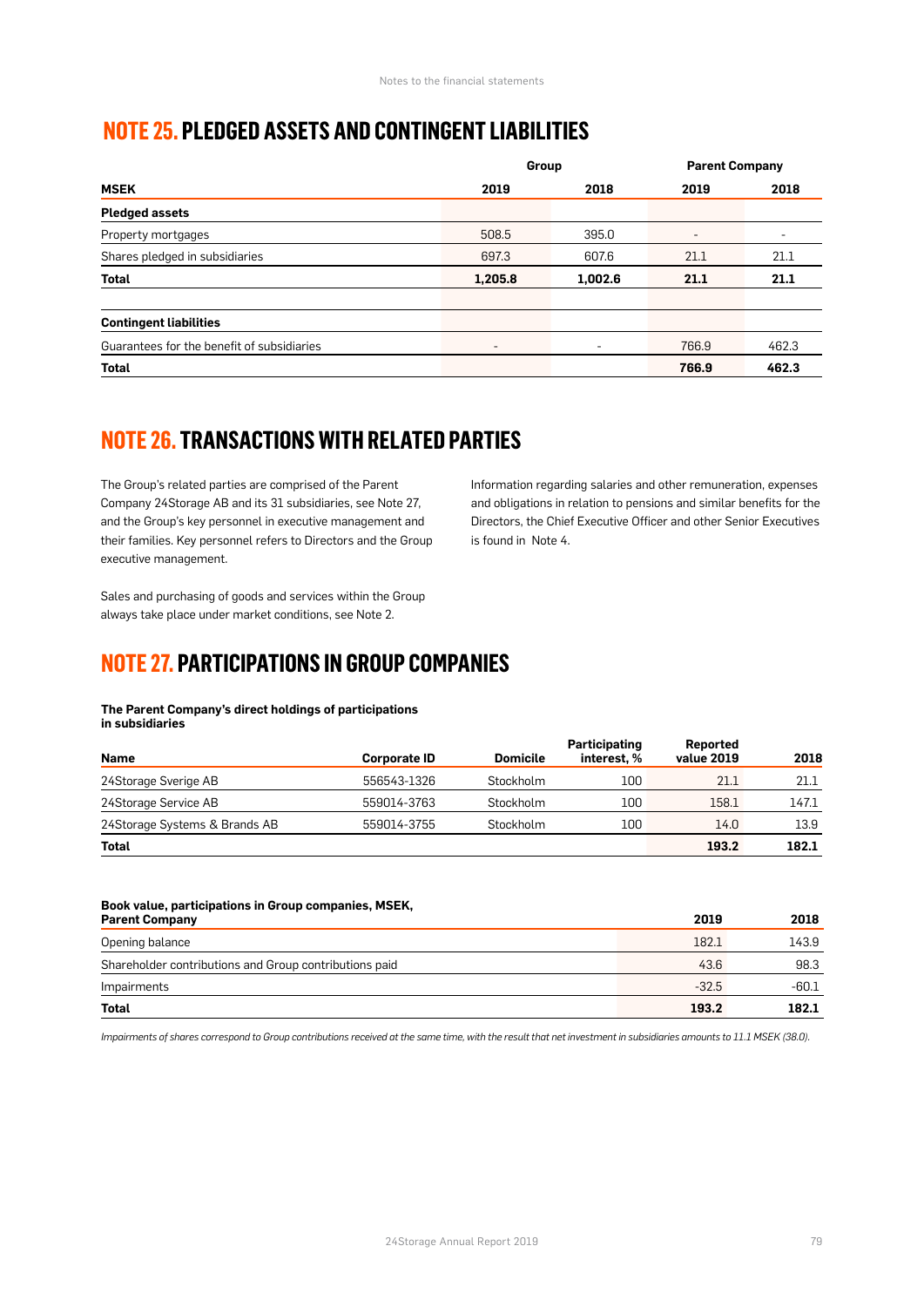|                                                     |             |           | Portion, % |      |
|-----------------------------------------------------|-------------|-----------|------------|------|
| Indirect holdings in subsidiaries                   |             |           | 2019       | 2018 |
| <b>Subsidiaries owned by 24Storage Service AB</b>   |             |           |            |      |
| 24Storage Service 2 AB                              | 559139-9836 | Stockholm | 100        | 100  |
| 24Storage Service 3 AB                              | 559203-6684 | Stockholm | 100        |      |
| 24Storage Property Kungsholmen AB                   | 556709-3041 | Stockholm | 100        | 100  |
| 24 Storage Property Alvik AB                        | 559087-8145 | Stockholm | 100        | 100  |
| 24Storage Property Kallhäll AB                      | 559015-3507 | Stockholm | 100        | 100  |
| 24Storage Property Vallentuna AB                    | 559096-6197 | Stockholm | 100        | 100  |
| 24Storage Property Lundavägen AB                    | 556866-2927 | Stockholm | 100        | 100  |
| 24Storage Property Eskilstuna AB                    | 559083-7109 | Stockholm | 100        | 100  |
| 24Storage Property Orminge AB                       | 559041-4230 | Stockholm | 100        | 100  |
| Brinkvägen 12 Fastighets AB                         | 559058-9486 | Stockholm | 100        | 100  |
| Dalvägen 12 Fastighets AB                           | 559058-9494 | Stockholm | 100        | 100  |
| 24Storage Property Borås AB                         | 556778-5752 | Stockholm | 100        | 100  |
| 24Storage Property Kungsbacka AB                    | 556245-7688 | Stockholm | 100        | 100  |
| 24Storage Property Uddevalla AB                     | 556722-3945 | Stockholm | 100        | 100  |
| 24Storage Property Tyresö AB                        | 559052-5183 | Stockholm | 100        | 100  |
| 24Storage Property Sundbyberg AB                    | 556899-0260 | Stockholm | 100        | 100  |
| <b>Subsidiaries owned by 24Storage Service 2 AB</b> |             |           |            |      |
| 24 Storage Property Farsta AB                       | 559208-5368 | Stockholm | 100        |      |
| SA18 i Mölndal AB                                   | 556972-3405 | Stockholm | 100        |      |
| Minilager i Stockholm AB                            | 556519-4676 | Stockholm | 100        | 100  |
| 24Storage Property Fyrislund AB                     | 559137-7535 | Stockholm | 100        |      |
| 24Storage Lokal AB                                  | 559139-9844 | Stockholm | 100        | 100  |
| Lagringen2 AB                                       | 559136-6173 | Stockholm | 100        | 100  |
| 24Storage Property Täby AB                          | 559129-3294 | Stockholm | 100        | 100  |
| 24Storage Property Hyllie AB                        | 556926-9375 | Stockholm | 100        | 100  |
| 24Storage Property Lärkträdet AB                    | 559147-5628 | Stockholm | 100        | 100  |
| <b>Subsidiaries owned by 24Storage Service 3 AB</b> |             |           |            |      |
| 24Storage Property Insekten KB <sup>1)</sup>        | 969641-4573 | Stockholm | 100        | 100  |
| 24Storage Property Export KB <sup>1)</sup>          | 916832-0613 | Stockholm | 100        | 100  |
| 24Storage Property Handen KB <sup>1)</sup>          | 916634-4441 | Stockholm | 100        | 100  |

<sup>1)</sup> The complementary partner is 24Storage Service 2 AB. The limited partnership was owned at the start of the previous year by other companies in the Group.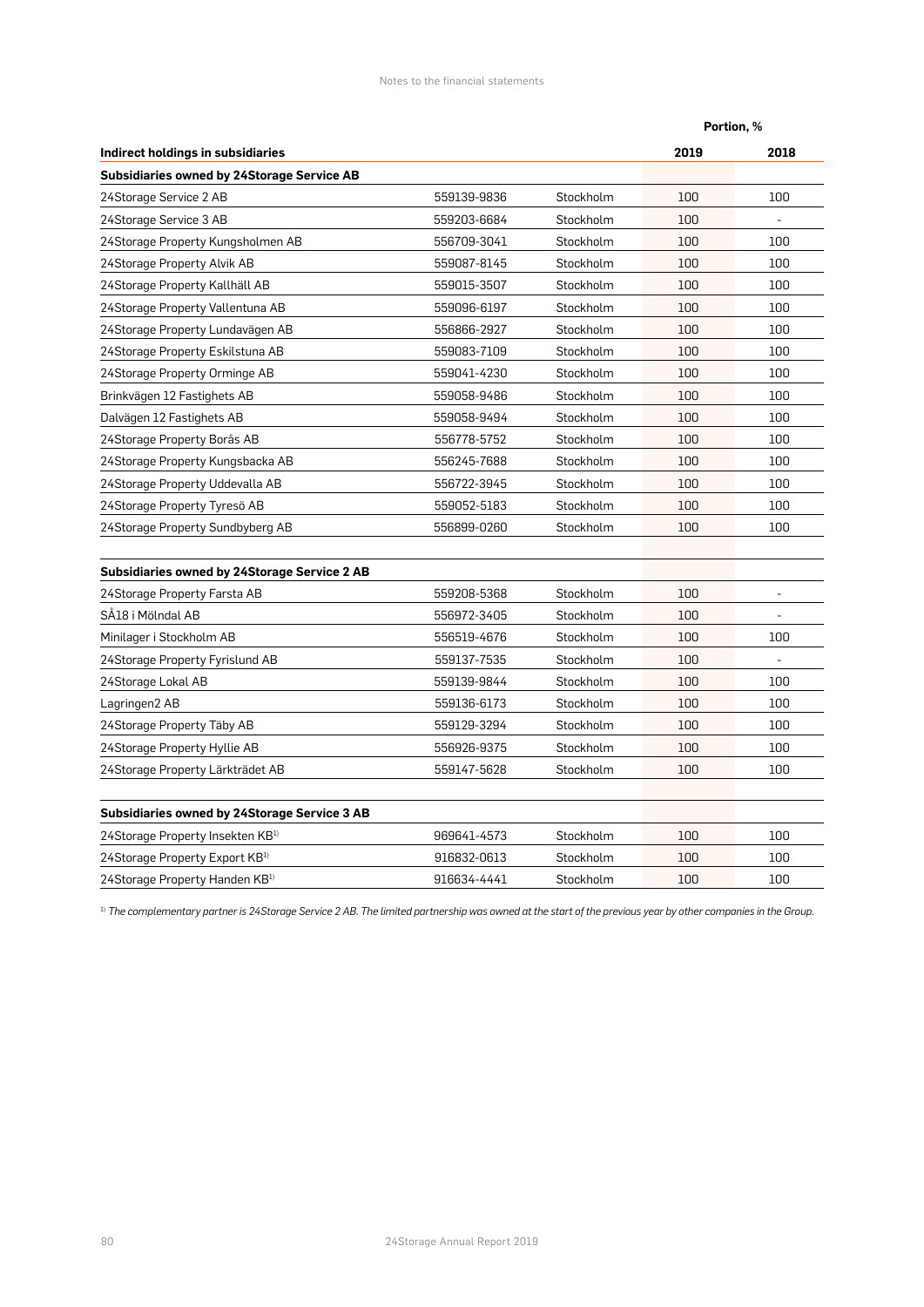### **NOTE 28. MEASUREMENT OF FINANCIAL ASSETS AND LIABILITIES AT FAIR VALUE**

| <b>Group, MSEK</b>                          | 2019  | 2018             |
|---------------------------------------------|-------|------------------|
| Financial assets reported at amortised cost |       |                  |
| Long-term receivables                       | 2.8   | $1.4\phantom{0}$ |
| Accounts receivable                         | 3.9   | 3.3              |
| Other receivables                           | 6.7   | 8.9              |
| Cash and cash equivalents                   | 189.3 | 62.5             |
| <b>Total</b>                                | 202.7 | 76.1             |
| Other liabilities                           |       |                  |
| Interest-bearing liabilities                | 768.3 | 685.4            |
| Accounts payable                            | 24.1  | 13.5             |
| Other liabilities                           | 1.7   | 2.6              |
| Total                                       | 794.1 | 701.5            |

The fair value of the financial assets and liabilities does not differ significantly from the reported values. The interest-bearing liabilities carry variable interest rates and the actual market rate for 24Storage does not differ from the current interest rate on the loan. Other financial instruments are short-term and/or insignificant.

### **NOTE 29. EVENTS AFTER THE BALANCE SHEET DATE**

Lena Nelson was appointed CFO and took up her position on 24 February. Access was gained to a property in Vällingby, Stockholm in February 2020. The property will be converted into a new store, and is expected to open in autumn 2020.

With regard to the effects on the Company of Covid-19, see the sections "Events after the end of the financial year" and "Expectations for future growth" on pages 42 and 44 respectively of the Administration Report.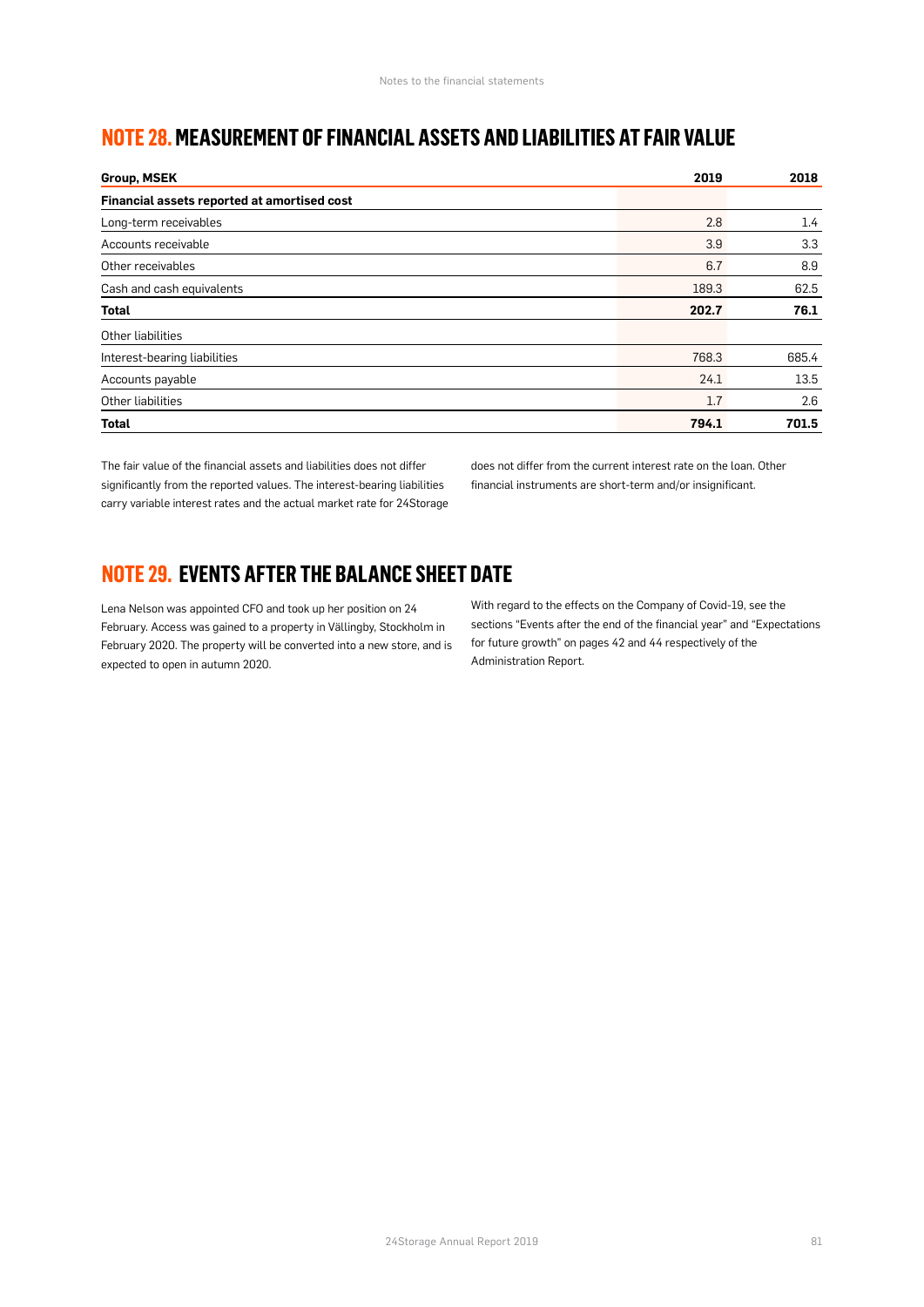### **NOTE 30. IMPORTANT ESTIMATIONS AND ASSESSMENTS**

The sources of uncertainties in estimations stated below refer to those that imply a significant risk that the value of the assets or liabilities may need to be adjusted significantly during the coming financial year. A number of the Group's accounting policies and additional points of information require assessment at fair value, for both financial and non-financial assets and liabilities.

The risks which influence the profit/loss and cash flow are primarily attributable to changes in the rates of occupancy, price levels, cost levels, interest rate levels and the financial conditions for the Group.

#### **Valuation of real estate**

The balance sheet is dominated by real estate and by equity and financing. The risk factor in the value of the properties is primarily dependent on the developments regarding cash flow for the self storage facilities, but also on the general economic conditions, since they have a strong significance for the level of the discount parameters. The location of the self storage facilities is also important for the specific discount parameters of the stores.

#### **Deferred tax assets**

The measurement of the reported deferred tax assets in respect of tax loss carry-forwards is another factor associated with estimations and assessments. At December 2019 the Group reported 38.0 MSEK (27.6), see Note 10, as deferred tax assets based on a best assessment of future tax profits within the Group.

### **NOTE 31. INFORMATION ABOUT THE PARENT COMPANY**

24Storage AB (publ), 556996-8141 is a Swedish registered limited company with its domicile in Stockholm. The Company has been listed on Nasdaq First North Growth Market, Stockholm, since 10 December 2019. The Company's Certified Adviser is Arctic Securities and its liquidity guarantor is ABG Sundal Collier.

The consolidated accounts for the year 2019 are comprised of the Parent Company and its subsidiaries, together with the abovementioned Group.

#### **Capitalised development expenditures**

At the turn of the year there were capitalised development expenditures within the Group of 18.2 MSEK (26.2). In assessing a possible need for impairment a number of assumptions regarding future conditions and estimations of parameters have been made. The Group has found that reasonable changes of assumption do not give rise to impairment per 31 December 2019.

#### **Participations in Group companies**

The Parent Company has a financial risk in the measurement of participations in Group companies. All participations in Group companies have been revalued at 31 December 2019 and necessary adjustments to value have been made, see Note 27.

The financial risks refer primarily to market risk, liquidity and financing risk, and credit risk, see Note 24.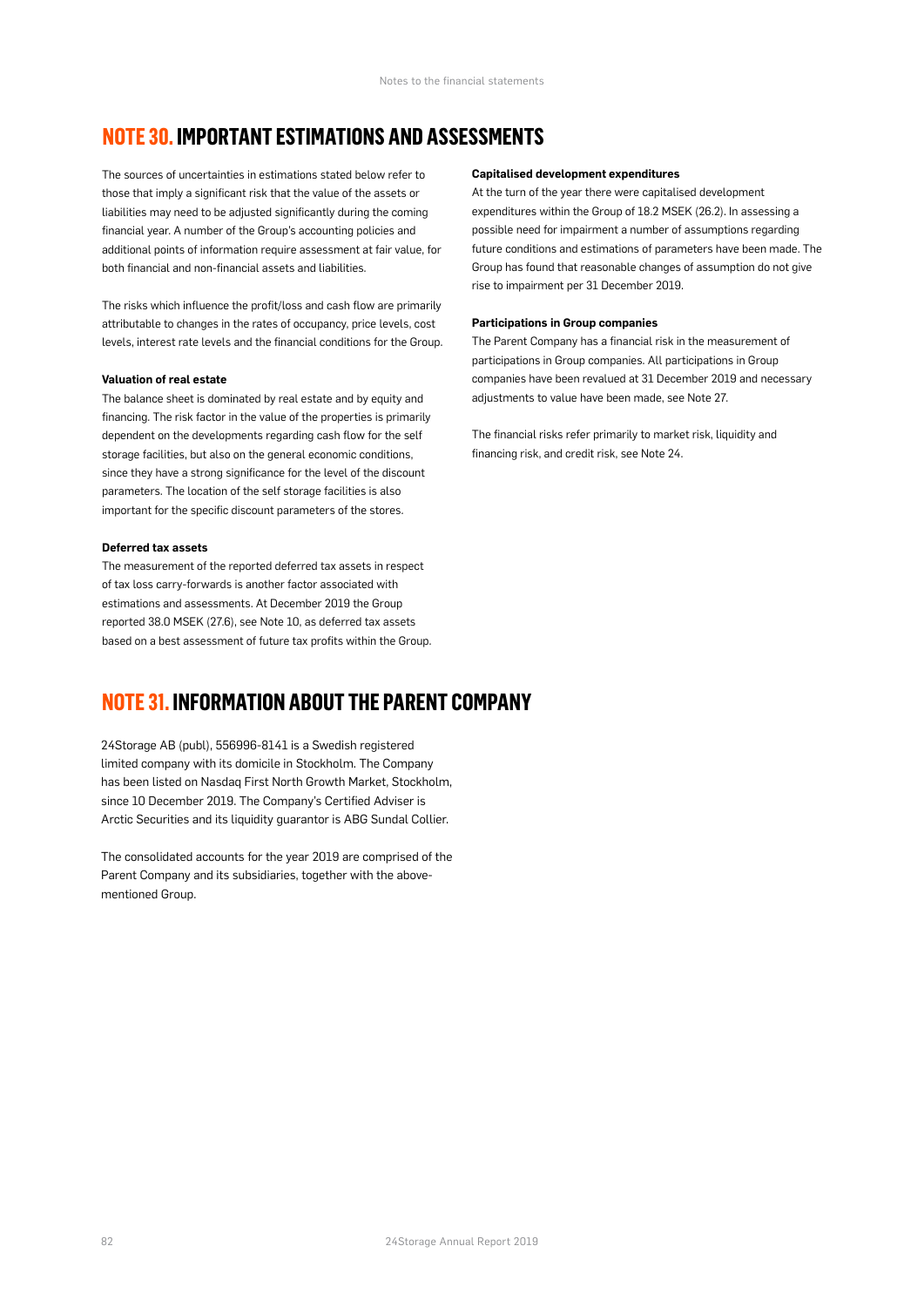### **DECLARATION BY THE BOARD OF DIRECTORS**

The Board of Directors and the Chief Executive Officer declare that the consolidated accounts have been prepared in accordance with the international accounting standards IFRS as they have been adopted by the EU and that they present a true and fair picture of the Group's position and result. The Annual Report has been prepared in accordance with generally accepted accounting principles (in Sweden) and presents a true and fair picture of the Parent Company's position and result. The Administration Report for the Group and the Parent Company provides a true and fair overview of the development of the operations, position and result of the Group and the Parent Company and describes the significant risks and factors of uncertainty facing the Parent Company and the companies that comprise the Group.

Stockholm 28 April 2020

Chair of the Board **Director** Chair of the Board Director

**Patrick Metdepenninghen** Staffan Persson *Director*  $\blacksquare$ 

**Jan-Olof Backman** Kenneth Eriksson

 **Henrik Forsberg Schoultz**<br>  **Fredrik Tilander** Director Director

> **Maria Åkrans Director**

> > **Fredrik Sandelin**

Chief Executive Officer

The Annual Report and the Consolidated Accounts have, as shown above, been approved for issue by the Board of Directors on 28 April 2020. The consolidated income statement and balance sheet and the Parent Company's income statement and balance sheet will be presented for adoption at the Annual General Meeting on 28 May 2020.

> Our audit report has been submitted on 28 April 2020 KPMG AB

#### **Fredrik Westin**

Authorised Public Accountant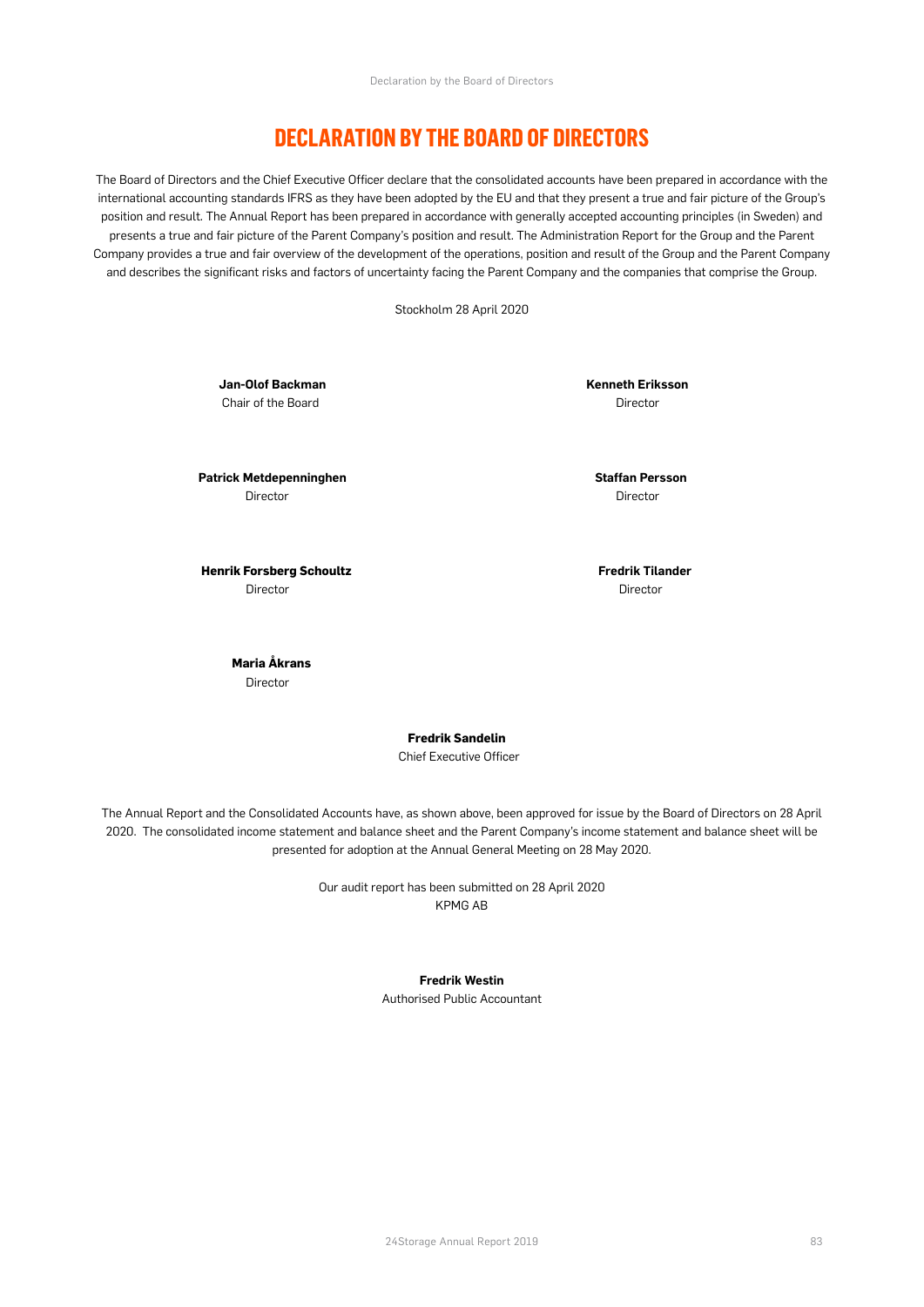### **AUDITOR'S REPORT**

#### **REPORT ON THE ANNUAL ACCOUNTS AND THE CONSOLIDATED ACCOUNTS**

#### **Opinions**

We have audited the annual accounts and consolidated accounts of 24Storage AB for the year 2019. The annual accounts and consolidated accounts of the Company are found on pages 40-83 of this document. In our opinion, the annual accounts have been prepared in accordance with the Annual Accounts Act, and present, in all material respects, a true and fair picture of the financial position of the Parent Company as per 31 December 2019 and of its financial performance and cash flow for the year in accordance with the Annual Accounts Act. The consolidated accounts have been prepared in accordance with the Annual Accounts Act and present, in all material respects, a true and fair picture of the financial position of the Group as per 31 December 2019 and of its financial performance and cash flow for the year in accordance with International Financial Reporting Standards (IFRS), as adopted by the EU, and the Annual Accounts Act. The statutory Administration Report is consistent with the other parts of the annual accounts and consolidated accounts.

We therefore recommend that the general meeting of shareholders adopt the income statement and balance sheet for the Parent Company and for the Group.

#### **Basis for Opinions**

We conducted our audit in accordance with International Standards on Auditing (ISA) and good auditing practice in Sweden. Our responsibilities under those standards are further described in the section on the Auditor's Responsibilities. We are independent in relation to the Parent Company and the Group in accordance with good auditing practice in Sweden and and have in all respects fulfilled our ethical responsibilities in accordance with these requirements.

We believe that the audit evidence we have obtained is sufficient and appropriate to provide a basis for our audit opinions.

#### **Information other than the annual accounts and consolidated accounts**

This document also contains information other than the annual accounts and consolidated accounts, which is found on pages 1-39. The Board of Directors and the Chief Executive Officer are responsible for this other information.

Our opinion with regard to the annual accounts and the consolidated accounts does not cover this other information and we express no opinion regarding this other information.

In connection with our audit of the annual accounts and the consolidated accounts, it is our responsibility to read the information identified above and consider whether the information is materially inconsistent with the annual accounts and the consolidated accounts. In this examination we also take into account knowledge we have otherwise obtained during the audit and assess whether the information appears to be materially misstated.

If we conclude, based on the work performed concerning this informa-

tion, that there is a material misstatement of this other information, we are required to report that fact. We have nothing to report in this regard.

#### **Responsibilities of the Board of Directors and the Chief Executive Officer**

The Board of Directors and the Chief Executive Officer are responsible for the preparation of the annual accounts and consolidated accounts and for ensuring that they present a true and fair picture in accordance with the Annual Accounts Act and, concerning the consolidated accounts, in accordance with IFRS as adopted by the EU. The Board of Directors and the Chief Executive Officer are also responsible for such internal control as they deem necessary to enable the preparation of annual accounts and consolidated accounts that are free from material misstatement, whether due to fraud or error.

In preparing the annual accounts and the consolidated accounts, the Board of Directors and the Chief Executive Officer are responsible for assessing the ability of the Company and the Group to continue as a going concern. They provide information, where applicable, on matters which may affect the ability to continue as a going concern and on using the going concern basis of accounting. The going concern basis of accounting is, however, not applied if the Board of Directors and the Chief Executive Officer intend to put the Company into liquidation, or to cease operations, or have no realistic alternative but to do one of these.

#### **Auditor's responsibility**

Our objectives are to obtain reasonable assurance about whether the annual accounts and the consolidated accounts as a whole are free from material misstatement, whether due to fraud or error, and to issue an auditor's report that includes our opinions. Reasonable assurance is a high level of assurance, but is not a guarantee that an audit conducted in accordance with ISA and good auditing practice in Sweden will always detect a material misstatement when such exists. Misstatements can arise due to fraud or error and are considered material if, individually or combined, they could reasonably be expected to influence the financial decisions taken by users on the basis of these annual accounts and consolidated accounts.

When conducting an audit in accordance with ISA, we exercise professional judgement and maintain professional scepticism throughout the audit process. Further:

- We identify and assess the risks of material misstatement of the annual accounts and consolidated accounts, whether due to fraud or error, design and perform audit procedures based on, among other things, those risks, and obtain audit evidence that is sufficient and appropriate to provide a basis for our opinions. The risk that a material misstatement resulting from fraud will not be discovered is higher than for one resulting from error, as fraud may involve collusion, forgery, intentional omissions, misrepresentations, or the overriding of internal control.
- We obtain an understanding of that part of the Company's internal control relevant to our audit in order to design audit procedures that are appropriate in the circumstances, but not for the purpose of expressing an opinion on the effectiveness of the Company's internal control.
- We evaluate the appropriateness of accounting policies used and the reasonableness of accounting estimates and related disclosures made by the Board of Directors and the Chief Executive Officer.
- We conclude on the appropriateness of the use by the Board of Directors of the going concern basis of accounting in preparing the